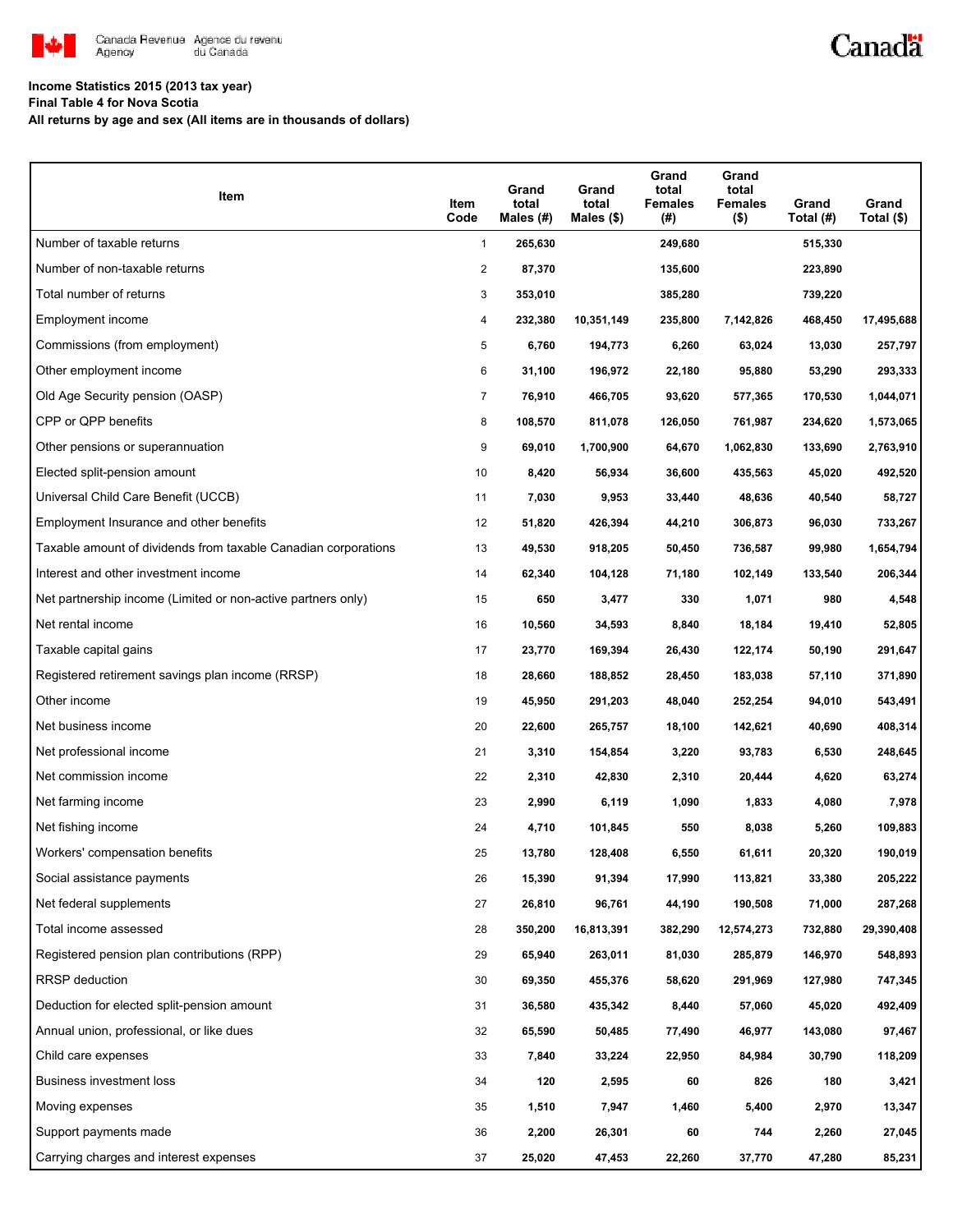

#### **Income Statistics 2015 (2013 tax year)**

**Final Table 4 for Nova Scotia**

**All returns by age and sex (All items are in thousands of dollars)**

| Item                                                                                           | Item<br>Code | Grand<br>total<br>Males (#) | Grand<br>total<br>Males (\$) | Grand<br>total<br><b>Females</b><br>(#) | Grand<br>total<br>Females<br>$($ \$) | Grand<br>Total (#) | Grand<br>Total (\$) |
|------------------------------------------------------------------------------------------------|--------------|-----------------------------|------------------------------|-----------------------------------------|--------------------------------------|--------------------|---------------------|
| Deductions for CPP/QPP contributions on self-employment and other<br>earnings                  | 38           | 18,660                      | 16,324                       | 13,680                                  | 8,346                                | 32,350             | 24,671              |
| Deductions for provincial parental insurance plan (PPIP) premiums on<br>self-employment income | 39           |                             |                              |                                         |                                      |                    |                     |
| Exploration and development expenses                                                           | 40           | 550                         | 5,203                        | 240                                     | 1,320                                | 790                | 6,523               |
| Other employment expenses                                                                      | 41           | 14,920                      | 68,240                       | 7,990                                   | 24,270                               | 22,910             | 92,511              |
| Clergy residence deduction                                                                     | 42           | 710                         | 7,902                        | 260                                     | 2,483                                | 970                | 10,385              |
| Other deductions                                                                               | 43           | 12,510                      | 23,584                       | 11,140                                  | 27,830                               | 23,650             | 51,430              |
| Total deductions before adjustments                                                            | 44           | 195,090                     | 1,443,083                    | 172,150                                 | 876,173                              | 367,250            | 2,319,296           |
| Social benefits repayment                                                                      | 45           | 11,690                      | 30,368                       | 3,980                                   | 12,306                               | 15,680             | 42,674              |
| Net income after adjustments                                                                   | 46           | 349,230                     | 15,358,829                   | 381,340                                 | 11,691,749                           | 730,960            | 27,053,355          |
| Canadian Forces personnel and police deduction                                                 | 47           | 100                         | 2,995                        | 20                                      | 514                                  | 130                | 3,508               |
| Security options deductions                                                                    | 48           | 530                         | 12,403                       | 230                                     | 2,180                                | 760                | 14,583              |
| Other payments deductions                                                                      | 49           | 53,700                      | 316,554                      | 67,720                                  | 365,927                              | 121,420            | 682,489             |
| Non-capital losses of other years                                                              | 50           | 400                         | 3,598                        | 320                                     | 1,731                                | 720                | 5,330               |
| Net capital losses of other years                                                              | 51           | 6,170                       | 19,392                       | 5,900                                   | 11,698                               | 12,070             | 31,090              |
| Capital gains deduction                                                                        | 52           | 660                         | 46,905                       | 420                                     | 25,083                               | 1,070              | 71,987              |
| Northern residents deductions                                                                  | 53           | 370                         | 877                          | 120                                     | 312                                  | 490                | 1,189               |
| Additional deductions                                                                          | 54           | 1,740                       | 7,613                        | 2,460                                   | 10,037                               | 4,210              | 17,660              |
| Farming/fishing losses of prior years                                                          | 55           | 140                         | 1,359                        | 30                                      | 218                                  | 170                | 1,577               |
| Total deductions from net income                                                               | 56           | 62,750                      | 411,742                      | 75,830                                  | 417,707                              | 138,580            | 829,467             |
| Taxable income assessed                                                                        | 57           | 340,170                     | 14,948,115                   | 372,840                                 | 11,274,565                           | 713,400            | 26,225,439          |
| Basic personal amount                                                                          | 58           | 353,000                     | 3,882,720                    | 385,270                                 | 4,238,551                            | 739,210            | 8,130,881           |
| Age amount                                                                                     | 59           | 73,380                      | 450,381                      | 91,390                                  | 582,825                              | 164,780            | 1,033,275           |
| Spouse or common-law partner amount                                                            | 60           | 38,630                      | 263,081                      | 10,760                                  | 72,948                               | 49,520             | 337,490             |
| Amount for eligible dependant                                                                  | 61           | 3,950                       | 41,224                       | 25,410                                  | 267,462                              | 29,360             | 308,707             |
| Amount for children 17 and under                                                               | 62           | 44,100                      | 176,003                      | 47,580                                  | 175,965                              | 91,770             | 352,293             |
| Amount for infirm dependants age 18 or older                                                   | 63           | 430                         | 2,542                        | 390                                     | 2,235                                | 820                | 4,778               |
| CPP or QPP contributions through employment                                                    | 64           | 203,410                     | 324,063                      | 200,020                                 | 259,899                              | 403,440            | 583,970             |
| CPP or QPP contributions on self-employment and other earnings                                 | 65           | 18,660                      | 16,324                       | 13,680                                  | 8,346                                | 32,350             | 24,671              |
| Employment Insurance premiums                                                                  | 66           | 208,900                     | 129,325                      | 206,710                                 | 107,522                              | 415,630            | 236,852             |
| PPIP premiums paid                                                                             | 67           |                             |                              |                                         |                                      |                    |                     |
| PPIP premiums payable on employment income                                                     | 68           |                             |                              |                                         |                                      |                    |                     |
| PPIP premiums payable on self-employment income                                                | 69           |                             |                              |                                         |                                      |                    |                     |
| Volunteer firefighters' amount                                                                 | 70           | 4,880                       | 14,649                       | 640                                     | 1,926                                | 5,530              | 16,575              |
| Canada employment amount                                                                       | 71           | 234,750                     | 252,853                      | 232,830                                 | 249,554                              | 467,600            | 502,426             |
| Public transit amount                                                                          | 72           | 7,430                       | 3,835                        | 9,470                                   | 4,996                                | 16,930             | 8,836               |
| Children's fitness amount                                                                      | 73           | 20,290                      | 11,838                       | 18,710                                  | 10,001                               | 39,000             | 21,839              |
| Children's arts amount                                                                         | 74           | 7,380                       | 3,661                        | 6,410                                   | 2,913                                | 13,780             | 6,575               |

Canadä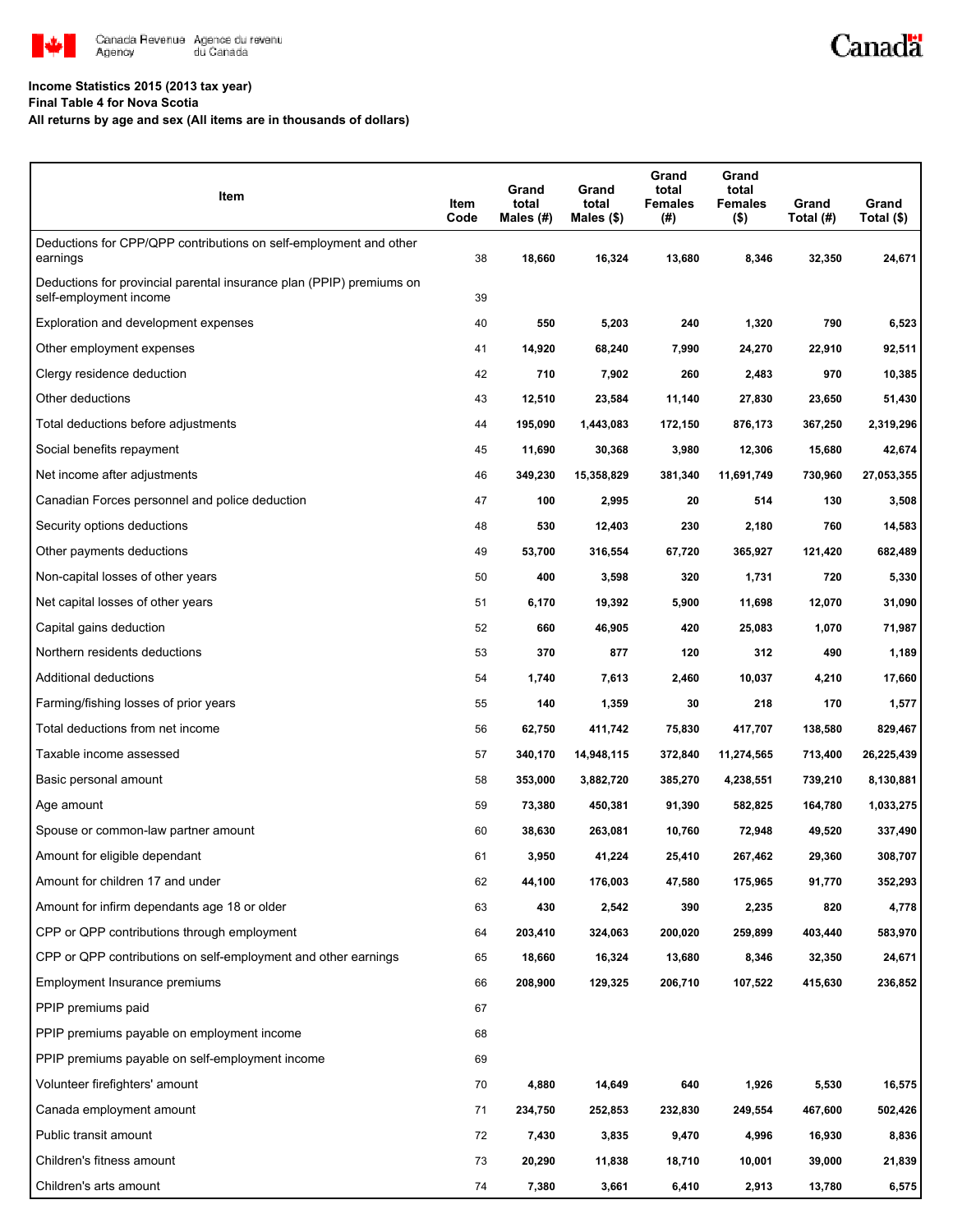

# Canadä

## **Income Statistics 2015 (2013 tax year)**

**Final Table 4 for Nova Scotia**

**All returns by age and sex (All items are in thousands of dollars)**

| Item                                                              | Item<br>Code | Grand<br>total<br>Males (#) | Grand<br>total<br>Males (\$) | Grand<br>total<br><b>Females</b><br>(#) | Grand<br>total<br><b>Females</b><br>$($ \$) | Grand<br>Total (#) | Grand<br>Total $($)$ |
|-------------------------------------------------------------------|--------------|-----------------------------|------------------------------|-----------------------------------------|---------------------------------------------|--------------------|----------------------|
| Home buyers' amount                                               | 75           | 2,470                       | 11,411                       | 1,670                                   | 7,307                                       | 4,140              | 18,718               |
| Pension income amount                                             | 76           | 74,010                      | 142,690                      | 88,580                                  | 169,690                                     | 162,600            | 312,395              |
| Caregiver amount                                                  | 77           | 2,750                       | 14,568                       | 2,290                                   | 11,192                                      | 5,030              | 25,761               |
| Disability amount                                                 | 78           | 16,250                      | 124,610                      | 15,050                                  | 115,299                                     | 31,300             | 239,909              |
| Disability amount transferred from a dependant                    | 79           | 4,750                       | 48,439                       | 4,850                                   | 49,232                                      | 9,600              | 97,671               |
| Interest paid on student loans                                    | 80           | 9,200                       | 5,014                        | 14,370                                  | 9,213                                       | 23,560             | 14,227               |
| Tuition, education, and textbook amounts                          | 81           | 17,310                      | 101,460                      | 22,440                                  | 132,124                                     | 39,750             | 233,621              |
| Tuition, education, and textbook amounts transferred from a child | 82           | 9,820                       | 52,804                       | 7,110                                   | 35,730                                      | 16,930             | 88,534               |
| Amounts transferred from spouse or common-law partner             | 83           | 23,000                      | 129,619                      | 12,810                                  | 64,648                                      | 35,860             | 194,472              |
| Medical expenses                                                  | 84           | 60,570                      | 135,410                      | 96,290                                  | 210,881                                     | 156,870            | 346,324              |
| Total tax credits on personal amounts                             | 85           | 353,010                     | 950,810                      | 385,280                                 | 1,018,612                                   | 739,220            | 1,971,195            |
| Allowable charitable donations and government gifts               | 86           | 78,280                      | 109,813                      | 75,330                                  | 85,761                                      | 153,610            | 195,575              |
| Eligible cultural and ecological gifts                            | 87           | 90                          | 2,422                        | 100                                     | 140                                         | 190                | 2,563                |
| Total tax credit on donations and gifts                           | 88           | 77,660                      | 30,934                       | 74,800                                  | 23,379                                      | 152,460            | 54,313               |
| Total federal non-refundable tax credits                          | 89           | 353,010                     | 981,744                      | 385,280                                 | 1,041,991                                   | 739,220            | 2,025,508            |
| Federal dividend tax credit                                       | 90           | 44,810                      | 121,934                      | 43,380                                  | 96,703                                      | 88,190             | 218,637              |
| Overseas employment tax credit                                    | 91           | 380                         | 3,775                        | 30                                      | 219                                         | 410                | 3,994                |
| Minimum tax carryover                                             | 92           | 740                         | 2,352                        | 410                                     | 841                                         | 1,150              | 3,193                |
| Basic federal tax                                                 | 93           | 238,210                     | 1,697,837                    | 213,860                                 | 933,769                                     | 452,080            | 2,632,145            |
| Federal Foreign Tax Credit                                        | 94           | 12,320                      | 17,984                       | 11,160                                  | 3,227                                       | 23,480             | 21,273               |
| Federal Political contribution tax credit                         | 95           | 2,620                       | 442                          | 1,650                                   | 238                                         | 4,270              | 680                  |
| <b>Investment Tax Credit</b>                                      | 96           | 1,290                       | 2,040                        | 250                                     | 265                                         | 1,540              | 2,306                |
| Labour-sponsored funds tax credit                                 | 97           | 30                          | 15                           | 10                                      | 5                                           | 40                 | 21                   |
| Alternative minimum tax payable                                   | 98           | 590                         | 1,890                        | 370                                     | 1,291                                       | 960                | 3,181                |
| Net federal tax                                                   | 99           | 237,780                     | 1,678,227                    | 213,610                                 | 930,310                                     | 451,400            | 2,609,015            |
| CPP contributions on self-employment                              | 100          | 18,660                      | 32,647                       | 13,680                                  | 16,691                                      | 32,350             | 49,342               |
| Social Benefits repayment                                         | 101          | 11,690                      | 30,368                       | 3,980                                   | 12,306                                      | 15,680             | 42,674               |
| Net Provincial Tax                                                | 102          | 259,000                     | 1,349,196                    | 241,460                                 | 770,134                                     | 500,480            | 2,119,722            |
| Total tax payable                                                 | 103          | 265,630                     | 3,090,447                    | 249,680                                 | 1,729,489                                   | 515,330            | 4,820,810            |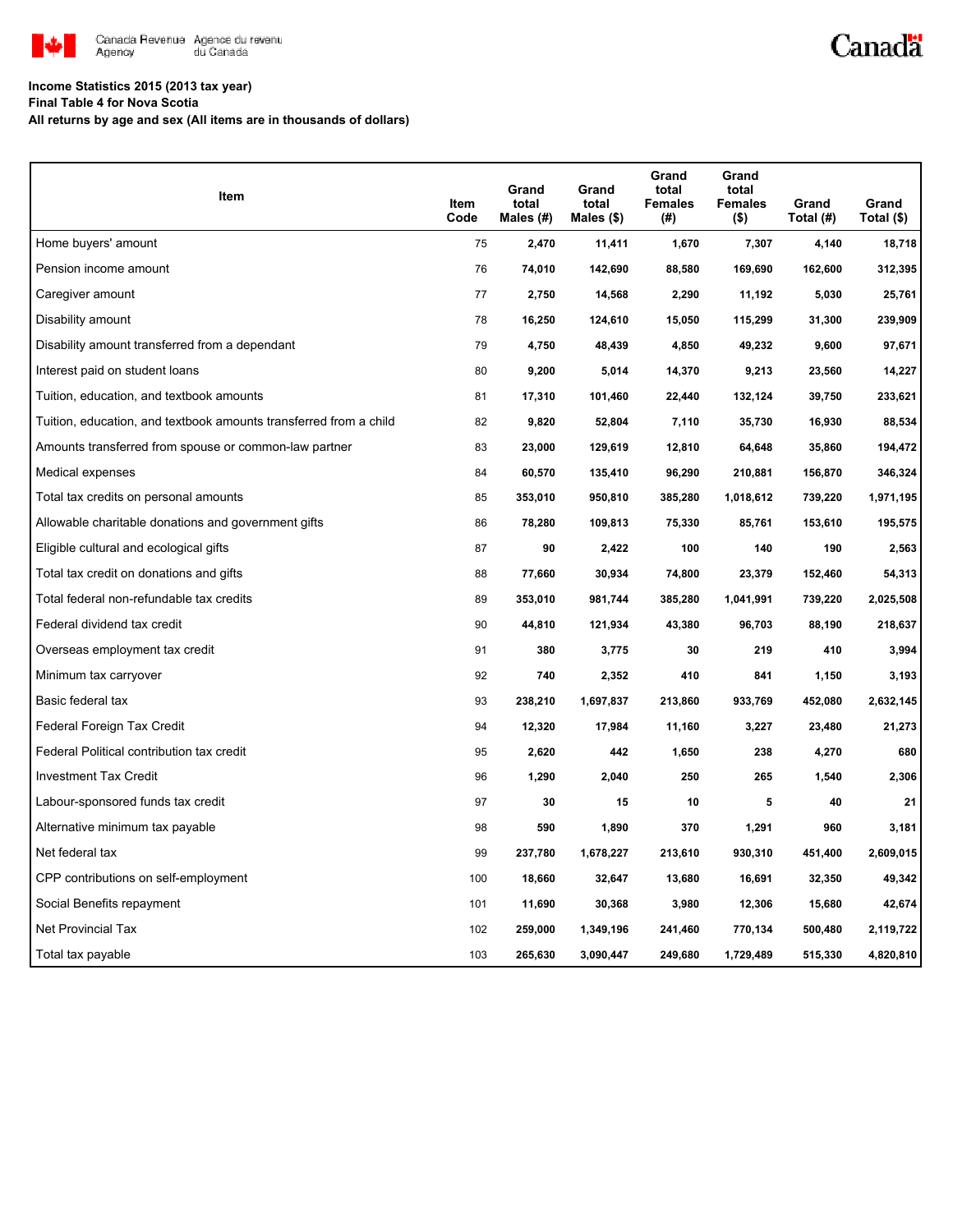| <b>Item</b>                                                                                    | Item<br>Code            | Age<br>group:<br>under 20<br>Males (#) | Age<br>group:<br>under 20<br>Males (\$) | Age<br>group:<br>under 20<br><b>Females</b><br>(#) | Age<br>group:<br>under 20<br><b>Females</b><br>$($ \$) | Age<br>group:<br>under 20<br>total $(H)$ | Age<br>group:<br>under 20<br>total $($)$ |
|------------------------------------------------------------------------------------------------|-------------------------|----------------------------------------|-----------------------------------------|----------------------------------------------------|--------------------------------------------------------|------------------------------------------|------------------------------------------|
| Number of taxable returns                                                                      | $\mathbf{1}$            | 2,860                                  |                                         | 1,920                                              |                                                        | 4,790                                    |                                          |
| Number of non-taxable returns                                                                  | $\overline{\mathbf{c}}$ | 10,810                                 |                                         | 11,990                                             |                                                        | 22,860                                   |                                          |
| Total number of returns                                                                        | 3                       | 13,670                                 |                                         | 13,910                                             |                                                        | 27,640                                   |                                          |
| Employment income                                                                              | 4                       | 12,360                                 | 85,544                                  | 12,510                                             | 72,226                                                 | 24,890                                   | 157,770                                  |
| Commissions (from employment)                                                                  | 5                       | 90                                     | 164                                     | 180                                                | 182                                                    | 270                                      | 346                                      |
| Other employment income                                                                        | 6                       | 350                                    | 787                                     | 410                                                | 758                                                    | 760                                      | 1,545                                    |
| Old Age Security pension (OASP)                                                                | $\overline{7}$          |                                        |                                         |                                                    |                                                        |                                          |                                          |
| CPP or QPP benefits                                                                            | 8                       | 530                                    | 1,051                                   | 600                                                | 1,215                                                  | 1,130                                    | 2,266                                    |
| Other pensions or superannuation                                                               | 9                       | 60                                     | 193                                     | 60                                                 | 146                                                    | 120                                      | 340                                      |
| Elected split-pension amount                                                                   | 10                      |                                        |                                         |                                                    |                                                        |                                          |                                          |
| Universal Child Care Benefit (UCCB)                                                            | 11                      |                                        |                                         | 480                                                | 485                                                    | 480                                      | 493                                      |
| Employment Insurance and other benefits                                                        | 12                      | 360                                    | 2,012                                   | 180                                                | 822                                                    | 530                                      | 2,834                                    |
| Taxable amount of dividends from taxable Canadian corporations                                 | 13                      | 500                                    | 8,715                                   | 530                                                | 10,700                                                 | 1,030                                    | 19,416                                   |
| Interest and other investment income                                                           | 14                      | 370                                    | 200                                     | 430                                                | 179                                                    | 810                                      | 379                                      |
| Net partnership income (Limited or non-active partners only)                                   | 15                      |                                        |                                         |                                                    |                                                        |                                          |                                          |
| Net rental income                                                                              | 16                      |                                        |                                         |                                                    |                                                        |                                          |                                          |
| Taxable capital gains                                                                          | 17                      | 130                                    | 711                                     | 140                                                | 1,247                                                  | 270                                      | 1,958                                    |
| Registered retirement savings plan income (RRSP)                                               | 18                      | 10                                     | 12                                      |                                                    |                                                        |                                          |                                          |
| Other income                                                                                   | 19                      | 1,740                                  | 5,635                                   | 2,030                                              | 6,507                                                  | 3,780                                    | 12,169                                   |
| Net business income                                                                            | 20                      | 190                                    | 844                                     | 150                                                | 461                                                    | 330                                      | 1,305                                    |
| Net professional income                                                                        | 21                      | 20                                     | 107                                     | 10                                                 | 51                                                     | 30                                       | 157                                      |
| Net commission income                                                                          | 22                      | 10                                     | 47                                      | 20                                                 | 10                                                     | 30                                       | 56                                       |
| Net farming income                                                                             | 23                      |                                        |                                         |                                                    |                                                        |                                          |                                          |
| Net fishing income                                                                             | 24                      | 100                                    | 754                                     |                                                    |                                                        | 110                                      | 839                                      |
| Workers' compensation benefits                                                                 | 25                      | 90                                     | 95                                      | 50                                                 | 46                                                     | 140                                      | 141                                      |
| Social assistance payments                                                                     | 26                      | 190                                    | 510                                     | 310                                                | 1,260                                                  | 500                                      | 1,771                                    |
| Net federal supplements                                                                        | 27                      |                                        |                                         |                                                    |                                                        |                                          |                                          |
| Total income assessed                                                                          | 28                      | 13,200                                 | 107,413                                 | 13,520                                             | 96,479                                                 | 26,750                                   | 203,920                                  |
| Registered pension plan contributions (RPP)                                                    | 29                      | 110                                    | 68                                      | 40                                                 | 21                                                     | 140                                      | 90                                       |
| RRSP deduction                                                                                 | 30                      | 90                                     | 87                                      | 40                                                 | 97                                                     | 130                                      | 184                                      |
| Deduction for elected split-pension amount                                                     | 31                      |                                        |                                         |                                                    |                                                        |                                          |                                          |
| Annual union, professional, or like dues                                                       | 32                      | 500                                    | 125                                     | 290                                                | 34                                                     | 790                                      | 159                                      |
| Child care expenses                                                                            | 33                      |                                        |                                         | 20                                                 | 55                                                     | 30                                       | 60                                       |
| <b>Business investment loss</b>                                                                | 34                      |                                        |                                         |                                                    |                                                        |                                          |                                          |
| Moving expenses                                                                                | 35                      | 30                                     | 19                                      | 60                                                 | 42                                                     | 90                                       | 61                                       |
| Support payments made                                                                          | 36                      |                                        |                                         |                                                    |                                                        |                                          |                                          |
| Carrying charges and interest expenses                                                         | 37                      | 30                                     | 14                                      | 30                                                 | 14                                                     | 50                                       | 28                                       |
| Deductions for CPP/QPP contributions on self-employment and other<br>earnings                  | 38                      | 130                                    | 39                                      | 70                                                 | 8                                                      | 210                                      | 47                                       |
| Deductions for provincial parental insurance plan (PPIP) premiums on<br>self-employment income | 39                      |                                        |                                         |                                                    |                                                        |                                          |                                          |
| Exploration and development expenses                                                           | 40                      |                                        |                                         |                                                    |                                                        |                                          |                                          |
| Other employment expenses                                                                      | 41                      | 50                                     | 58                                      | 20                                                 | 13                                                     | 70                                       | 71                                       |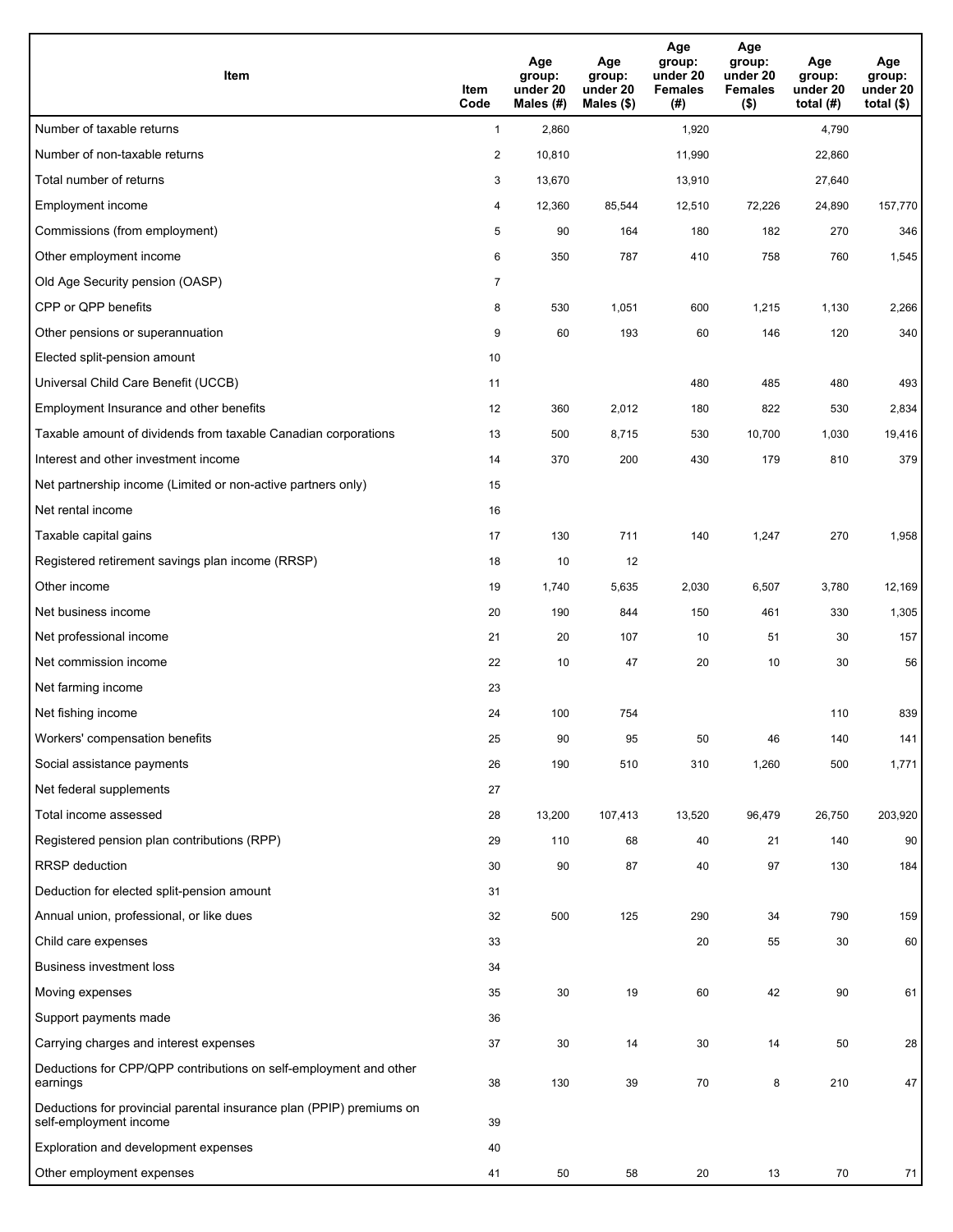| Item                                                              | Item<br>Code | Age<br>group:<br>under 20<br>Males (#) | Age<br>group:<br>under 20<br>Males (\$) | Age<br>group:<br>under 20<br><b>Females</b><br>(#) | Age<br>group:<br>under 20<br><b>Females</b><br>$($ \$) | Age<br>group:<br>under 20<br>total $(#)$ | Age<br>group:<br>under 20<br>total $($)$ |
|-------------------------------------------------------------------|--------------|----------------------------------------|-----------------------------------------|----------------------------------------------------|--------------------------------------------------------|------------------------------------------|------------------------------------------|
| Clergy residence deduction                                        | 42           |                                        |                                         |                                                    |                                                        |                                          |                                          |
| Other deductions                                                  | 43           | 40                                     | 19                                      | 40                                                 | $\overline{7}$                                         | 80                                       | 25                                       |
| Total deductions before adjustments                               | 44           | 900                                    | 434                                     | 580                                                | 294                                                    | 1,480                                    | 728                                      |
| Social benefits repayment                                         | 45           |                                        |                                         |                                                    |                                                        |                                          |                                          |
| Net income after adjustments                                      | 46           | 13,190                                 | 106,979                                 | 13,510                                             | 96,191                                                 | 26,730                                   | 203,198                                  |
| Canadian Forces personnel and police deduction                    | 47           |                                        |                                         |                                                    |                                                        |                                          |                                          |
| Security options deductions                                       | 48           |                                        |                                         |                                                    |                                                        |                                          |                                          |
| Other payments deductions                                         | 49           | 280                                    | 606                                     | 350                                                | 1,306                                                  | 630                                      | 1,912                                    |
| Non-capital losses of other years                                 | 50           |                                        |                                         |                                                    |                                                        |                                          |                                          |
| Net capital losses of other years                                 | 51           |                                        |                                         |                                                    |                                                        |                                          |                                          |
| Capital gains deduction                                           | 52           |                                        |                                         | 10                                                 | 1,012                                                  | 20                                       | 1,553                                    |
| Northern residents deductions                                     | 53           |                                        |                                         |                                                    |                                                        |                                          |                                          |
| Additional deductions                                             | 54           |                                        |                                         |                                                    |                                                        |                                          |                                          |
| Farming/fishing losses of prior years                             | 55           |                                        |                                         |                                                    |                                                        |                                          |                                          |
| Total deductions from net income                                  | 56           | 300                                    | 1,159                                   | 370                                                | 2,335                                                  | 670                                      | 3,494                                    |
| Taxable income assessed                                           | 57           | 13,100                                 | 105,820                                 | 13,410                                             | 93,856                                                 | 26,540                                   | 199,704                                  |
| Basic personal amount                                             | 58           | 13,670                                 | 150,816                                 | 13,910                                             | 153,298                                                | 27,640                                   | 304,645                                  |
| Age amount                                                        | 59           |                                        |                                         |                                                    |                                                        |                                          |                                          |
| Spouse or common-law partner amount                               | 60           | 30                                     | 272                                     | 20                                                 | 133                                                    | 50                                       | 450                                      |
| Amount for eligible dependant                                     | 61           |                                        |                                         | 260                                                | 2,846                                                  | 270                                      | 2,880                                    |
| Amount for children 17 and under                                  | 62           | 20                                     | 58                                      | 360                                                | 917                                                    | 380                                      | 977                                      |
| Amount for infirm dependants age 18 or older                      | 63           |                                        |                                         |                                                    |                                                        |                                          |                                          |
| CPP or QPP contributions through employment                       | 64           | 5,910                                  | 1,922                                   | 5,850                                              | 1,313                                                  | 11,760                                   | 3,235                                    |
| CPP or QPP contributions on self-employment and other<br>earnings | 65           | 130                                    | 39                                      | 70                                                 | 8                                                      | 210                                      | 47                                       |
| Employment Insurance premiums                                     | 66           | 9,530                                  | 1,544                                   | 9,630                                              | 1,298                                                  | 19,170                                   | 2,842                                    |
| PPIP premiums paid                                                | 67           |                                        |                                         |                                                    |                                                        |                                          |                                          |
| PPIP premiums payable on employment income                        | 68           |                                        |                                         |                                                    |                                                        |                                          |                                          |
| PPIP premiums payable on self-employment income                   | 69           |                                        |                                         |                                                    |                                                        |                                          |                                          |
| Volunteer firefighters' amount                                    | 70           | 120                                    | 345                                     | 20                                                 | 51                                                     | 130                                      | 396                                      |
| Canada employment amount                                          | 71           | 11,610                                 | 12,451                                  | 11,710                                             | 12,575                                                 | 23,320                                   | 25,026                                   |
| Public transit amount                                             | 72           | 290                                    | 66                                      | 410                                                | 109                                                    | 710                                      | 175                                      |
| Children's fitness amount                                         | 73           |                                        |                                         |                                                    |                                                        |                                          |                                          |
| Children's arts amount                                            | 74           |                                        |                                         |                                                    |                                                        |                                          |                                          |
| Home buyers' amount                                               | 75           |                                        |                                         |                                                    |                                                        |                                          |                                          |
| Pension income amount                                             | 76           | 60                                     | 83                                      | 60                                                 | 83                                                     | 120                                      | 166                                      |
| Caregiver amount                                                  | 77           |                                        |                                         |                                                    |                                                        |                                          |                                          |
| Disability amount                                                 | 78           | 210                                    | 1,742                                   | 100                                                | 825                                                    | 300                                      | 2,567                                    |
| Disability amount transferred from a dependant                    | 79           |                                        |                                         |                                                    |                                                        |                                          |                                          |
| Interest paid on student loans                                    | 80           | 50                                     | $\overline{7}$                          | 40                                                 | 9                                                      | 90                                       | 15                                       |
| Tuition, education, and textbook amounts                          | 81           | 960                                    | 4,042                                   | 950                                                | 3,948                                                  | 1,910                                    | 7,990                                    |
| Tuition, education, and textbook amounts transferred from a child | 82           |                                        |                                         |                                                    |                                                        |                                          |                                          |
| Amounts transferred from spouse or common-law partner             | 83           |                                        |                                         |                                                    |                                                        | 20                                       | 43                                       |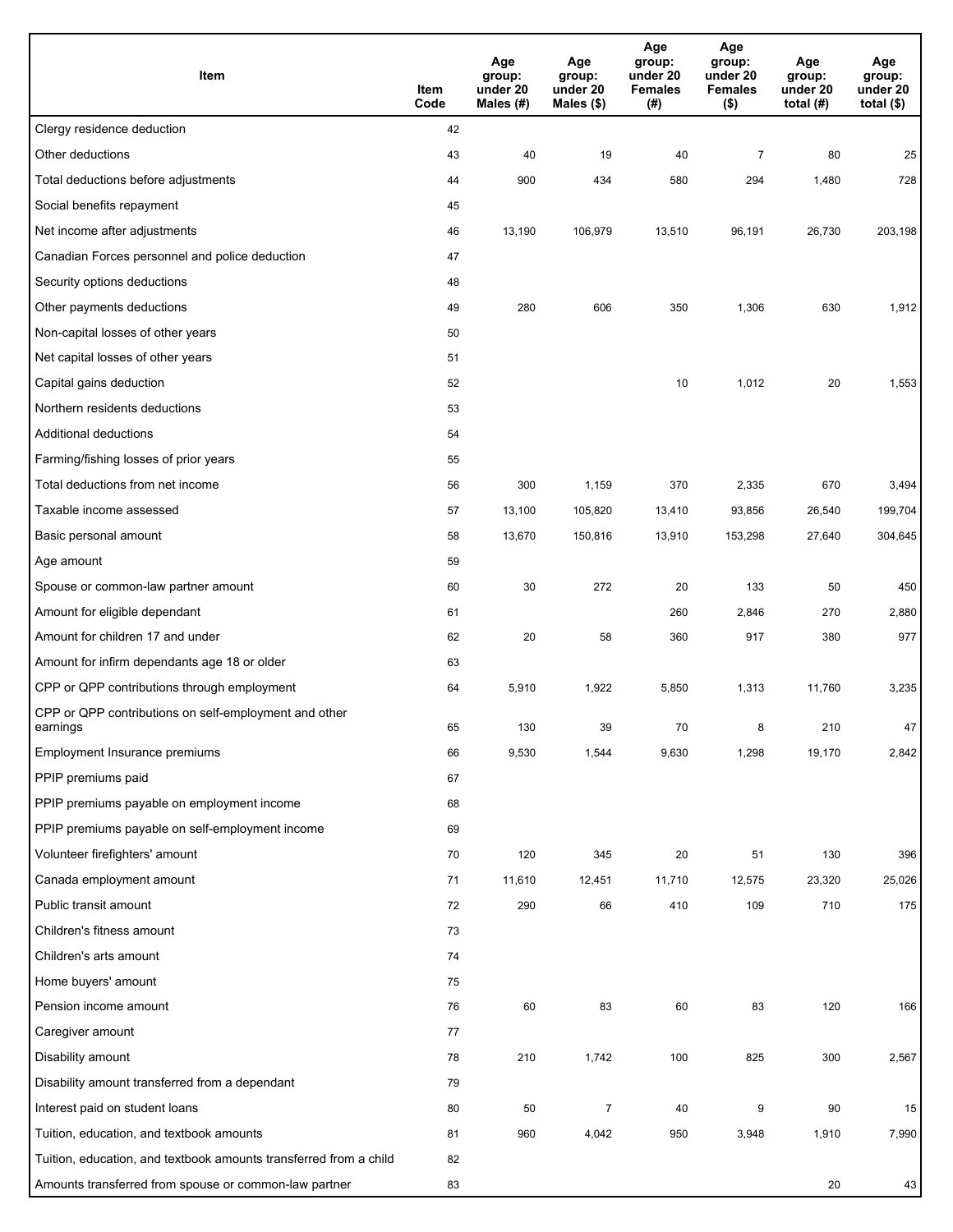| <b>Item</b>                                         | <b>Item</b><br>Code | Age<br>group:<br>under 20<br>Males $(H)$ | Age<br>group:<br>under 20<br>Males $(\$)$ | Age<br>group:<br>under 20<br><b>Females</b><br>(# ) | Age<br>group:<br>under 20<br><b>Females</b><br>$($ \$) | Age<br>group:<br>under 20<br>total $(H)$ | Age<br>group:<br>under 20<br>total $($ \$) |
|-----------------------------------------------------|---------------------|------------------------------------------|-------------------------------------------|-----------------------------------------------------|--------------------------------------------------------|------------------------------------------|--------------------------------------------|
| Medical expenses                                    | 84                  | 180                                      | 122                                       | 340                                                 | 205                                                    | 510                                      | 327                                        |
| Total tax credits on personal amounts               | 85                  | 13,670                                   | 26,039                                    | 13,910                                              | 26,673                                                 | 27,640                                   | 52,800                                     |
| Allowable charitable donations and government gifts | 86                  | 100                                      | 37                                        | 120                                                 | 28                                                     | 210                                      | 65                                         |
| Eligible cultural and ecological gifts              | 87                  |                                          |                                           |                                                     |                                                        |                                          |                                            |
| Total tax credit on donations and gifts             | 88                  | 90                                       | 10                                        | 110                                                 | 8                                                      | 200                                      | 19                                         |
| Total federal non-refundable tax credits            | 89                  | 13,670                                   | 26,050                                    | 13,910                                              | 26,681                                                 | 27,640                                   | 52,818                                     |
| Federal dividend tax credit                         | 90                  | 320                                      | 880                                       | 340                                                 | 1,029                                                  | 670                                      | 1,909                                      |
| Overseas employment tax credit                      | 91                  |                                          |                                           |                                                     |                                                        |                                          |                                            |
| Minimum tax carryover                               | 92                  |                                          |                                           |                                                     |                                                        |                                          |                                            |
| Basic federal tax                                   | 93                  | 1,690                                    | 1,879                                     | 860                                                 | 617                                                    | 2,560                                    | 2,497                                      |
| Federal Foreign Tax Credit                          | 94                  |                                          |                                           | 10                                                  | 3                                                      |                                          |                                            |
| Federal Political contribution tax credit           | 95                  |                                          |                                           |                                                     |                                                        |                                          |                                            |
| <b>Investment Tax Credit</b>                        | 96                  |                                          |                                           |                                                     |                                                        |                                          |                                            |
| Labour-sponsored funds tax credit                   | 97                  |                                          |                                           |                                                     |                                                        |                                          |                                            |
| Alternative minimum tax payable                     | 98                  |                                          |                                           |                                                     |                                                        | 10                                       | 70                                         |
| Net federal tax                                     | 99                  | 1,690                                    | 1.860                                     | 860                                                 | 614                                                    | 2,550                                    | 2,475                                      |
| CPP contributions on self-employment                | 100                 | 130                                      | 77                                        | 70                                                  | 17                                                     | 210                                      | 94                                         |
| Social Benefits repayment                           | 101                 |                                          |                                           |                                                     |                                                        |                                          |                                            |
| <b>Net Provincial Tax</b>                           | 102                 | 2,760                                    | 1,916                                     | 1,850                                               | 847                                                    | 4,610                                    | 2,764                                      |
| Total tax payable                                   | 103                 | 2,860                                    | 3,857                                     | 1,920                                               | 1,478                                                  | 4,790                                    | 5,338                                      |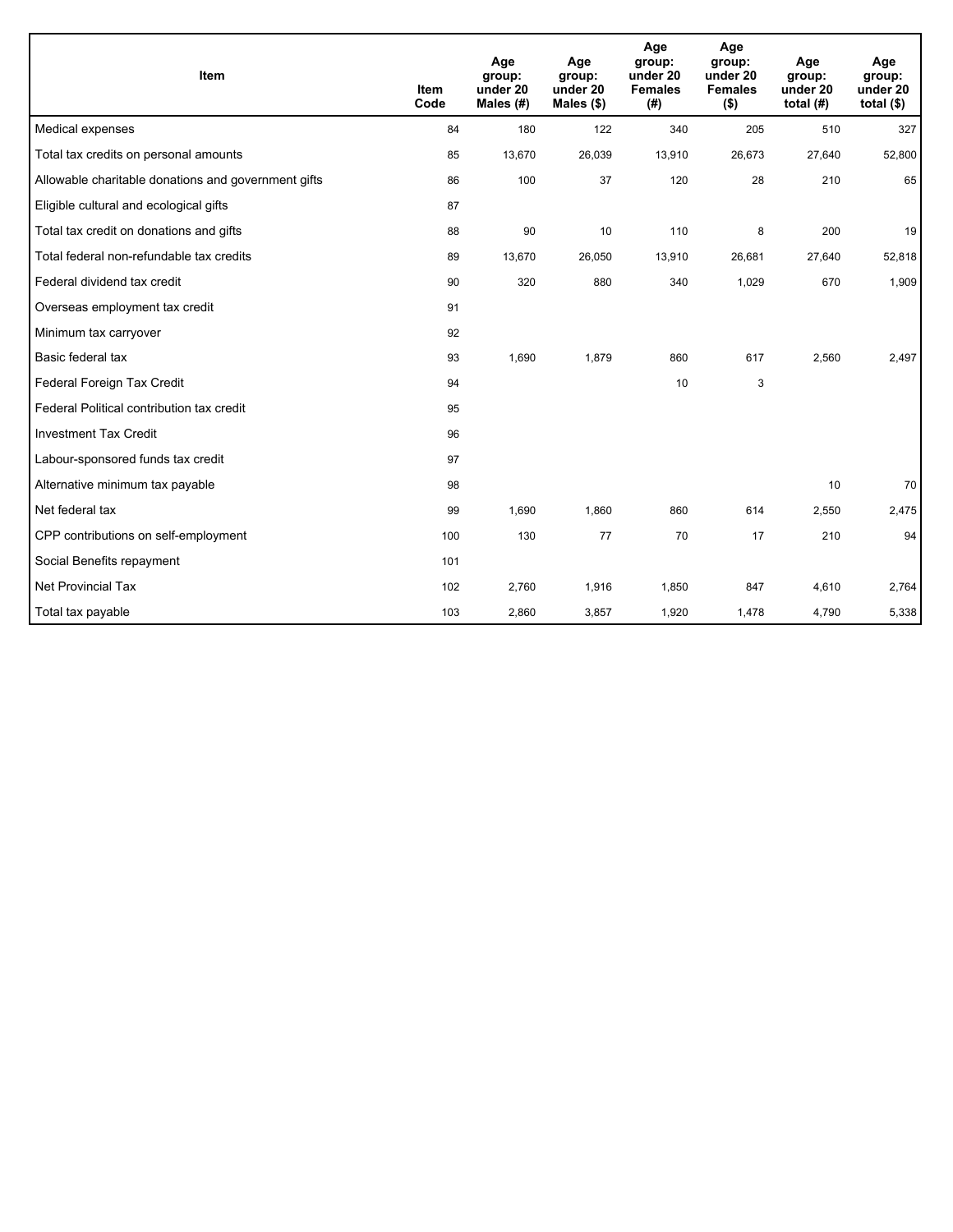| Item                                                                                           | Item<br>Code   | Age<br>group:<br>20 to 24<br>Males (#) | Age<br>group:<br>20 to 24<br>Males (\$) | Age<br>group:<br>20 to 24<br><b>Females</b><br>(# ) | Age<br>group:<br>20 to 24<br><b>Females</b><br>$($ \$) | Age<br>group:<br>20 to 24<br>total $(H)$ | Age<br>group:<br>20 to 24<br>total $($ |
|------------------------------------------------------------------------------------------------|----------------|----------------------------------------|-----------------------------------------|-----------------------------------------------------|--------------------------------------------------------|------------------------------------------|----------------------------------------|
| Number of taxable returns                                                                      | $\mathbf{1}$   | 13,250                                 |                                         | 8,720                                               |                                                        | 21,960                                   |                                        |
| Number of non-taxable returns                                                                  | $\overline{c}$ | 14,370                                 |                                         | 19,570                                              |                                                        | 34,330                                   |                                        |
| Total number of returns                                                                        | 3              | 27,620                                 |                                         | 28,290                                              |                                                        | 56,290                                   |                                        |
| Employment income                                                                              | 4              | 25,080                                 | 473,110                                 | 24,950                                              | 346,193                                                | 50,130                                   | 819,323                                |
| Commissions (from employment)                                                                  | 5              | 720                                    | 3,702                                   | 1,090                                               | 3,211                                                  | 1,810                                    | 6,913                                  |
| Other employment income                                                                        | 6              | 1,310                                  | 2,480                                   | 1,470                                               | 3,162                                                  | 2,780                                    | 5,643                                  |
| Old Age Security pension (OASP)                                                                | $\overline{7}$ |                                        |                                         |                                                     |                                                        |                                          |                                        |
| CPP or QPP benefits                                                                            | 8              | 860                                    | 2,048                                   | 1,270                                               | 3,181                                                  | 2,120                                    | 5,229                                  |
| Other pensions or superannuation                                                               | 9              | 60                                     | 183                                     | 80                                                  | 314                                                    | 140                                      | 497                                    |
| Elected split-pension amount                                                                   | 10             |                                        |                                         |                                                     |                                                        |                                          |                                        |
| Universal Child Care Benefit (UCCB)                                                            | 11             | 150                                    | 187                                     | 3,560                                               | 4,929                                                  | 3,720                                    | 5,129                                  |
| Employment Insurance and other benefits                                                        | 12             | 4,900                                  | 33,347                                  | 3,190                                               | 19,527                                                 | 8,080                                    | 52,874                                 |
| Taxable amount of dividends from taxable Canadian corporations                                 | 13             | 1,300                                  | 23,565                                  | 1,260                                               | 26,415                                                 | 2,560                                    | 49,980                                 |
| Interest and other investment income                                                           | 14             | 1,230                                  | 401                                     | 1,260                                               | 384                                                    | 2,500                                    | 786                                    |
| Net partnership income (Limited or non-active partners only)                                   | 15             |                                        |                                         |                                                     |                                                        |                                          |                                        |
| Net rental income                                                                              | 16             |                                        |                                         |                                                     |                                                        |                                          |                                        |
| Taxable capital gains                                                                          | 17             | 370                                    | 1,230                                   | 280                                                 | 697                                                    | 640                                      | 1,927                                  |
| Registered retirement savings plan income (RRSP)                                               | 18             | 380                                    | 672                                     |                                                     |                                                        |                                          |                                        |
| Other income                                                                                   | 19             | 3,410                                  | 9,687                                   | 3,540                                               | 10,041                                                 | 6,960                                    | 19,730                                 |
| Net business income                                                                            | 20             | 620                                    | 4,119                                   | 560                                                 | 2,948                                                  | 1,180                                    | 7,067                                  |
| Net professional income                                                                        | 21             | 70                                     | 424                                     | 60                                                  | 386                                                    | 130                                      | 810                                    |
| Net commission income                                                                          | 22             | 140                                    | 799                                     | 190                                                 | 495                                                    | 320                                      | 1,294                                  |
| Net farming income                                                                             | 23             |                                        |                                         | 20                                                  | 51                                                     | 40                                       | 93                                     |
| Net fishing income                                                                             | 24             | 230                                    | 2,481                                   | 20                                                  | 179                                                    | 250                                      | 2,659                                  |
| Workers' compensation benefits                                                                 | 25             | 310                                    | 657                                     | 210                                                 | 347                                                    | 520                                      | 1,005                                  |
| Social assistance payments                                                                     | 26             | 1,640                                  | 7,503                                   | 2,370                                               | 13,611                                                 | 4,010                                    | 21,114                                 |
| Net federal supplements                                                                        | 27             |                                        |                                         |                                                     |                                                        |                                          |                                        |
| Total income assessed                                                                          | 28             | 27,030                                 | 566,671                                 | 27,880                                              | 436,377                                                | 55,030                                   | 1,003,085                              |
| Registered pension plan contributions (RPP)                                                    | 29             | 2,290                                  | 4,536                                   | 1,950                                               | 3,896                                                  | 4,230                                    | 8,433                                  |
| RRSP deduction                                                                                 | 30             | 2,040                                  | 4,691                                   | 1,280                                               | 1,886                                                  | 3,320                                    | 6,577                                  |
| Deduction for elected split-pension amount                                                     | 31             |                                        |                                         |                                                     |                                                        |                                          |                                        |
| Annual union, professional, or like dues                                                       | 32             | 3,330                                  | 1,680                                   | 3,550                                               | 1,262                                                  | 6,870                                    | 2,942                                  |
| Child care expenses                                                                            | 33             | 70                                     | 195                                     | 730                                                 | 1,722                                                  | 800                                      | 1,917                                  |
| Business investment loss                                                                       | 34             |                                        |                                         |                                                     |                                                        |                                          |                                        |
| Moving expenses                                                                                | 35             | 240                                    | 280                                     | 280                                                 | 285                                                    | 520                                      | 565                                    |
| Support payments made                                                                          | 36             |                                        |                                         |                                                     |                                                        |                                          |                                        |
| Carrying charges and interest expenses                                                         | 37             | 100                                    | 54                                      | 100                                                 | 45                                                     | 200                                      | 99                                     |
| Deductions for CPP/QPP contributions on self-employment and other<br>earnings                  | 38             | 620                                    | 276                                     | 510                                                 | 158                                                    | 1,130                                    | 435                                    |
| Deductions for provincial parental insurance plan (PPIP) premiums on<br>self-employment income | 39             |                                        |                                         |                                                     |                                                        |                                          |                                        |
| Exploration and development expenses                                                           | 40             |                                        |                                         |                                                     |                                                        |                                          |                                        |
| Other employment expenses                                                                      | 41             | 520                                    | 1,026                                   | 300                                                 | 385                                                    | 820                                      | 1,412                                  |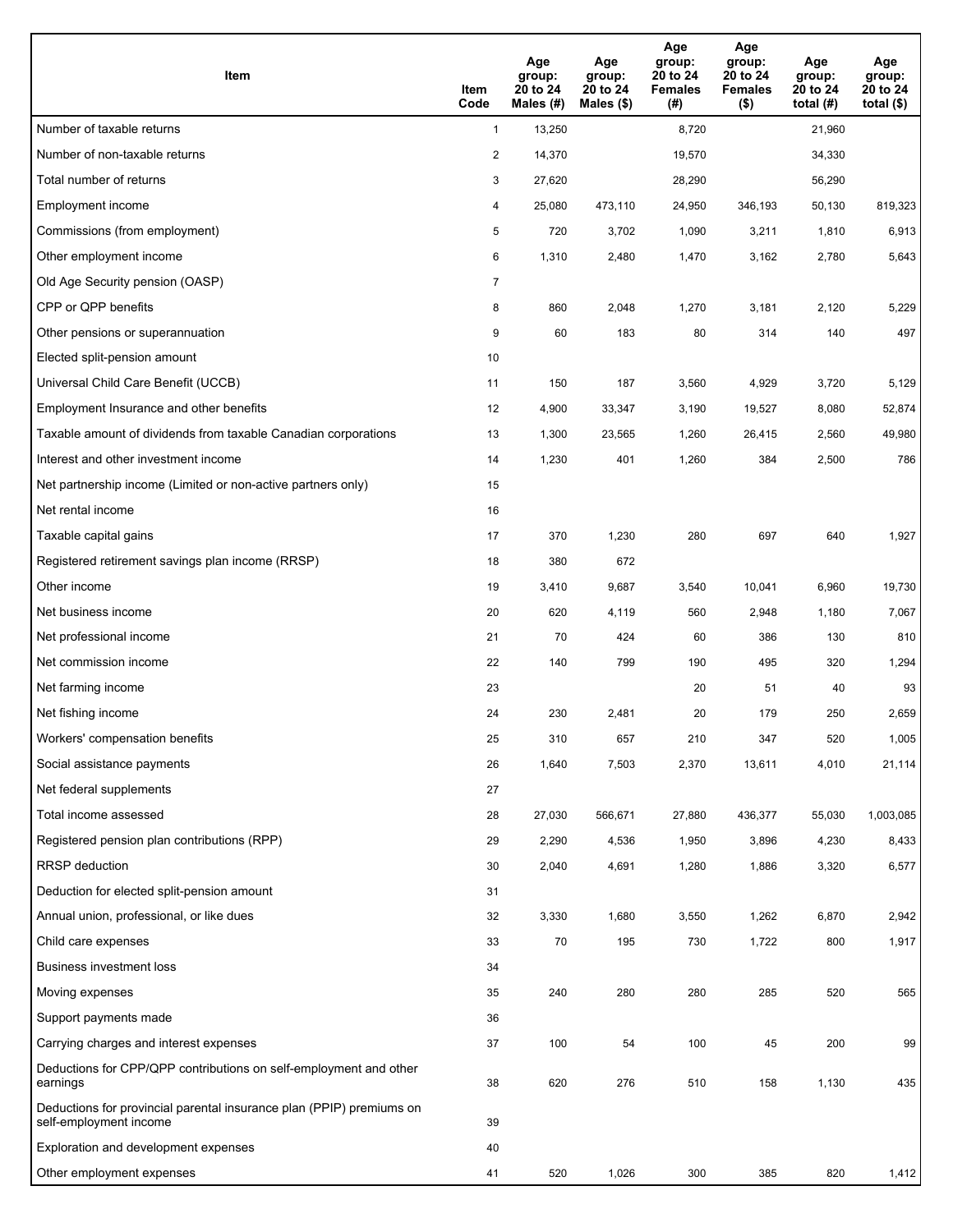| Item                                                              | Item<br>Code | Age<br>group:<br>20 to 24<br>Males (#) | Age<br>group:<br>20 to 24<br>Males (\$) | Age<br>group:<br>20 to 24<br><b>Females</b><br>(#) | Age<br>group:<br>20 to 24<br><b>Females</b><br>$($ \$) | Age<br>group:<br>20 to 24<br>total $(#)$ | Age<br>group:<br>20 to 24<br>total $($)$ |
|-------------------------------------------------------------------|--------------|----------------------------------------|-----------------------------------------|----------------------------------------------------|--------------------------------------------------------|------------------------------------------|------------------------------------------|
| Clergy residence deduction                                        | 42           |                                        |                                         |                                                    |                                                        |                                          |                                          |
| Other deductions                                                  | 43           | 540                                    | 301                                     | 450                                                | 203                                                    | 990                                      | 504                                      |
| Total deductions before adjustments                               | 44           | 7,460                                  | 13,067                                  | 6,610                                              | 9,878                                                  | 14,070                                   | 22,945                                   |
| Social benefits repayment                                         | 45           |                                        |                                         |                                                    |                                                        |                                          |                                          |
| Net income after adjustments                                      | 46           | 27,000                                 | 553,276                                 | 27,860                                             | 426,549                                                | 54,980                                   | 979,862                                  |
| Canadian Forces personnel and police deduction                    | 47           |                                        |                                         |                                                    |                                                        |                                          |                                          |
| Security options deductions                                       | 48           |                                        |                                         |                                                    |                                                        |                                          |                                          |
| Other payments deductions                                         | 49           | 1,940                                  | 8,160                                   | 2,560                                              | 13,958                                                 | 4,500                                    | 22,119                                   |
| Non-capital losses of other years                                 | 50           |                                        |                                         |                                                    |                                                        |                                          |                                          |
| Net capital losses of other years                                 | 51           |                                        |                                         |                                                    |                                                        |                                          |                                          |
| Capital gains deduction                                           | 52           | 20                                     | 940                                     |                                                    |                                                        | 20                                       | 1,331                                    |
| Northern residents deductions                                     | 53           | 20                                     | 34                                      |                                                    |                                                        | 30                                       | 41                                       |
| Additional deductions                                             | 54           |                                        |                                         |                                                    |                                                        |                                          |                                          |
| Farming/fishing losses of prior years                             | 55           |                                        |                                         |                                                    |                                                        |                                          |                                          |
| Total deductions from net income                                  | 56           | 2,020                                  | 9,393                                   | 2,610                                              | 14,414                                                 | 4,640                                    | 23,807                                   |
| Taxable income assessed                                           | 57           | 26,230                                 | 543,887                                 | 27,270                                             | 412,147                                                | 53,630                                   | 956,070                                  |
| Basic personal amount                                             | 58           | 27,610                                 | 303,872                                 | 28,290                                             | 311,419                                                | 56,290                                   | 619,231                                  |
| Age amount                                                        | 59           |                                        |                                         |                                                    |                                                        |                                          |                                          |
| Spouse or common-law partner amount                               | 60           | 630                                    | 4,621                                   | 290                                                | 2,131                                                  | 950                                      | 7,079                                    |
| Amount for eligible dependant                                     | 61           | 80                                     | 817                                     | 2,010                                              | 21,592                                                 | 2,090                                    | 22,409                                   |
| Amount for children 17 and under                                  | 62           | 610                                    | 1,877                                   | 2,790                                              | 8,264                                                  | 3,410                                    | 10,176                                   |
| Amount for infirm dependants age 18 or older                      | 63           |                                        |                                         |                                                    |                                                        |                                          |                                          |
| CPP or QPP contributions through employment                       | 64           | 21,410                                 | 18,365                                  | 20,910                                             | 12,922                                                 | 42,320                                   | 31,288                                   |
| CPP or QPP contributions on self-employment and other<br>earnings | 65           | 620                                    | 276                                     | 510                                                | 158                                                    | 1,130                                    | 435                                      |
| Employment Insurance premiums                                     | 66           | 22,390                                 | 8,347                                   | 22,130                                             | 6,352                                                  | 44,520                                   | 14,699                                   |
| PPIP premiums paid                                                | 67           |                                        |                                         |                                                    |                                                        |                                          |                                          |
| PPIP premiums payable on employment income                        | 68           |                                        |                                         |                                                    |                                                        |                                          |                                          |
| PPIP premiums payable on self-employment income                   | 69           |                                        |                                         |                                                    |                                                        |                                          |                                          |
| Volunteer firefighters' amount                                    | 70           | 330                                    | 978                                     | 60                                                 | 183                                                    | 390                                      | 1,161                                    |
| Canada employment amount                                          | 71           | 23,740                                 | 26,100                                  | 23,830                                             | 26,073                                                 | 47,570                                   | 52,177                                   |
| Public transit amount                                             | 72           | 1,240                                  | 395                                     | 1,570                                              | 513                                                    | 2,830                                    | 911                                      |
| Children's fitness amount                                         | 73           | 40                                     | 10                                      | 110                                                | 28                                                     | 160                                      | 38                                       |
| Children's arts amount                                            | 74           | 10                                     | 3                                       | 20                                                 | $\overline{7}$                                         | 30                                       | 9                                        |
| Home buyers' amount                                               | 75           | 350                                    | 1,637                                   | 180                                                | 793                                                    | 530                                      | 2,430                                    |
| Pension income amount                                             | 76           | 60                                     | 92                                      | 80                                                 | 128                                                    | 150                                      | 220                                      |
| Caregiver amount                                                  | 77           |                                        |                                         |                                                    |                                                        |                                          |                                          |
| Disability amount                                                 | 78           | 480                                    | 3,660                                   | 300                                                | 2,301                                                  | 780                                      | 5,960                                    |
| Disability amount transferred from a dependant                    | 79           | 20                                     | 149                                     |                                                    |                                                        |                                          |                                          |
| Interest paid on student loans                                    | 80           | 1,640                                  | 701                                     | 1,900                                              | 962                                                    | 3,550                                    | 1,664                                    |
| Tuition, education, and textbook amounts                          | 81           | 6,560                                  | 37,603                                  | 7,810                                              | 46,839                                                 | 14,370                                   | 84,446                                   |
| Tuition, education, and textbook amounts transferred from a child | 82           |                                        |                                         | 10                                                 | 50                                                     | 20                                       | 58                                       |
| Amounts transferred from spouse or common-law partner             | 83           |                                        |                                         |                                                    |                                                        | 320                                      | 1,069                                    |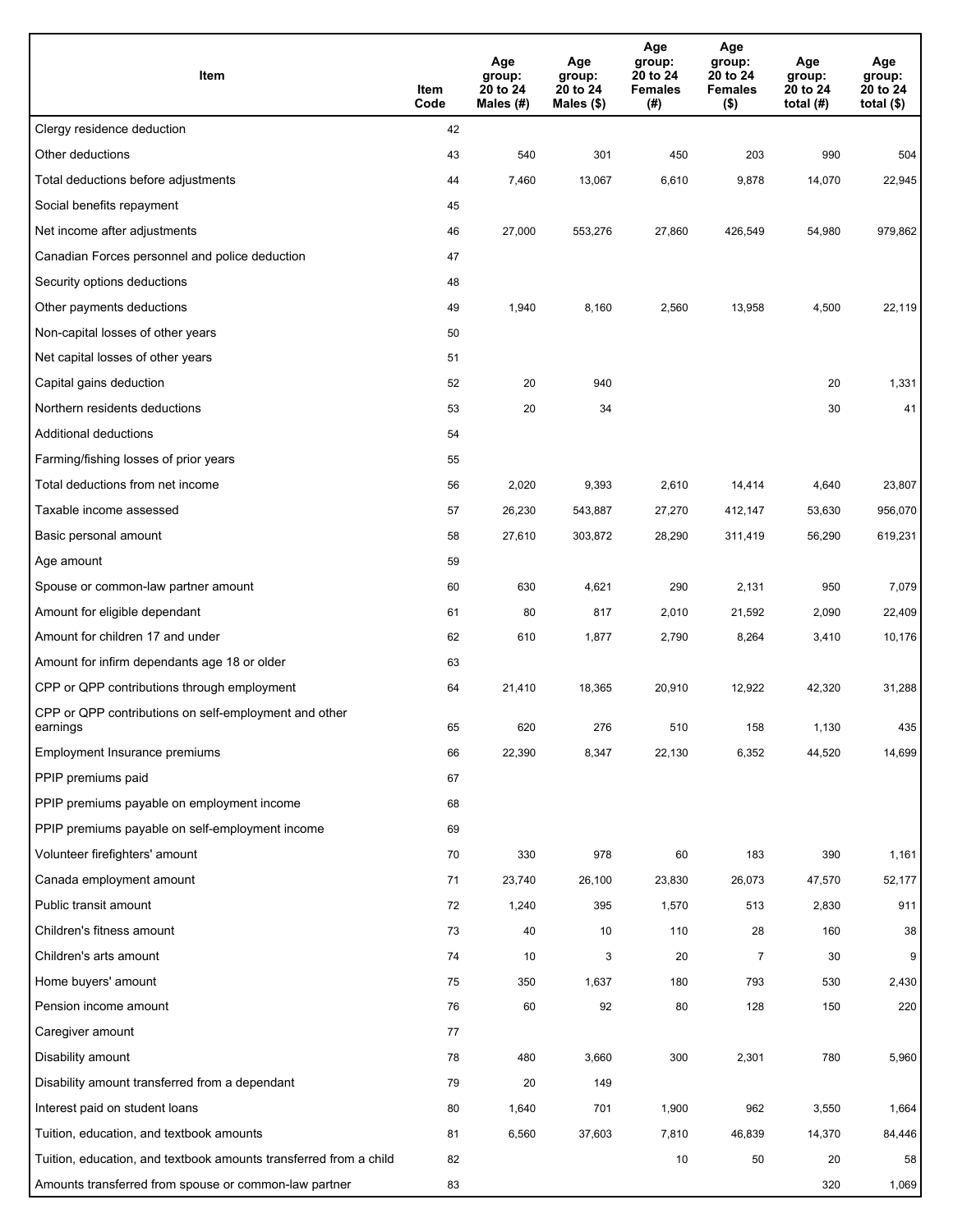| Item                                                | <b>Item</b><br>Code | Age<br>group:<br>20 to 24<br>Males $(H)$ | Age<br>group:<br>20 to 24<br>Males (\$) | Age<br>group:<br>20 to 24<br><b>Females</b><br>(# ) | Age<br>group:<br>20 to 24<br><b>Females</b><br>$($ \$) | Age<br>group:<br>20 to 24<br>total $(H)$ | Age<br>group:<br>20 to 24<br>total $($)$ |
|-----------------------------------------------------|---------------------|------------------------------------------|-----------------------------------------|-----------------------------------------------------|--------------------------------------------------------|------------------------------------------|------------------------------------------|
| Medical expenses                                    | 84                  | 990                                      | 785                                     | 1,910                                               | 1,539                                                  | 2,900                                    | 2,325                                    |
| Total tax credits on personal amounts               | 85                  | 27,620                                   | 61,661                                  | 28,290                                              | 66,434                                                 | 56,290                                   | 128,746                                  |
| Allowable charitable donations and government gifts | 86                  | 1,020                                    | 386                                     | 1,090                                               | 264                                                    | 2,100                                    | 650                                      |
| Eligible cultural and ecological gifts              | 87                  |                                          |                                         |                                                     |                                                        |                                          |                                          |
| Total tax credit on donations and gifts             | 88                  | 970                                      | 102                                     | 1,060                                               | 77                                                     | 2,030                                    | 179                                      |
| Total federal non-refundable tax credits            | 89                  | 27,620                                   | 61,763                                  | 28,290                                              | 66,511                                                 | 56,290                                   | 128,925                                  |
| Federal dividend tax credit                         | 90                  | 1,080                                    | 2,454                                   | 980                                                 | 2,584                                                  | 2,060                                    | 5,038                                    |
| Overseas employment tax credit                      | 91                  |                                          |                                         |                                                     |                                                        |                                          |                                          |
| Minimum tax carryover                               | 92                  |                                          |                                         |                                                     |                                                        |                                          |                                          |
| Basic federal tax                                   | 93                  | 11,810                                   | 33,590                                  | 7,040                                               | 12,545                                                 | 18,840                                   | 46,135                                   |
| Federal Foreign Tax Credit                          | 94                  |                                          |                                         | 40                                                  | 9                                                      |                                          |                                          |
| Federal Political contribution tax credit           | 95                  |                                          |                                         |                                                     |                                                        |                                          |                                          |
| <b>Investment Tax Credit</b>                        | 96                  |                                          |                                         |                                                     |                                                        | 10                                       | 10                                       |
| Labour-sponsored funds tax credit                   | 97                  |                                          |                                         |                                                     |                                                        |                                          |                                          |
| Alternative minimum tax payable                     | 98                  |                                          |                                         |                                                     |                                                        | 10                                       | 66                                       |
| Net federal tax                                     | 99                  | 11,790                                   | 33,550                                  | 7,000                                               | 12,537                                                 | 18,790                                   | 46,087                                   |
| CPP contributions on self-employment                | 100                 | 620                                      | 552                                     | 510                                                 | 317                                                    | 1,130                                    | 869                                      |
| Social Benefits repayment                           | 101                 |                                          |                                         |                                                     |                                                        |                                          |                                          |
| Net Provincial Tax                                  | 102                 | 12,280                                   | 25,034                                  | 7,410                                               | 8,520                                                  | 19,700                                   | 33,554                                   |
| Total tax payable                                   | 103                 | 13,250                                   | 59,527                                  | 8,720                                               | 21,384                                                 | 21,960                                   | 80,911                                   |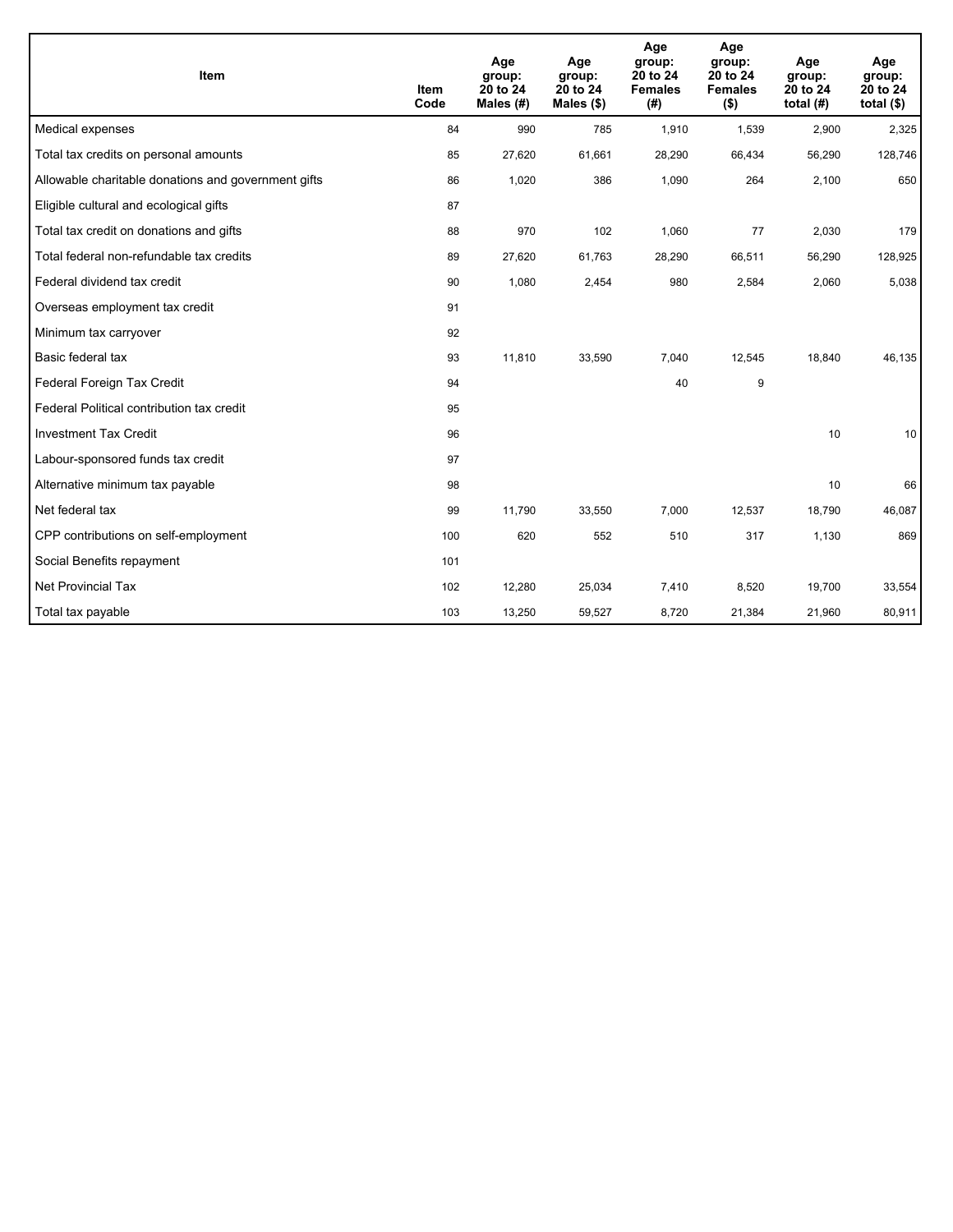| Item                                                                                           | Item<br>Code   | Age<br>group:<br>25 to 29<br>Males (#) | Age<br>group:<br>25 to 29<br>Males (\$) | Age<br>group:<br>25 to 29<br><b>Females</b><br>(#) | Age<br>group:<br>25 to 29<br><b>Females</b><br>$($ \$) | Age<br>group:<br>25 to 29<br>total $(#)$ | Age<br>group:<br>25 to 29<br>total $($ |
|------------------------------------------------------------------------------------------------|----------------|----------------------------------------|-----------------------------------------|----------------------------------------------------|--------------------------------------------------------|------------------------------------------|----------------------------------------|
| Number of taxable returns                                                                      | $\mathbf{1}$   | 18,330                                 |                                         | 15,270                                             |                                                        | 33,600                                   |                                        |
| Number of non-taxable returns                                                                  | $\overline{2}$ | 6,910                                  |                                         | 10,860                                             |                                                        | 18,060                                   |                                        |
| Total number of returns                                                                        | 3              | 25,240                                 |                                         | 26,120                                             |                                                        | 51,670                                   |                                        |
| <b>Employment income</b>                                                                       | 4              | 22,900                                 | 793,775                                 | 22,280                                             | 574,728                                                | 45,270                                   | 1,368,626                              |
| Commissions (from employment)                                                                  | 5              | 890                                    | 10,339                                  | 1,010                                              | 6,730                                                  | 1,890                                    | 17,069                                 |
| Other employment income                                                                        | 6              | 1,730                                  | 4,701                                   | 1,550                                              | 4,455                                                  | 3,280                                    | 9,157                                  |
| Old Age Security pension (OASP)                                                                | $\overline{7}$ |                                        |                                         |                                                    |                                                        |                                          |                                        |
| CPP or QPP benefits                                                                            | 8              | 120                                    | 446                                     | 150                                                | 460                                                    | 270                                      | 906                                    |
| Other pensions or superannuation                                                               | 9              | 20                                     | 69                                      | 20                                                 | 50                                                     | 40                                       | 119                                    |
| Elected split-pension amount                                                                   | 10             |                                        |                                         |                                                    |                                                        |                                          |                                        |
| Universal Child Care Benefit (UCCB)                                                            | 11             | 590                                    | 753                                     | 6,970                                              | 10,516                                                 | 7,590                                    | 11,336                                 |
| Employment Insurance and other benefits                                                        | 12             | 5,490                                  | 40,970                                  | 5,740                                              | 44,079                                                 | 11,220                                   | 85,049                                 |
| Taxable amount of dividends from taxable Canadian corporations                                 | 13             | 1,430                                  | 17,517                                  | 1,190                                              | 13,138                                                 | 2,620                                    | 30,654                                 |
| Interest and other investment income                                                           | 14             | 1,710                                  | 797                                     | 1,590                                              | 637                                                    | 3,310                                    | 1,436                                  |
| Net partnership income (Limited or non-active partners only)                                   | 15             |                                        |                                         |                                                    |                                                        |                                          |                                        |
| Net rental income                                                                              | 16             | 300                                    | $-101$                                  | 210                                                | 246                                                    | 510                                      | 145                                    |
| Taxable capital gains                                                                          | 17             | 570                                    | 771                                     | 400                                                | 723                                                    | 970                                      | 1,493                                  |
| Registered retirement savings plan income (RRSP)                                               | 18             | 1,150                                  | 2,736                                   | 750                                                | 1,369                                                  | 1,900                                    | 4,105                                  |
| Other income                                                                                   | 19             | 2,190                                  | 6,936                                   | 1,680                                              | 4,971                                                  | 3,880                                    | 11,911                                 |
| Net business income                                                                            | 20             | 1,000                                  | 10,814                                  | 1,120                                              | 8,626                                                  | 2,120                                    | 19,446                                 |
| Net professional income                                                                        | 21             | 120                                    | 2,360                                   | 220                                                | 4,392                                                  | 340                                      | 6,760                                  |
| Net commission income                                                                          | 22             | 160                                    | 1,367                                   | 250                                                | 994                                                    | 400                                      | 2,362                                  |
| Net farming income                                                                             | 23             | 50                                     | 71                                      | 20                                                 | 20                                                     |                                          |                                        |
| Net fishing income                                                                             | 24             | 220                                    | 3,130                                   | 30                                                 | 275                                                    | 250                                      | 3,404                                  |
| Workers' compensation benefits                                                                 | 25             | 360                                    | 1,400                                   | 260                                                | 605                                                    | 620                                      | 2,005                                  |
| Social assistance payments                                                                     | 26             | 1,510                                  | 8,039                                   | 2,110                                              | 13,175                                                 | 3,610                                    | 21,214                                 |
| Net federal supplements                                                                        | 27             |                                        |                                         |                                                    |                                                        |                                          |                                        |
| Total income assessed                                                                          | 28             | 24,940                                 | 906,890                                 | 25,940                                             | 690,499                                                | 51,010                                   | 1,597,601                              |
| Registered pension plan contributions (RPP)                                                    | 29             | 5,230                                  | 15,265                                  | 6,100                                              | 16,411                                                 | 11,340                                   | 31,677                                 |
| RRSP deduction                                                                                 | 30             | 4,770                                  | 15,810                                  | 4,040                                              | 9,320                                                  | 8,810                                    | 25,130                                 |
| Deduction for elected split-pension amount                                                     | 31             |                                        |                                         |                                                    |                                                        |                                          |                                        |
| Annual union, professional, or like dues                                                       | 32             | 4,940                                  | 3,574                                   | 6,770                                              | 3,701                                                  | 11,710                                   | 7,276                                  |
| Child care expenses                                                                            | 33             | 370                                    | 1,111                                   | 2,500                                              | 7,819                                                  | 2,870                                    | 8,930                                  |
| Business investment loss                                                                       | 34             |                                        |                                         |                                                    |                                                        |                                          |                                        |
| Moving expenses                                                                                | 35             | 300                                    | 687                                     | 350                                                | 745                                                    | 650                                      | 1,432                                  |
| Support payments made                                                                          | 36             |                                        |                                         |                                                    |                                                        |                                          |                                        |
| Carrying charges and interest expenses                                                         | 37             | 230                                    | 173                                     | 170                                                | 128                                                    | 400                                      | 301                                    |
| Deductions for CPP/QPP contributions on self-employment and other<br>earnings                  | 38             | 980                                    | 639                                     | 1,020                                              | 523                                                    | 2,010                                    | 1,162                                  |
| Deductions for provincial parental insurance plan (PPIP) premiums on<br>self-employment income | 39             |                                        |                                         |                                                    |                                                        |                                          |                                        |
| Exploration and development expenses                                                           | 40             |                                        |                                         |                                                    |                                                        |                                          |                                        |
| Other employment expenses                                                                      | 41             | 930                                    | 2,655                                   | 630                                                | 1,231                                                  | 1,560                                    | 3,885                                  |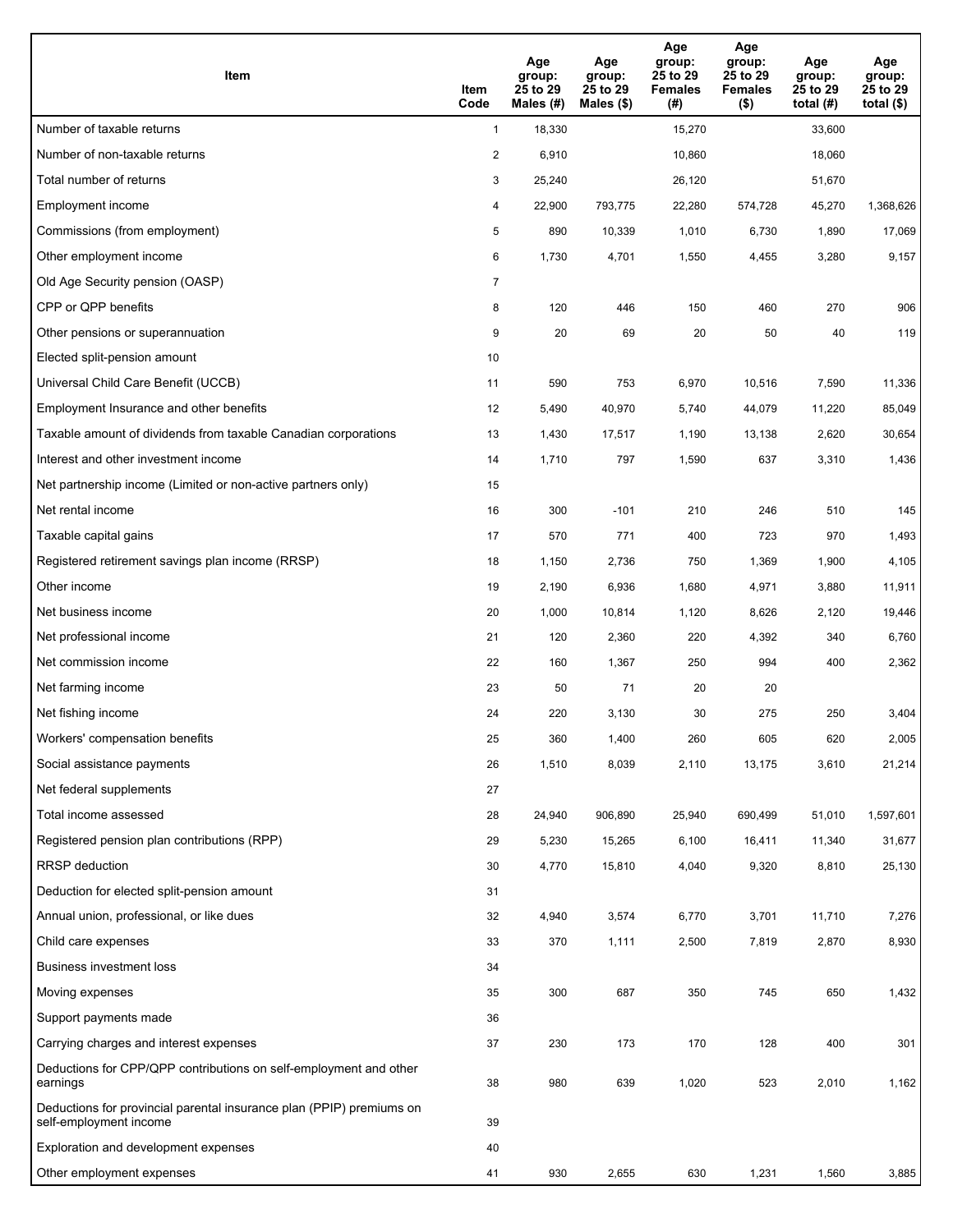| Item                                                              | Item<br>Code | Age<br>group:<br>25 to 29<br>Males (#) | Age<br>group:<br>25 to 29<br>Males (\$) | Age<br>group:<br>25 to 29<br><b>Females</b><br>(# ) | Age<br>group:<br>25 to 29<br>Females<br>$($ \$) | Age<br>group:<br>25 to 29<br>total (#) | Age<br>group:<br>25 to 29<br>total $($)$ |
|-------------------------------------------------------------------|--------------|----------------------------------------|-----------------------------------------|-----------------------------------------------------|-------------------------------------------------|----------------------------------------|------------------------------------------|
| Clergy residence deduction                                        | 42           | 30                                     | 227                                     | 10                                                  | 47                                              | 40                                     | 274                                      |
| Other deductions                                                  | 43           | 920                                    | 655                                     | 950                                                 | 509                                             | 1,860                                  | 1,164                                    |
| Total deductions before adjustments                               | 44           | 12,520                                 | 40,864                                  | 13,350                                              | 40,483                                          | 25,870                                 | 81,350                                   |
| Social benefits repayment                                         | 45           | 550                                    | 922                                     |                                                     |                                                 | 570                                    | 949                                      |
| Net income after adjustments                                      | 46           | 24,900                                 | 865,342                                 | 25,880                                              | 650,288                                         | 50,910                                 | 1,515,840                                |
| Canadian Forces personnel and police deduction                    | 47           | 20                                     | 419                                     |                                                     |                                                 | 20                                     | 470                                      |
| Security options deductions                                       | 48           | 50                                     | 171                                     | 30                                                  | 61                                              | 80                                     | 232                                      |
| Other payments deductions                                         | 49           | 1,850                                  | 9,438                                   | 2,350                                               | 13,796                                          | 4,200                                  | 23,235                                   |
| Non-capital losses of other years                                 | 50           |                                        |                                         |                                                     |                                                 | 20                                     | 76                                       |
| Net capital losses of other years                                 | 51           | 70                                     | 59                                      | 40                                                  | 29                                              | 100                                    | 88                                       |
| Capital gains deduction                                           | 52           |                                        |                                         | 10                                                  | 405                                             | 30                                     | 734                                      |
| Northern residents deductions                                     | 53           | 30                                     | 97                                      | 20                                                  | 45                                              | 50                                     | 142                                      |
| Additional deductions                                             | 54           | 30                                     | 253                                     | 20                                                  | 166                                             | 40                                     | 419                                      |
| Farming/fishing losses of prior years                             | 55           |                                        |                                         |                                                     |                                                 |                                        |                                          |
| Total deductions from net income                                  | 56           | 2,060                                  | 10,809                                  | 2,470                                               | 14,587                                          | 4,530                                  | 25,396                                   |
| Taxable income assessed                                           | 57           | 24,160                                 | 854,591                                 | 25,350                                              | 635,741                                         | 49,640                                 | 1,490,541                                |
| Basic personal amount                                             | 58           | 25,240                                 | 277,117                                 | 26,120                                              | 286,769                                         | 51,670                                 | 567,117                                  |
| Age amount                                                        | 59           |                                        |                                         |                                                     |                                                 |                                        |                                          |
| Spouse or common-law partner amount                               | 60           | 1,810                                  | 13,281                                  | 690                                                 | 5,374                                           | 2,570                                  | 19,378                                   |
| Amount for eligible dependant                                     | 61           | 200                                    | 2,124                                   | 3,110                                               | 33,331                                          | 3,310                                  | 35,476                                   |
| Amount for children 17 and under                                  | 62           | 2,550                                  | 9,087                                   | 5,130                                               | 17,840                                          | 7,730                                  | 27,070                                   |
| Amount for infirm dependants age 18 or older                      | 63           |                                        |                                         |                                                     |                                                 |                                        |                                          |
| CPP or QPP contributions through employment                       | 64           | 21,040                                 | 30,059                                  | 19,840                                              | 22,934                                          | 40,890                                 | 52,998                                   |
| CPP or QPP contributions on self-employment and other<br>earnings | 65           | 980                                    | 639                                     | 1,020                                               | 523                                             | 2,010                                  | 1,162                                    |
| Employment Insurance premiums                                     | 66           | 21,390                                 | 12,390                                  | 20,360                                              | 9,823                                           | 41,750                                 | 22,216                                   |
| PPIP premiums paid                                                | 67           |                                        |                                         |                                                     |                                                 |                                        |                                          |
| PPIP premiums payable on employment income                        | 68           |                                        |                                         |                                                     |                                                 |                                        |                                          |
| PPIP premiums payable on self-employment income                   | 69           |                                        |                                         |                                                     |                                                 |                                        |                                          |
| Volunteer firefighters' amount                                    | 70           | 350                                    | 1,044                                   | 70                                                  | 219                                             | 420                                    | 1,263                                    |
| Canada employment amount                                          | 71           | 22,180                                 | 24,514                                  | 21,590                                              | 23,683                                          | 43,780                                 | 48,204                                   |
| Public transit amount                                             | 72           | 1,200                                  | 583                                     | 1,420                                               | 670                                             | 2,630                                  | 1,254                                    |
| Children's fitness amount                                         | 73           | 440                                    | 137                                     | 770                                                 | 235                                             | 1,210                                  | 372                                      |
| Children's arts amount                                            | 74           | 110                                    | 37                                      | 170                                                 | 46                                              | 280                                    | 83                                       |
| Home buyers' amount                                               | 75           | 800                                    | 3,763                                   | 510                                                 | 2,253                                           | 1,310                                  | 6,016                                    |
| Pension income amount                                             | 76           | 20                                     | 22                                      | 30                                                  | 41                                              | 50                                     | 63                                       |
| Caregiver amount                                                  | 77           | 20                                     | 107                                     | 10                                                  | 53                                              | 30                                     | 160                                      |
| Disability amount                                                 | 78           | 360                                    | 2,732                                   | 240                                                 | 1,877                                           | 610                                    | 4,609                                    |
| Disability amount transferred from a dependant                    | 79           | 80                                     | 844                                     | 110                                                 | 1,309                                           | 190                                    | 2,153                                    |
| Interest paid on student loans                                    | 80           | 2,960                                  | 1,817                                   | 4,400                                               | 3,351                                           | 7,350                                  | 5,168                                    |
| Tuition, education, and textbook amounts                          | 81           | 4,430                                  | 32,411                                  | 5,600                                               | 44,140                                          | 10,030                                 | 76,585                                   |
| Tuition, education, and textbook amounts transferred from a child | 82           |                                        |                                         |                                                     |                                                 |                                        |                                          |
| Amounts transferred from spouse or common-law partner             | 83           | 560                                    | 2,216                                   | 330                                                 | 1,271                                           | 920                                    | 3,571                                    |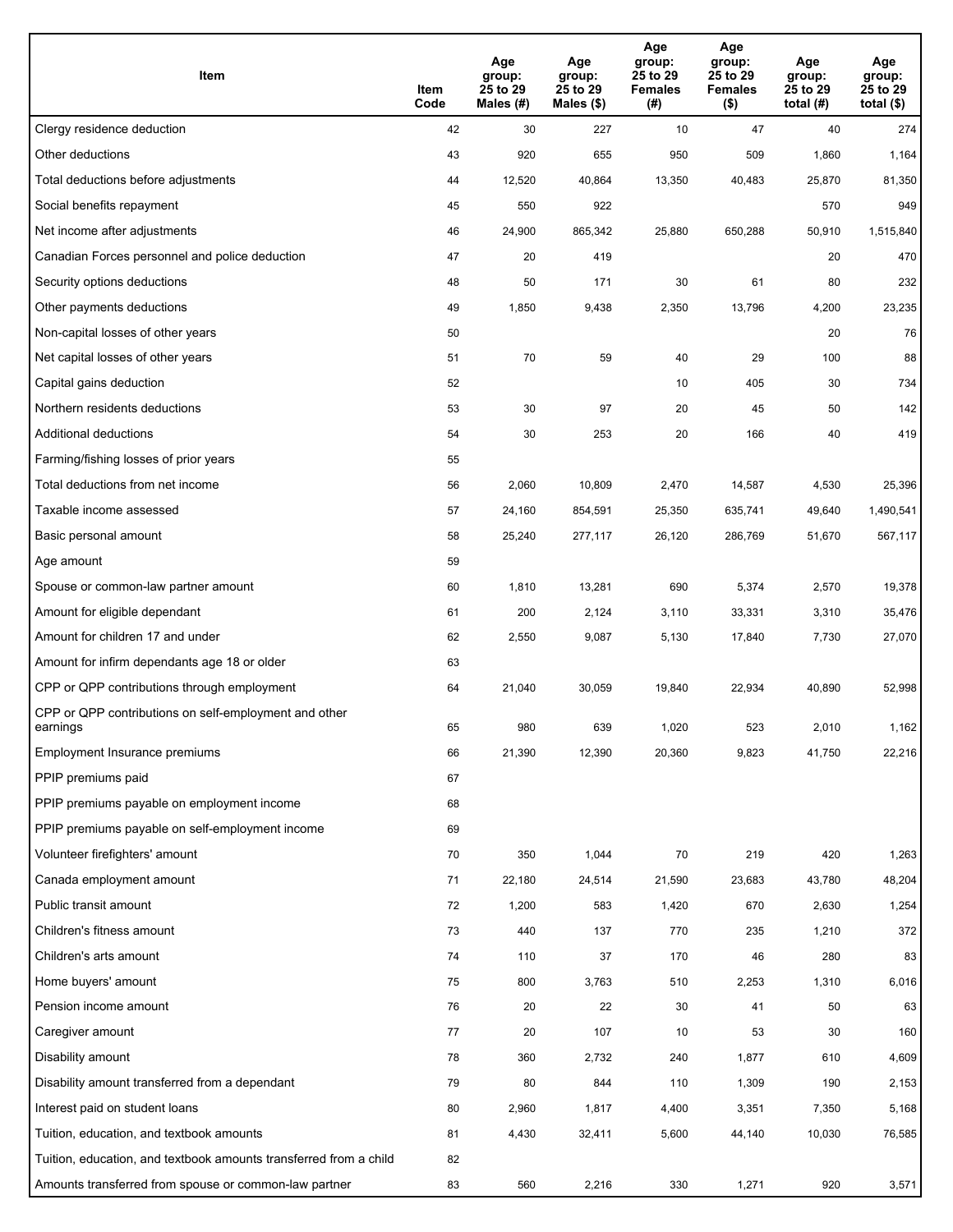| Item                                                | <b>Item</b><br>Code | Age<br>group:<br>25 to 29<br>Males (#) | Age<br>group:<br>25 to 29<br>Males $(\$)$ | Age<br>group:<br>25 to 29<br><b>Females</b><br>(#) | Age<br>group:<br>25 to 29<br><b>Females</b><br>$($ \$) | Age<br>group:<br>25 to 29<br>total $(H)$ | Age<br>group:<br>25 to 29<br>total $($)$ |
|-----------------------------------------------------|---------------------|----------------------------------------|-------------------------------------------|----------------------------------------------------|--------------------------------------------------------|------------------------------------------|------------------------------------------|
| Medical expenses                                    | 84                  | 1,620                                  | 1,605                                     | 3,330                                              | 3,161                                                  | 4,950                                    | 4,766                                    |
| Total tax credits on personal amounts               | 85                  | 25,240                                 | 62,486                                    | 26,120                                             | 68,840                                                 | 51,670                                   | 131,964                                  |
| Allowable charitable donations and government gifts | 86                  | 2,580                                  | 1,254                                     | 2,650                                              | 972                                                    | 5,240                                    | 2,226                                    |
| Eligible cultural and ecological gifts              | 87                  |                                        |                                           |                                                    |                                                        |                                          |                                          |
| Total tax credit on donations and gifts             | 88                  | 2,540                                  | 330                                       | 2,620                                              | 249                                                    | 5,160                                    | 579                                      |
| Total federal non-refundable tax credits            | 89                  | 25,240                                 | 62,817                                    | 26,120                                             | 69,089                                                 | 51,670                                   | 132,543                                  |
| Federal dividend tax credit                         | 90                  | 1,320                                  | 2,052                                     | 1,050                                              | 1,502                                                  | 2,370                                    | 3,554                                    |
| Overseas employment tax credit                      | 91                  | 30                                     | 209                                       |                                                    |                                                        | 30                                       | 245                                      |
| Minimum tax carryover                               | 92                  | 20                                     | 83                                        | 10                                                 | 31                                                     | 30                                       | 114                                      |
| Basic federal tax                                   | 93                  | 17,280                                 | 82,584                                    | 13,450                                             | 43,342                                                 | 30,730                                   | 125,930                                  |
| Federal Foreign Tax Credit                          | 94                  | 260                                    | 215                                       | 140                                                | 60                                                     | 400                                      | 275                                      |
| Federal Political contribution tax credit           | 95                  | 50                                     | 6                                         | 20                                                 | $\overline{2}$                                         | 60                                       | 8                                        |
| <b>Investment Tax Credit</b>                        | 96                  |                                        |                                           |                                                    |                                                        | 30                                       | 26                                       |
| Labour-sponsored funds tax credit                   | 97                  |                                        |                                           |                                                    |                                                        |                                          |                                          |
| Alternative minimum tax payable                     | 98                  | 20                                     | 21                                        |                                                    |                                                        | 20                                       | 37                                       |
| Net federal tax                                     | 99                  | 17,260                                 | 82,343                                    | 13,420                                             | 43,278                                                 | 30,680                                   | 125,624                                  |
| CPP contributions on self-employment                | 100                 | 980                                    | 1,277                                     | 1,020                                              | 1,045                                                  | 2,010                                    | 2,324                                    |
| Social Benefits repayment                           | 101                 | 550                                    | 922                                       |                                                    |                                                        | 570                                      | 949                                      |
| Net Provincial Tax                                  | 102                 | 17,150                                 | 60,744                                    | 13,330                                             | 28,625                                                 | 30,480                                   | 89,373                                   |
| Total tax payable                                   | 103                 | 18,330                                 | 145,286                                   | 15,270                                             | 72,982                                                 | 33,600                                   | 218,277                                  |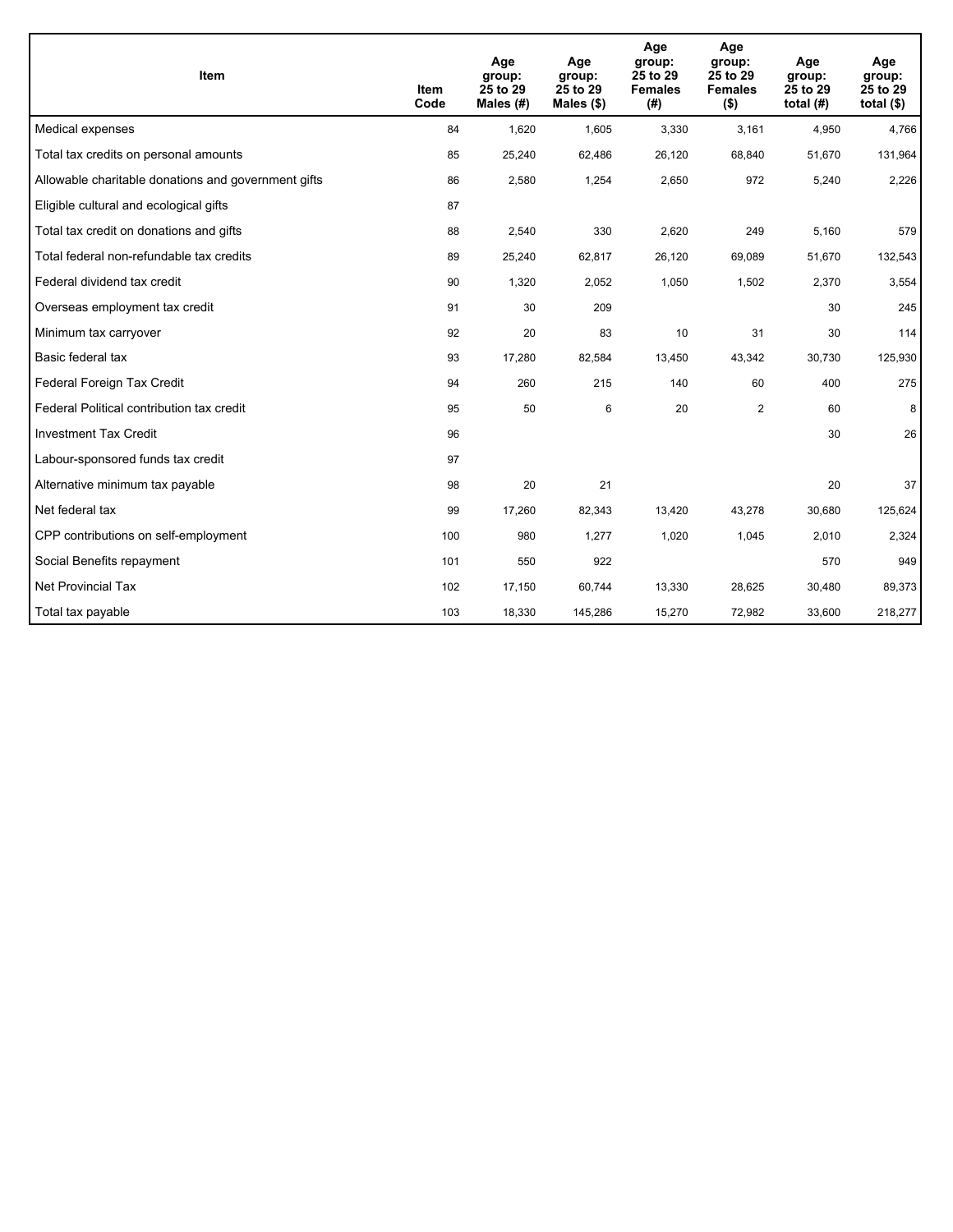| Item                                                                                           | Item<br>Code   | Age<br>group:<br>30 to 34<br>Males (#) | Age<br>group:<br>30 to 34<br>Males $(\$)$ | Age<br>group:<br>30 to 34<br><b>Females</b><br>(#) | Age<br>group:<br>30 to 34<br><b>Females</b><br>$($ \$) | Age<br>group:<br>30 to 34<br>total $(H)$ | Age<br>group:<br>30 to 34<br>total $($)$ |
|------------------------------------------------------------------------------------------------|----------------|----------------------------------------|-------------------------------------------|----------------------------------------------------|--------------------------------------------------------|------------------------------------------|------------------------------------------|
| Number of taxable returns                                                                      | $\mathbf{1}$   | 19,920                                 |                                           | 18,350                                             |                                                        | 38,270                                   |                                          |
| Number of non-taxable returns                                                                  | $\overline{c}$ | 4,060                                  |                                           | 8,330                                              |                                                        | 12,490                                   |                                          |
| Total number of returns                                                                        | 3              | 23,980                                 |                                           | 26,680                                             |                                                        | 50,760                                   |                                          |
| Employment income                                                                              | 4              | 21,350                                 | 959,790                                   | 22,190                                             | 713,545                                                | 43,570                                   | 1,673,342                                |
| Commissions (from employment)                                                                  | 5              | 750                                    | 13,640                                    | 770                                                | 7,294                                                  | 1,520                                    | 20,934                                   |
| Other employment income                                                                        | 6              | 1,850                                  | 10,509                                    | 1,430                                              | 4,696                                                  | 3,280                                    | 15,204                                   |
| Old Age Security pension (OASP)                                                                | $\overline{7}$ |                                        |                                           |                                                    |                                                        |                                          |                                          |
| CPP or QPP benefits                                                                            | 8              | 100                                    | 802                                       | 190                                                | 1,304                                                  | 300                                      | 2,106                                    |
| Other pensions or superannuation                                                               | 9              | 30                                     | 255                                       | 20                                                 | 186                                                    | 50                                       | 441                                      |
| Elected split-pension amount                                                                   | 10             |                                        |                                           | 30                                                 | 162                                                    | 30                                       | 205                                      |
| Universal Child Care Benefit (UCCB)                                                            | 11             | 1,630                                  | 2,394                                     | 9,730                                              | 14,934                                                 | 11,380                                   | 17,358                                   |
| Employment Insurance and other benefits                                                        | 12             | 5,100                                  | 39,876                                    | 6,880                                              | 60,101                                                 | 11,970                                   | 99,978                                   |
| Taxable amount of dividends from taxable Canadian corporations                                 | 13             | 1,590                                  | 26,662                                    | 1,490                                              | 29,160                                                 | 3,080                                    | 55,822                                   |
| Interest and other investment income                                                           | 14             | 1,820                                  | 1,111                                     | 1,900                                              | 934                                                    | 3,730                                    | 2,046                                    |
| Net partnership income (Limited or non-active partners only)                                   | 15             |                                        |                                           |                                                    |                                                        |                                          |                                          |
| Net rental income                                                                              | 16             | 610                                    | 114                                       | 510                                                | 550                                                    | 1,120                                    | 664                                      |
| Taxable capital gains                                                                          | 17             | 650                                    | 1,784                                     | 550                                                | 1,521                                                  | 1,210                                    | 3,306                                    |
| Registered retirement savings plan income (RRSP)                                               | 18             | 2,060                                  | 5,693                                     | 1,850                                              | 3,673                                                  | 3,910                                    | 9,365                                    |
| Other income                                                                                   | 19             | 1,850                                  | 9,349                                     | 1,700                                              | 6,903                                                  | 3,550                                    | 16,252                                   |
| Net business income                                                                            | 20             | 1,470                                  | 19,212                                    | 1,600                                              | 13,211                                                 | 3,060                                    | 32,423                                   |
| Net professional income                                                                        | 21             | 210                                    | 6,524                                     | 330                                                | 9,116                                                  | 540                                      | 15,640                                   |
| Net commission income                                                                          | 22             | 180                                    | 2,253                                     | 280                                                | 1,507                                                  | 460                                      | 3,760                                    |
| Net farming income                                                                             | 23             | 80                                     | 194                                       | 50                                                 | 68                                                     | 130                                      | 262                                      |
| Net fishing income                                                                             | 24             | 260                                    | 4,638                                     | 30                                                 | 389                                                    | 290                                      | 5,027                                    |
| Workers' compensation benefits                                                                 | 25             | 380                                    | 2,211                                     | 320                                                | 1,242                                                  | 700                                      | 3,453                                    |
| Social assistance payments                                                                     | 26             | 1,300                                  | 7,404                                     | 1,890                                              | 11,804                                                 | 3,190                                    | 19,216                                   |
| Net federal supplements                                                                        | 27             |                                        |                                           |                                                    |                                                        |                                          |                                          |
| Total income assessed                                                                          | 28             | 23,780                                 | 1,114,475                                 | 26,520                                             | 882,713                                                | 50,350                                   | 1,997,234                                |
| Registered pension plan contributions (RPP)                                                    | 29             | 6,490                                  | 23,490                                    | 8,530                                              | 27,749                                                 | 15,030                                   | 51,238                                   |
| <b>RRSP</b> deduction                                                                          | 30             | 6,280                                  | 25,030                                    | 5,980                                              | 15,072                                                 | 12,260                                   | 40,101                                   |
| Deduction for elected split-pension amount                                                     | 31             |                                        |                                           |                                                    |                                                        |                                          |                                          |
| Annual union, professional, or like dues                                                       | 32             | 5,460                                  | 4,481                                     | 7,920                                              | 4,979                                                  | 13,380                                   | 9,460                                    |
| Child care expenses                                                                            | 33             | 1,290                                  | 5,822                                     | 5,440                                              | 22,029                                                 | 6,730                                    | 27,851                                   |
| <b>Business investment loss</b>                                                                | 34             |                                        |                                           |                                                    |                                                        |                                          |                                          |
| Moving expenses                                                                                | 35             | 220                                    | 1,180                                     | 220                                                | 949                                                    | 440                                      | 2,130                                    |
| Support payments made                                                                          | 36             | 40                                     | 189                                       |                                                    |                                                        | 40                                       | 189                                      |
| Carrying charges and interest expenses                                                         | 37             | 400                                    | 455                                       | 310                                                | 433                                                    | 710                                      | 888                                      |
| Deductions for CPP/QPP contributions on self-employment and other<br>earnings                  | 38             | 1,350                                  | 1,115                                     | 1,320                                              | 805                                                    | 2,670                                    | 1,920                                    |
| Deductions for provincial parental insurance plan (PPIP) premiums on<br>self-employment income | 39             |                                        |                                           |                                                    |                                                        |                                          |                                          |
| Exploration and development expenses                                                           | 40             |                                        |                                           |                                                    |                                                        |                                          |                                          |
| Other employment expenses                                                                      | 41             | 1,240                                  | 4,722                                     | 820                                                | 2,407                                                  | 2,060                                    | 7,128                                    |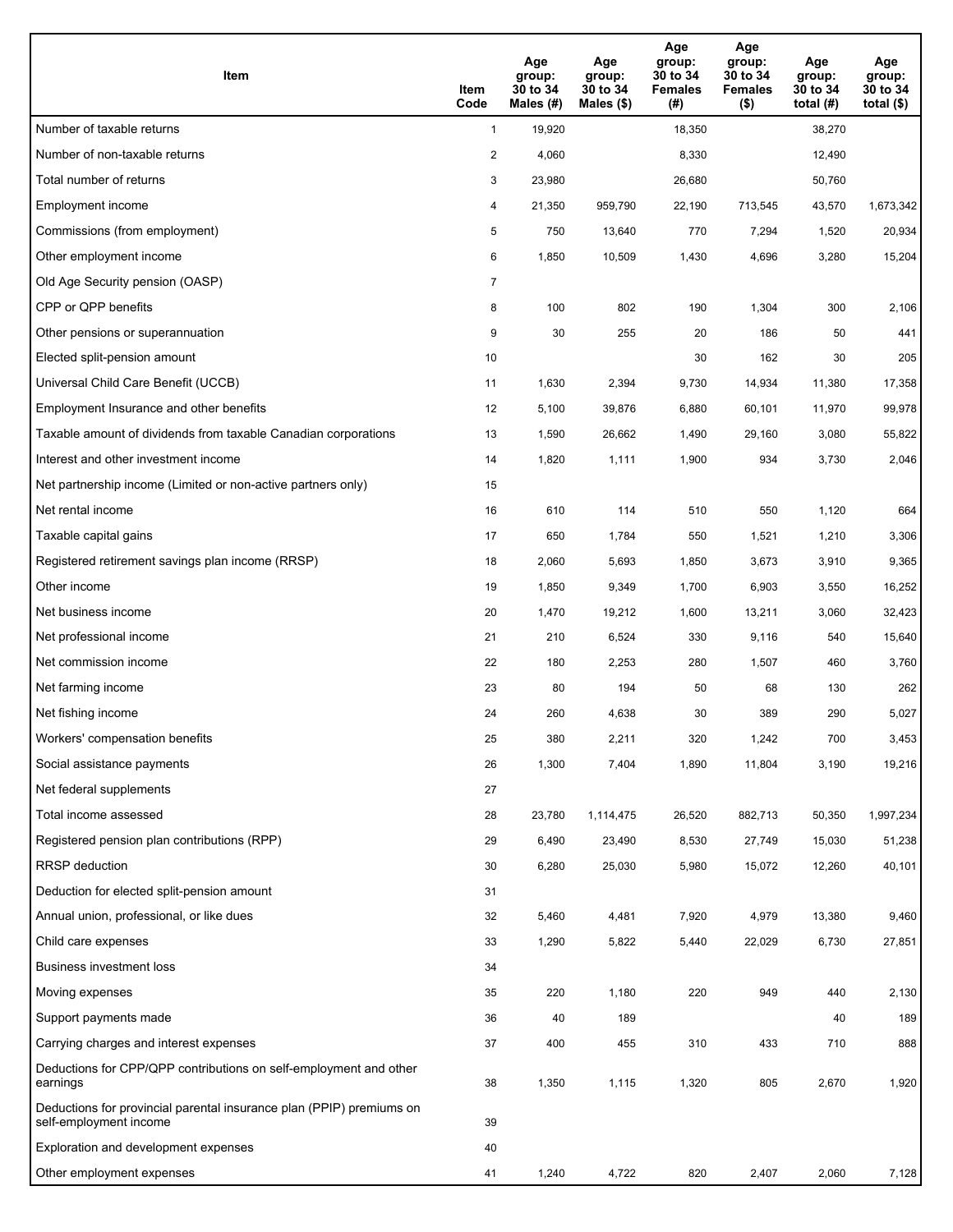| Item                                                              | Item<br>Code | Age<br>group:<br>30 to 34<br>Males (#) | Age<br>group:<br>30 to 34<br>Males (\$) | Age<br>group:<br>30 to 34<br><b>Females</b><br>(# ) | Age<br>group:<br>30 to 34<br><b>Females</b><br>$($ \$) | Age<br>group:<br>30 to 34<br>total $(H)$ | Age<br>group:<br>30 to 34<br>total $($)$ |
|-------------------------------------------------------------------|--------------|----------------------------------------|-----------------------------------------|-----------------------------------------------------|--------------------------------------------------------|------------------------------------------|------------------------------------------|
| Clergy residence deduction                                        | 42           | 50                                     | 502                                     | 20                                                  | 141                                                    | 60                                       | 643                                      |
| Other deductions                                                  | 43           | 1,020                                  | 1,083                                   | 1,110                                               | 787                                                    | 2,130                                    | 1,871                                    |
| Total deductions before adjustments                               | 44           | 14,700                                 | 68,169                                  | 16,680                                              | 75,501                                                 | 31,380                                   | 143,672                                  |
| Social benefits repayment                                         | 45           | 630                                    | 1,075                                   | 30                                                  | 46                                                     | 660                                      | 1,122                                    |
| Net income after adjustments                                      | 46           | 23,720                                 | 1,045,920                               | 26,440                                              | 807,535                                                | 50,210                                   | 1,853,499                                |
| Canadian Forces personnel and police deduction                    | 47           | 10                                     | 347                                     |                                                     |                                                        | 20                                       | 509                                      |
| Security options deductions                                       | 48           | 50                                     | 871                                     | 50                                                  | 167                                                    | 100                                      | 1,038                                    |
| Other payments deductions                                         | 49           | 1,660                                  | 9,615                                   | 2,200                                               | 13,045                                                 | 3,860                                    | 22,669                                   |
| Non-capital losses of other years                                 | 50           | 20                                     | 206                                     | 20                                                  | 76                                                     | 50                                       | 282                                      |
| Net capital losses of other years                                 | 51           | 100                                    | 90                                      | 70                                                  | 93                                                     | 180                                      | 183                                      |
| Capital gains deduction                                           | 52           | 20                                     | 685                                     |                                                     |                                                        | 30                                       | 1,324                                    |
| Northern residents deductions                                     | 53           | 30                                     | 77                                      | 30                                                  | 60                                                     | 60                                       | 136                                      |
| Additional deductions                                             | 54           | 20                                     | 281                                     |                                                     |                                                        | 30                                       | 401                                      |
| Farming/fishing losses of prior years                             | 55           |                                        |                                         |                                                     |                                                        |                                          |                                          |
| Total deductions from net income                                  | 56           | 1,920                                  | 12,175                                  | 2,390                                               | 14,361                                                 | 4,310                                    | 26,543                                   |
| Taxable income assessed                                           | 57           | 22,990                                 | 1,033,812                               | 25,820                                              | 793,185                                                | 48,850                                   | 1,827,033                                |
| Basic personal amount                                             | 58           | 23,980                                 | 262,868                                 | 26,680                                              | 292,510                                                | 50,760                                   | 556,366                                  |
| Age amount                                                        | 59           |                                        |                                         |                                                     |                                                        |                                          |                                          |
| Spouse or common-law partner amount                               | 60           | 2,820                                  | 21,242                                  | 940                                                 | 7,213                                                  | 3,770                                    | 28,631                                   |
| Amount for eligible dependant                                     | 61           | 390                                    | 4,123                                   | 4,120                                               | 43,986                                                 | 4,500                                    | 48,109                                   |
| Amount for children 17 and under                                  | 62           | 5,880                                  | 23,466                                  | 8,330                                               | 33,394                                                 | 14,220                                   | 56,920                                   |
| Amount for infirm dependants age 18 or older                      | 63           |                                        |                                         |                                                     |                                                        | 10                                       | 51                                       |
| CPP or QPP contributions through employment                       | 64           | 20,160                                 | 33,860                                  | 20,200                                              | 27,684                                                 | 40,360                                   | 61,545                                   |
| CPP or QPP contributions on self-employment and other<br>earnings | 65           | 1,350                                  | 1,115                                   | 1,320                                               | 805                                                    | 2,670                                    | 1,920                                    |
| Employment Insurance premiums                                     | 66           | 20,180                                 | 13,452                                  | 20,450                                              | 11,317                                                 | 40,630                                   | 24,769                                   |
| PPIP premiums paid                                                | 67           |                                        |                                         |                                                     |                                                        |                                          |                                          |
| PPIP premiums payable on employment income                        | 68           |                                        |                                         |                                                     |                                                        |                                          |                                          |
| PPIP premiums payable on self-employment income                   | 69           |                                        |                                         |                                                     |                                                        |                                          |                                          |
| Volunteer firefighters' amount                                    | 70           | 400                                    | 1,191                                   | 70                                                  | 198                                                    | 460                                      | 1,389                                    |
| Canada employment amount                                          | 71           | 20,930                                 | 23,170                                  | 21,590                                              | 23,717                                                 | 42,520                                   | 46,888                                   |
| Public transit amount                                             | 72           | 960                                    | 541                                     | 1,050                                               | 574                                                    | 2,020                                    | 1,115                                    |
| Children's fitness amount                                         | 73           | 2,070                                  | 859                                     | 2,890                                               | 1,193                                                  | 4,960                                    | 2,053                                    |
| Children's arts amount                                            | 74           | 560                                    | 198                                     | 770                                                 | 264                                                    | 1,320                                    | 462                                      |
| Home buyers' amount                                               | 75           | 510                                    | 2,331                                   | 390                                                 | 1,762                                                  | 900                                      | 4,093                                    |
| Pension income amount                                             | 76           | 30                                     | 49                                      | 50                                                  | 90                                                     | 80                                       | 139                                      |
| Caregiver amount                                                  | 77           | 30                                     | 165                                     | 40                                                  | 224                                                    | 70                                       | 389                                      |
| Disability amount                                                 | 78           | 300                                    | 2,329                                   | 320                                                 | 2,479                                                  | 630                                      | 4,807                                    |
| Disability amount transferred from a dependant                    | 79           | 210                                    | 2,537                                   | 390                                                 | 4,716                                                  | 600                                      | 7,253                                    |
| Interest paid on student loans                                    | 80           | 2,480                                  | 1,418                                   | 4,250                                               | 2,886                                                  | 6,730                                    | 4,304                                    |
| Tuition, education, and textbook amounts                          | 81           | 2,020                                  | 13,376                                  | 2,680                                               | 16,158                                                 | 4,700                                    | 29,534                                   |
| Tuition, education, and textbook amounts transferred from a child | 82           | 20                                     | 70                                      | 20                                                  | 58                                                     | 40                                       | 128                                      |
| Amounts transferred from spouse or common-law partner             | 83           | 680                                    | 2,884                                   | 460                                                 | 1,969                                                  | 1,160                                    | 4,897                                    |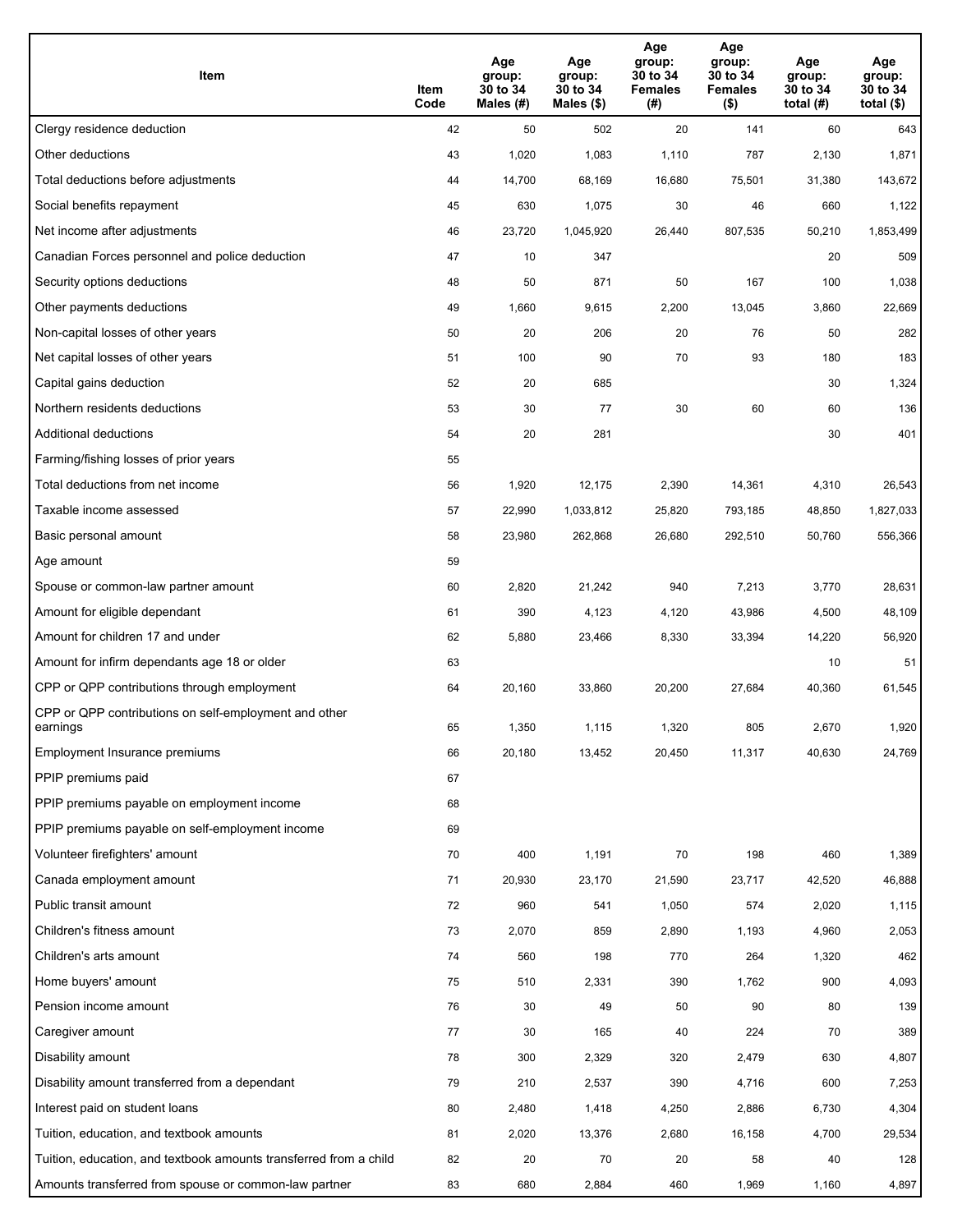| <b>Item</b>                                         | Item<br>Code | Age<br>group:<br>30 to 34<br>Males $(H)$ | Age<br>group:<br>30 to 34<br>Males $(\$)$ | Age<br>group:<br>30 to 34<br><b>Females</b><br>(# ) | Age<br>group:<br>30 to 34<br><b>Females</b><br>$($ \$) | Age<br>group:<br>30 to 34<br>total $(H)$ | Age<br>group:<br>30 to 34<br>total $($)$ |
|-----------------------------------------------------|--------------|------------------------------------------|-------------------------------------------|-----------------------------------------------------|--------------------------------------------------------|------------------------------------------|------------------------------------------|
| Medical expenses                                    | 84           | 2,100                                    | 2,484                                     | 4,640                                               | 5,720                                                  | 6,750                                    | 8,204                                    |
| Total tax credits on personal amounts               | 85           | 23,980                                   | 62,070                                    | 26,680                                              | 71,850                                                 | 50,760                                   | 134,110                                  |
| Allowable charitable donations and government gifts | 86           | 3,540                                    | 2,118                                     | 3,870                                               | 1,563                                                  | 7,410                                    | 3,681                                    |
| Eligible cultural and ecological gifts              | 87           |                                          |                                           |                                                     |                                                        | 10                                       | 3 <sup>1</sup>                           |
| Total tax credit on donations and gifts             | 88           | 3,490                                    | 560                                       | 3,830                                               | 394                                                    | 7,320                                    | 953                                      |
| Total federal non-refundable tax credits            | 89           | 23,980                                   | 62,629                                    | 26,680                                              | 72,243                                                 | 50,760                                   | 135,063                                  |
| Federal dividend tax credit                         | 90           | 1,560                                    | 3,431                                     | 1,410                                               | 3,766                                                  | 2,970                                    | 7,197                                    |
| Overseas employment tax credit                      | 91           | 50                                       | 429                                       |                                                     |                                                        | 60                                       | 472                                      |
| Minimum tax carryover                               | 92           | 40                                       | 104                                       | 10                                                  | 18                                                     | 50                                       | 122                                      |
| Basic federal tax                                   | 93           | 18,940                                   | 116,372                                   | 16,290                                              | 67,224                                                 | 35,230                                   | 183,595                                  |
| Federal Foreign Tax Credit                          | 94           | 380                                      | 864                                       | 220                                                 | 93                                                     | 600                                      | 957                                      |
| Federal Political contribution tax credit           | 95           | 70                                       | 9                                         | 40                                                  | $\overline{4}$                                         | 110                                      | 13                                       |
| <b>Investment Tax Credit</b>                        | 96           | 40                                       | 57                                        | 10                                                  | 18                                                     | 50                                       | 75                                       |
| Labour-sponsored funds tax credit                   | 97           |                                          |                                           |                                                     |                                                        |                                          |                                          |
| Alternative minimum tax payable                     | 98           | 30                                       | 71                                        |                                                     |                                                        | 50                                       | 117                                      |
| Net federal tax                                     | 99           | 18,910                                   | 115,441                                   | 16,280                                              | 67,112                                                 | 35,180                                   | 182,553                                  |
| CPP contributions on self-employment                | 100          | 1,350                                    | 2,231                                     | 1,320                                               | 1,610                                                  | 2,670                                    | 3,841                                    |
| Social Benefits repayment                           | 101          | 630                                      | 1,075                                     | 30                                                  | 46                                                     | 660                                      | 1,122                                    |
| <b>Net Provincial Tax</b>                           | 102          | 19,310                                   | 91,843                                    | 17,350                                              | 52,504                                                 | 36,660                                   | 144,347                                  |
| Total tax payable                                   | 103          | 19,920                                   | 210,591                                   | 18,350                                              | 121,293                                                | 38,270                                   | 331,885                                  |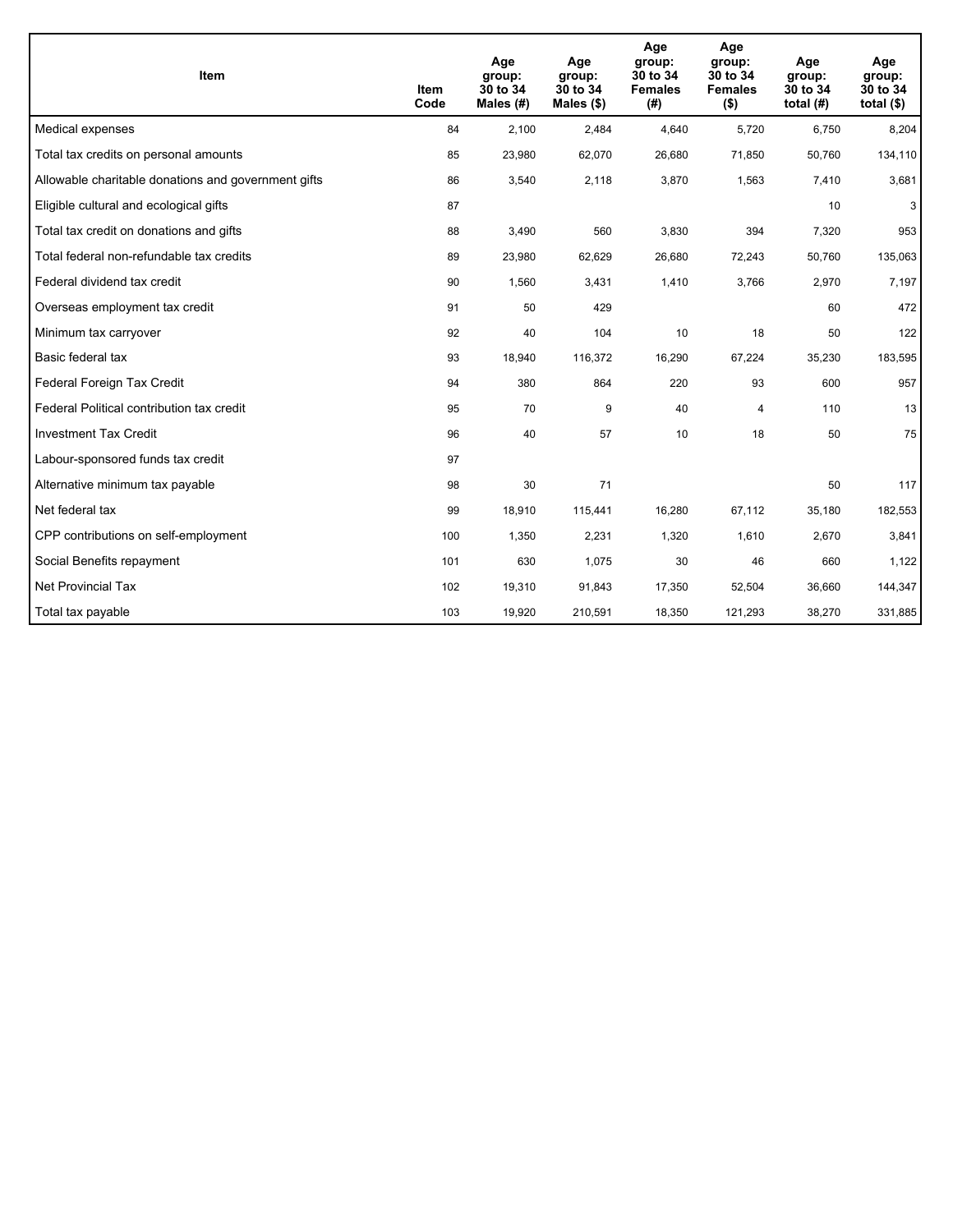| Item                                                                                           | Item<br>Code   | Age<br>group:<br>35 to 39<br>Males (#) | Age<br>group:<br>35 to 39<br>Males $(\$)$ | Age<br>group:<br>35 to 39<br><b>Females</b><br>(#) | Age<br>group:<br>35 to 39<br><b>Females</b><br>$($ \$) | Age<br>group:<br>35 to 39<br>total $(H)$ | Age<br>group:<br>35 to 39<br>total $($ |
|------------------------------------------------------------------------------------------------|----------------|----------------------------------------|-------------------------------------------|----------------------------------------------------|--------------------------------------------------------|------------------------------------------|----------------------------------------|
| Number of taxable returns                                                                      | $\mathbf{1}$   | 20,950                                 |                                           | 19,500                                             |                                                        | 40,450                                   |                                        |
| Number of non-taxable returns                                                                  | $\overline{a}$ | 3,560                                  |                                           | 7,580                                              |                                                        | 11,170                                   |                                        |
| Total number of returns                                                                        | 3              | 24,500                                 |                                           | 27,080                                             |                                                        | 51,620                                   |                                        |
| Employment income                                                                              | 4              | 21,260                                 | 1,106,384                                 | 22,600                                             | 814,942                                                | 43,870                                   | 1,921,327                              |
| Commissions (from employment)                                                                  | 5              | 730                                    | 19,548                                    | 610                                                | 5,692                                                  | 1,330                                    | 25,240                                 |
| Other employment income                                                                        | 6              | 2,000                                  | 16,768                                    | 1,400                                              | 6,671                                                  | 3,400                                    | 23,455                                 |
| Old Age Security pension (OASP)                                                                | 7              |                                        |                                           |                                                    |                                                        |                                          |                                        |
| CPP or QPP benefits                                                                            | 8              | 230                                    | 1,905                                     | 380                                                | 2,625                                                  | 610                                      | 4,530                                  |
| Other pensions or superannuation                                                               | 9              | 60                                     | 724                                       | 50                                                 | 509                                                    | 110                                      | 1,233                                  |
| Elected split-pension amount                                                                   | 10             |                                        |                                           | 100                                                | 849                                                    | 100                                      | 869                                    |
| Universal Child Care Benefit (UCCB)                                                            | 11             | 2,150                                  | 3,249                                     | 7,970                                              | 11,731                                                 | 10,130                                   | 14,991                                 |
| Employment Insurance and other benefits                                                        | 12             | 4,780                                  | 39,528                                    | 5,260                                              | 42,763                                                 | 10,040                                   | 82,291                                 |
| Taxable amount of dividends from taxable Canadian corporations                                 | 13             | 2,160                                  | 58,330                                    | 2,010                                              | 53,253                                                 | 4,160                                    | 111,583                                |
| Interest and other investment income                                                           | 14             | 2,120                                  | 1,410                                     | 2,160                                              | 1,221                                                  | 4,290                                    | 2,631                                  |
| Net partnership income (Limited or non-active partners only)                                   | 15             |                                        |                                           |                                                    |                                                        |                                          |                                        |
| Net rental income                                                                              | 16             | 780                                    | 622                                       | 650                                                | 652                                                    | 1,420                                    | 1,275                                  |
| Taxable capital gains                                                                          | 17             | 800                                    | 4,140                                     | 680                                                | 2,093                                                  | 1,490                                    | 6,232                                  |
| Registered retirement savings plan income (RRSP)                                               | 18             | 3,150                                  | 9,926                                     | 2,730                                              | 6,304                                                  | 5,880                                    | 16,231                                 |
| Other income                                                                                   | 19             | 1,880                                  | 9,238                                     | 1,710                                              | 7,542                                                  | 3,590                                    | 16,780                                 |
| Net business income                                                                            | 20             | 1,820                                  | 23,833                                    | 1,870                                              | 15,543                                                 | 3,690                                    | 39,302                                 |
| Net professional income                                                                        | 21             | 250                                    | 11,798                                    | 360                                                | 12,842                                                 | 620                                      | 24,640                                 |
| Net commission income                                                                          | 22             | 200                                    | 2,811                                     | 280                                                | 2,004                                                  | 490                                      | 4,814                                  |
| Net farming income                                                                             | 23             | 140                                    | 489                                       | 40                                                 | $\mathbf{1}$                                           | 180                                      | 490                                    |
| Net fishing income                                                                             | 24             | 360                                    | 7,717                                     | 50                                                 | 601                                                    | 410                                      | 8,317                                  |
| Workers' compensation benefits                                                                 | 25             | 560                                    | 4,895                                     | 380                                                | 1,755                                                  | 940                                      | 6,650                                  |
| Social assistance payments                                                                     | 26             | 1,280                                  | 8,020                                     | 1,700                                              | 11,198                                                 | 2,980                                    | 19,218                                 |
| Net federal supplements                                                                        | 27             |                                        |                                           |                                                    |                                                        |                                          |                                        |
| Total income assessed                                                                          | 28             | 24,340                                 | 1,331,664                                 | 26,870                                             | 1,001,825                                              | 51,230                                   | 2,333,443                              |
| Registered pension plan contributions (RPP)                                                    | 29             | 7,260                                  | 29,573                                    | 9,470                                              | 34,617                                                 | 16,730                                   | 64,190                                 |
| RRSP deduction                                                                                 | 30             | 7,240                                  | 33,860                                    | 6,440                                              | 20,209                                                 | 13,680                                   | 54,069                                 |
| Deduction for elected split-pension amount                                                     | 31             | 30                                     | 198                                       |                                                    |                                                        | 40                                       | 233                                    |
| Annual union, professional, or like dues                                                       | 32             | 6,100                                  | 5,141                                     | 8,490                                              | 5,471                                                  | 14,580                                   | 10,612                                 |
| Child care expenses                                                                            | 33             | 2,080                                  | 10,290                                    | 6,570                                              | 28,115                                                 | 8,650                                    | 38,405                                 |
| Business investment loss                                                                       | 34             | 10                                     | 152                                       |                                                    |                                                        | 20                                       | 204                                    |
| Moving expenses                                                                                | 35             | 190                                    | 1,395                                     | 130                                                | 625                                                    | 320                                      | 2,020                                  |
| Support payments made                                                                          | 36             | 80                                     | 429                                       |                                                    |                                                        | 80                                       | 453                                    |
| Carrying charges and interest expenses                                                         | 37             | 680                                    | 1,146                                     | 520                                                | 782                                                    | 1,200                                    | 1,928                                  |
| Deductions for CPP/QPP contributions on self-employment and other<br>earnings                  | 38             | 1,660                                  | 1,492                                     | 1,540                                              | 992                                                    | 3,200                                    | 2,485                                  |
| Deductions for provincial parental insurance plan (PPIP) premiums on<br>self-employment income | 39             |                                        |                                           |                                                    |                                                        |                                          |                                        |
| Exploration and development expenses                                                           | 40             | 10                                     | 193                                       |                                                    |                                                        | 20                                       | 254                                    |
| Other employment expenses                                                                      | 41             | 1,620                                  | 6,718                                     | 910                                                | 2,655                                                  | 2,530                                    | 9,372                                  |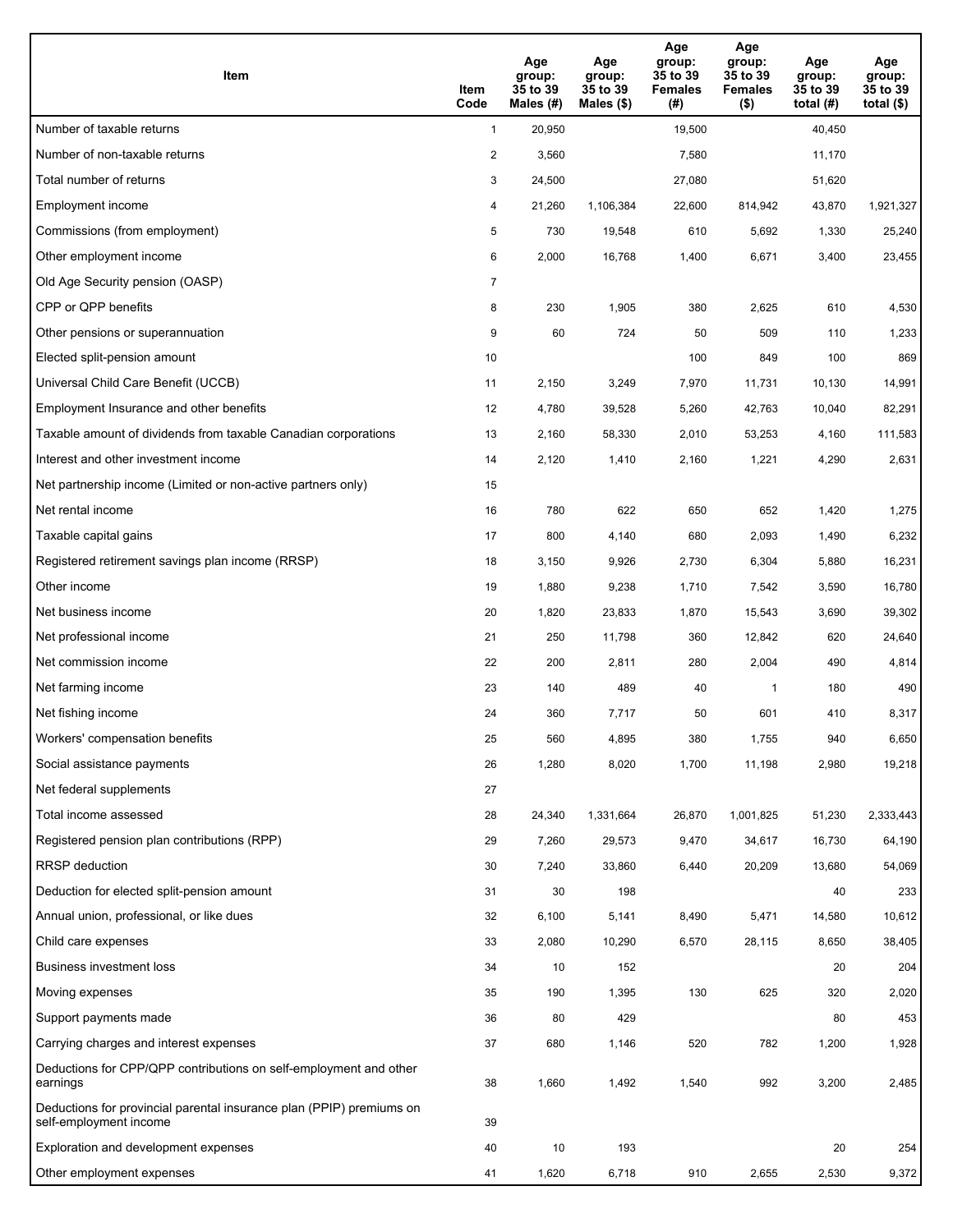| Item                                                              | Item<br>Code | Age<br>group:<br>35 to 39<br>Males (#) | Age<br>group:<br>35 to 39<br>Males (\$) | Age<br>group:<br>35 to 39<br><b>Females</b><br>(# ) | Age<br>group:<br>35 to 39<br>Females<br>$($ \$) | Age<br>group:<br>35 to 39<br>total $(H)$ | Age<br>group:<br>35 to 39<br>total $($ |
|-------------------------------------------------------------------|--------------|----------------------------------------|-----------------------------------------|-----------------------------------------------------|-------------------------------------------------|------------------------------------------|----------------------------------------|
| Clergy residence deduction                                        | 42           | 60                                     | 655                                     | 20                                                  | 103                                             | 70                                       | 758                                    |
| Other deductions                                                  | 43           | 1,070                                  | 3,332                                   | 1,030                                               | 761                                             | 2,100                                    | 4,108                                  |
| Total deductions before adjustments                               | 44           | 16,400                                 | 94,622                                  | 17,700                                              | 94,566                                          | 34,100                                   | 189,204                                |
| Social benefits repayment                                         | 45           | 680                                    | 1,255                                   | 50                                                  | 76                                              | 730                                      | 1,331                                  |
| Net income after adjustments                                      | 46           | 24,250                                 | 1,238,877                               | 26,760                                              | 907,878                                         | 51,020                                   | 2,146,766                              |
| Canadian Forces personnel and police deduction                    | 47           | 10                                     | 447                                     |                                                     |                                                 | 10                                       | 447                                    |
| Security options deductions                                       | 48           | 80                                     | 809                                     | 20                                                  | 124                                             | 100                                      | 934                                    |
| Other payments deductions                                         | 49           | 1,820                                  | 12,919                                  | 2,060                                               | 12,953                                          | 3,880                                    | 25,872                                 |
| Non-capital losses of other years                                 | 50           | 30                                     | 207                                     | 30                                                  | 139                                             | 60                                       | 346                                    |
| Net capital losses of other years                                 | 51           | 160                                    | 245                                     | 100                                                 | 202                                             | 260                                      | 447                                    |
| Capital gains deduction                                           | 52           | 30                                     | 1,396                                   | 20                                                  | 866                                             | 40                                       | 2,262                                  |
| Northern residents deductions                                     | 53           | 40                                     | 89                                      |                                                     |                                                 | 50                                       | 124                                    |
| Additional deductions                                             | 54           | 20                                     | 355                                     | 20                                                  | 160                                             | 40                                       | 515                                    |
| Farming/fishing losses of prior years                             | 55           | 10                                     | 98                                      |                                                     |                                                 | 10                                       | 109                                    |
| Total deductions from net income                                  | 56           | 2,190                                  | 16,576                                  | 2,250                                               | 14,489                                          | 4,430                                    | 31,065                                 |
| Taxable income assessed                                           | 57           | 23,460                                 | 1,222,382                               | 26,020                                              | 893,410                                         | 49,500                                   | 2,115,802                              |
| Basic personal amount                                             | 58           | 24,500                                 | 268,582                                 | 27,080                                              | 297,100                                         | 51,620                                   | 566,022                                |
| Age amount                                                        | 59           |                                        |                                         |                                                     |                                                 |                                          |                                        |
| Spouse or common-law partner amount                               | 60           | 3,420                                  | 26,289                                  | 1,060                                               | 7,849                                           | 4,490                                    | 34,197                                 |
| Amount for eligible dependant                                     | 61           | 670                                    | 7,196                                   | 4,810                                               | 51,504                                          | 5,470                                    | 58,700                                 |
| Amount for children 17 and under                                  | 62           | 8,730                                  | 38,838                                  | 10,190                                              | 42,554                                          | 18,930                                   | 81,423                                 |
| Amount for infirm dependants age 18 or older                      | 63           |                                        |                                         | 20                                                  | 103                                             | 20                                       | 139                                    |
| CPP or QPP contributions through employment                       | 64           | 20,220                                 | 36,363                                  | 20,590                                              | 30,408                                          | 40,810                                   | 66,771                                 |
| CPP or QPP contributions on self-employment and other<br>earnings | 65           | 1,660                                  | 1,492                                   | 1,540                                               | 992                                             | 3,200                                    | 2,485                                  |
| Employment Insurance premiums                                     | 66           | 19,970                                 | 14,149                                  | 20,620                                              | 12,226                                          | 40,590                                   | 26,376                                 |
| PPIP premiums paid                                                | 67           |                                        |                                         |                                                     |                                                 |                                          |                                        |
| PPIP premiums payable on employment income                        | 68           |                                        |                                         |                                                     |                                                 |                                          |                                        |
| PPIP premiums payable on self-employment income                   | 69           |                                        |                                         |                                                     |                                                 |                                          |                                        |
| Volunteer firefighters' amount                                    | 70           | 490                                    | 1,482                                   | 80                                                  | 234                                             | 570                                      | 1,716                                  |
| Canada employment amount                                          | 71           | 20,880                                 | 23,138                                  | 21,860                                              | 24,033                                          | 42,740                                   | 47,172                                 |
| Public transit amount                                             | 72           | 690                                    | 416                                     | 800                                                 | 446                                             | 1,490                                    | 862                                    |
| Children's fitness amount                                         | 73           | 4,440                                  | 2,527                                   | 4,810                                               | 2,612                                           | 9,240                                    | 5,139                                  |
| Children's arts amount                                            | 74           | 1,430                                  | 617                                     | 1,630                                               | 694                                             | 3,060                                    | 1,312                                  |
| Home buyers' amount                                               | 75           | 320                                    | 1,464                                   | 210                                                 | 913                                             | 530                                      | 2,377                                  |
| Pension income amount                                             | 76           | 60                                     | 113                                     | 140                                                 | 272                                             | 210                                      | 385                                    |
| Caregiver amount                                                  | 77           | 100                                    | 447                                     | 90                                                  | 507                                             | 190                                      | 954                                    |
| Disability amount                                                 | 78           | 370                                    | 2,856                                   | 370                                                 | 2,858                                           | 750                                      | 5,714                                  |
| Disability amount transferred from a dependant                    | 79           | 520                                    | 6,322                                   | 740                                                 | 8,886                                           | 1,260                                    | 15,208                                 |
| Interest paid on student loans                                    | 80           | 1,240                                  | 650                                     | 2,180                                               | 1,232                                           | 3,420                                    | 1,882                                  |
| Tuition, education, and textbook amounts                          | 81           | 1,050                                  | 5,237                                   | 1,600                                               | 7,228                                           | 2,650                                    | 12,465                                 |
| Tuition, education, and textbook amounts transferred from a child | 82           | 70                                     | 280                                     | 150                                                 | 604                                             | 220                                      | 884                                    |
| Amounts transferred from spouse or common-law partner             | 83           | 710                                    | 3,077                                   | 540                                                 | 2,577                                           | 1,260                                    | 5,675                                  |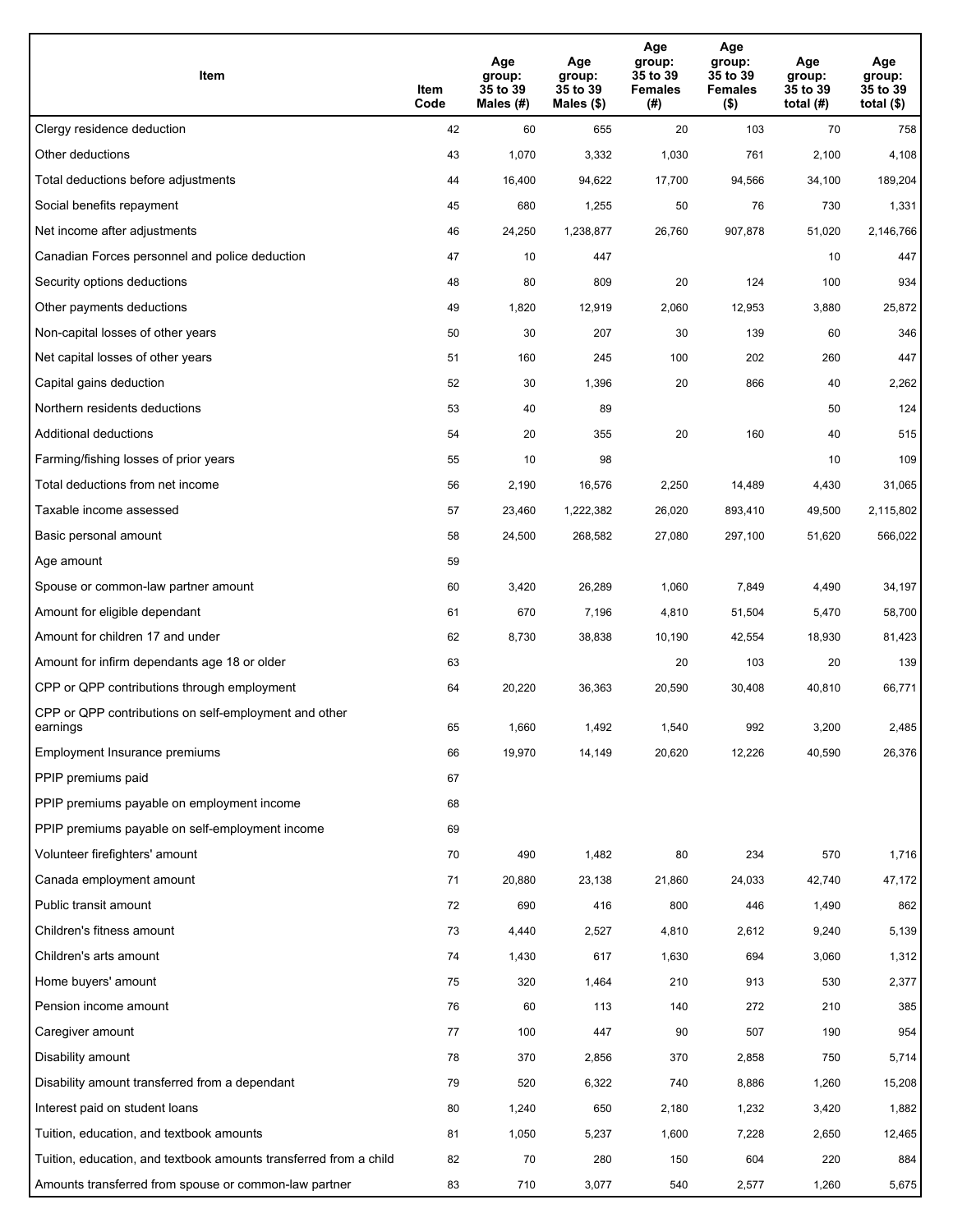| <b>Item</b>                                         | Item<br>Code | Age<br>group:<br>35 to 39<br>Males $(H)$ | Age<br>group:<br>35 to 39<br>Males $(\$)$ | Age<br>group:<br>35 to 39<br><b>Females</b><br>(#) | Age<br>group:<br>35 to 39<br><b>Females</b><br>$($ \$) | Age<br>group:<br>35 to 39<br>total $(H)$ | Age<br>group:<br>35 to 39<br>total $($)$ |
|-----------------------------------------------------|--------------|------------------------------------------|-------------------------------------------|----------------------------------------------------|--------------------------------------------------------|------------------------------------------|------------------------------------------|
| Medical expenses                                    | 84           | 2,800                                    | 3,932                                     | 5,860                                              | 8,239                                                  | 8,660                                    | 12,171                                   |
| Total tax credits on personal amounts               | 85           | 24,500                                   | 66,832                                    | 27,080                                             | 75,623                                                 | 51,620                                   | 142,523                                  |
| Allowable charitable donations and government gifts | 86           | 4,600                                    | 3,182                                     | 4,590                                              | 2,297                                                  | 9,190                                    | 5,480                                    |
| Eligible cultural and ecological gifts              | 87           |                                          |                                           |                                                    |                                                        | 10                                       | $\mathbf{1}$                             |
| Total tax credit on donations and gifts             | 88           | 4,540                                    | 845                                       | 4,560                                              | 589                                                    | 9,090                                    | 1,434                                    |
| Total federal non-refundable tax credits            | 89           | 24,500                                   | 67,677                                    | 27,080                                             | 76,213                                                 | 51,620                                   | 143,957                                  |
| Federal dividend tax credit                         | 90           | 2,130                                    | 7,617                                     | 1,880                                              | 6,887                                                  | 4,010                                    | 14,504                                   |
| Overseas employment tax credit                      | 91           | 60                                       | 713                                       |                                                    |                                                        | 70                                       | 751                                      |
| Minimum tax carryover                               | 92           | 50                                       | 110                                       | 20                                                 | 35                                                     | 70                                       | 144                                      |
| Basic federal tax                                   | 93           | 19,830                                   | 148,259                                   | 17,240                                             | 80,235                                                 | 37,070                                   | 228,494                                  |
| Federal Foreign Tax Credit                          | 94           | 490                                      | 2,313                                     | 240                                                | 135                                                    | 730                                      | 2,448                                    |
| Federal Political contribution tax credit           | 95           | 90                                       | 13                                        | 50                                                 | 6                                                      | 140                                      | 18                                       |
| <b>Investment Tax Credit</b>                        | 96           | 70                                       | 89                                        | 10                                                 | 13                                                     | 80                                       | 102                                      |
| Labour-sponsored funds tax credit                   | 97           |                                          |                                           |                                                    |                                                        |                                          |                                          |
| Alternative minimum tax payable                     | 98           | 60                                       | 80                                        | 40                                                 | 81                                                     | 100                                      | 161                                      |
| Net federal tax                                     | 99           | 19,790                                   | 145,897                                   | 17,230                                             | 80,169                                                 | 37,020                                   | 226,065                                  |
| CPP contributions on self-employment                | 100          | 1,660                                    | 2,985                                     | 1,540                                              | 1,985                                                  | 3,200                                    | 4,970                                    |
| Social Benefits repayment                           | 101          | 680                                      | 1,255                                     | 50                                                 | 76                                                     | 730                                      | 1,331                                    |
| <b>Net Provincial Tax</b>                           | 102          | 20,430                                   | 118,319                                   | 18,780                                             | 66,171                                                 | 39,210                                   | 184,490                                  |
| Total tax payable                                   | 103          | 20,950                                   | 268,457                                   | 19,500                                             | 148,411                                                | 40,450                                   | 416,867                                  |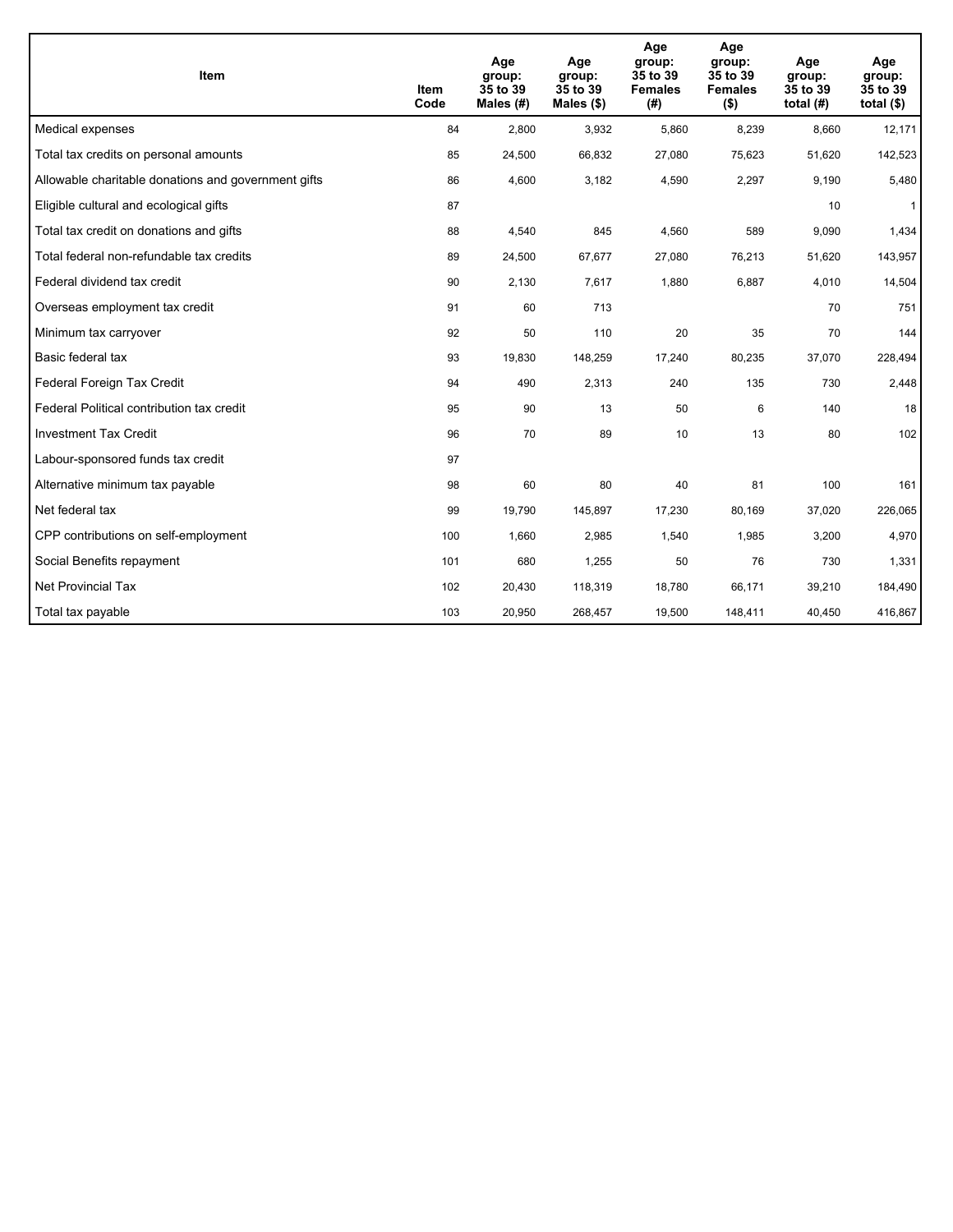| Item                                                                                           | Item<br>Code   | Age<br>group:<br>40 to 44<br>Males (#) | Age<br>group:<br>40 to 44<br>Males $(\$)$ | Age<br>group:<br>40 to 44<br><b>Females</b><br>(#) | Age<br>group:<br>40 to 44<br><b>Females</b><br>$($ \$) | Age<br>group:<br>40 to 44<br>total $(H)$ | Age<br>group:<br>40 to 44<br>total $($ |
|------------------------------------------------------------------------------------------------|----------------|----------------------------------------|-------------------------------------------|----------------------------------------------------|--------------------------------------------------------|------------------------------------------|----------------------------------------|
| Number of taxable returns                                                                      | $\mathbf{1}$   | 23,780                                 |                                           | 22,620                                             |                                                        | 46,400                                   |                                        |
| Number of non-taxable returns                                                                  | $\overline{a}$ | 3,840                                  |                                           | 7,360                                              |                                                        | 11,220                                   |                                        |
| Total number of returns                                                                        | 3              | 27,620                                 |                                           | 29,990                                             |                                                        | 57,620                                   |                                        |
| Employment income                                                                              | 4              | 23,340                                 | 1,323,741                                 | 25,070                                             | 964,066                                                | 48,420                                   | 2,288,416                              |
| Commissions (from employment)                                                                  | 5              | 790                                    | 27,505                                    | 640                                                | 10,405                                                 | 1,420                                    | 37,910                                 |
| Other employment income                                                                        | 6              | 2,450                                  | 23,001                                    | 1,570                                              | 9,166                                                  | 4,020                                    | 32,167                                 |
| Old Age Security pension (OASP)                                                                | 7              |                                        |                                           |                                                    |                                                        |                                          |                                        |
| CPP or QPP benefits                                                                            | 8              | 560                                    | 4,543                                     | 910                                                | 6,562                                                  | 1,470                                    | 11,105                                 |
| Other pensions or superannuation                                                               | 9              | 320                                    | 6,805                                     | 130                                                | 1,928                                                  | 450                                      | 8,733                                  |
| Elected split-pension amount                                                                   | 10             | 40                                     | 194                                       | 390                                                | 3,756                                                  | 430                                      | 3,962                                  |
| Universal Child Care Benefit (UCCB)                                                            | 11             | 1,600                                  | 2,201                                     | 3,720                                              | 4,856                                                  | 5,320                                    | 7,070                                  |
| Employment Insurance and other benefits                                                        | 12             | 4,990                                  | 43,590                                    | 4,480                                              | 29,191                                                 | 9,470                                    | 72,781                                 |
| Taxable amount of dividends from taxable Canadian corporations                                 | 13             | 2,920                                  | 81,978                                    | 2,820                                              | 75,365                                                 | 5,740                                    | 157,343                                |
| Interest and other investment income                                                           | 14             | 2,730                                  | 3,776                                     | 2,850                                              | 2,503                                                  | 5,580                                    | 6,280                                  |
| Net partnership income (Limited or non-active partners only)                                   | 15             | 30                                     | 118                                       | 10                                                 | $\mathbf{1}$                                           | 40                                       | 119                                    |
| Net rental income                                                                              | 16             | 980                                    | 1,390                                     | 860                                                | 1,178                                                  | 1,840                                    | 2,568                                  |
| Taxable capital gains                                                                          | 17             | 1,090                                  | 9,521                                     | 1,050                                              | 4,235                                                  | 2,130                                    | 13,757                                 |
| Registered retirement savings plan income (RRSP)                                               | 18             | 3,680                                  | 12,646                                    | 3,340                                              | 11,345                                                 | 7,020                                    | 23,991                                 |
| Other income                                                                                   | 19             | 2,120                                  | 13,322                                    | 2,240                                              | 11,141                                                 | 4,360                                    | 24,463                                 |
| Net business income                                                                            | 20             | 2,220                                  | 32,336                                    | 2,100                                              | 19,134                                                 | 4,310                                    | 51,471                                 |
| Net professional income                                                                        | 21             | 290                                    | 16,348                                    | 410                                                | 15,246                                                 | 700                                      | 31,593                                 |
| Net commission income                                                                          | 22             | 190                                    | 4,023                                     | 270                                                | 2,466                                                  | 460                                      | 6,489                                  |
| Net farming income                                                                             | 23             | 160                                    | $-183$                                    |                                                    |                                                        | 250                                      | $-182$                                 |
| Net fishing income                                                                             | 24             | 530                                    | 11,591                                    | 80                                                 | 1,208                                                  | 610                                      | 12,799                                 |
| Workers' compensation benefits                                                                 | 25             | 800                                    | 8,049                                     | 590                                                | 3,464                                                  | 1,390                                    | 11,513                                 |
| Social assistance payments                                                                     | 26             | 1,470                                  | 9,439                                     | 1,740                                              | 11,841                                                 | 3,210                                    | 21,281                                 |
| Net federal supplements                                                                        | 27             |                                        |                                           |                                                    |                                                        |                                          |                                        |
| Total income assessed                                                                          | 28             | 27,410                                 | 1,635,960                                 | 29,720                                             | 1,191,682                                              | 57,140                                   | 2,828,277                              |
| Registered pension plan contributions (RPP)                                                    | 29             | 8,630                                  | 37,957                                    | 10,870                                             | 42,070                                                 | 19,490                                   | 80,027                                 |
| RRSP deduction                                                                                 | 30             | 8,170                                  | 45,810                                    | 7,190                                              | 27,685                                                 | 15,350                                   | 73,495                                 |
| Deduction for elected split-pension amount                                                     | 31             | 190                                    | 1,727                                     | 10                                                 | 97                                                     | 200                                      | 1,824                                  |
| Annual union, professional, or like dues                                                       | 32             | 7,010                                  | 6,119                                     | 9,330                                              | 6,160                                                  | 16,340                                   | 12,278                                 |
| Child care expenses                                                                            | 33             | 2,080                                  | 9,346                                     | 4,820                                              | 17,643                                                 | 6,900                                    | 26,988                                 |
| Business investment loss                                                                       | 34             | 10                                     | 213                                       | 10                                                 | 128                                                    | 20                                       | 340                                    |
| Moving expenses                                                                                | 35             | 140                                    | 1,246                                     | 100                                                | 541                                                    | 230                                      | 1,787                                  |
| Support payments made                                                                          | 36             | 180                                    | 1,502                                     |                                                    |                                                        | 190                                      | 1,611                                  |
| Carrying charges and interest expenses                                                         | 37             | 1,090                                  | 2,243                                     | 890                                                | 1,706                                                  | 1,970                                    | 3,949                                  |
| Deductions for CPP/QPP contributions on self-employment and other<br>earnings                  | 38             | 2,070                                  | 1,980                                     | 1,800                                              | 1,167                                                  | 3,870                                    | 3,148                                  |
| Deductions for provincial parental insurance plan (PPIP) premiums on<br>self-employment income | 39             |                                        |                                           |                                                    |                                                        |                                          |                                        |
| Exploration and development expenses                                                           | 40             |                                        |                                           |                                                    |                                                        | 20                                       | 135                                    |
| Other employment expenses                                                                      | 41             | 1,850                                  | 9,866                                     | 1,120                                              | 3,477                                                  | 2,980                                    | 13,343                                 |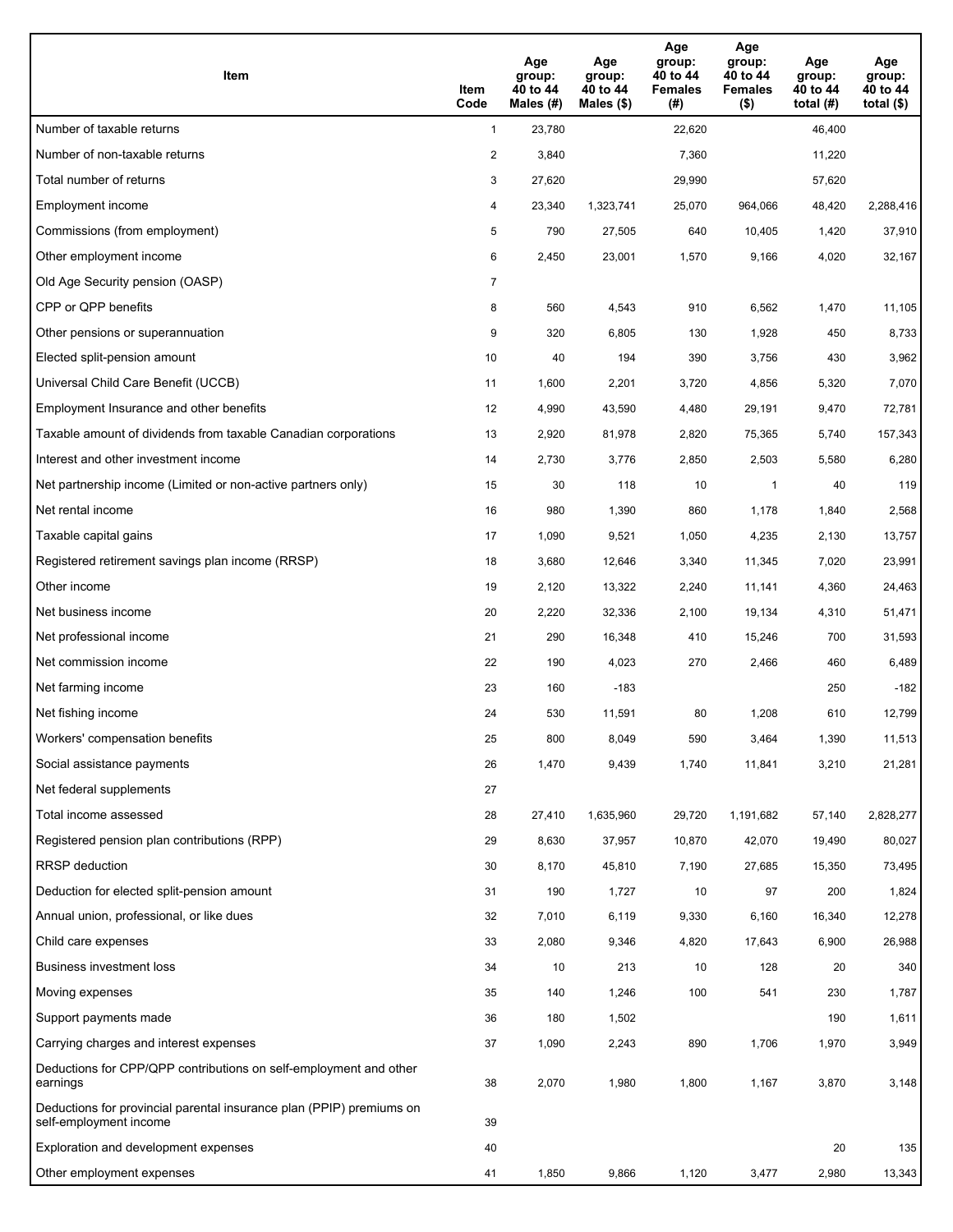| Item                                                              | Item<br>Code | Age<br>group:<br>40 to 44<br>Males (#) | Age<br>group:<br>40 to 44<br>Males (\$) | Age<br>group:<br>40 to 44<br><b>Females</b><br>(# ) | Age<br>group:<br>40 to 44<br><b>Females</b><br>$($ \$) | Age<br>group:<br>40 to 44<br>total $(H)$ | Age<br>group:<br>40 to 44<br>total $($)$ |
|-------------------------------------------------------------------|--------------|----------------------------------------|-----------------------------------------|-----------------------------------------------------|--------------------------------------------------------|------------------------------------------|------------------------------------------|
| Clergy residence deduction                                        | 42           | 60                                     | 761                                     | 30                                                  | 310                                                    | 90                                       | 1,071                                    |
| Other deductions                                                  | 43           | 1,150                                  | 1,381                                   | 1,010                                               | 829                                                    | 2,160                                    | 2,210                                    |
| Total deductions before adjustments                               | 44           | 18,750                                 | 120,259                                 | 19,190                                              | 101,965                                                | 37,940                                   | 222,224                                  |
| Social benefits repayment                                         | 45           | 800                                    | 1,576                                   | 50                                                  | 73                                                     | 860                                      | 1,649                                    |
| Net income after adjustments                                      | 46           | 27,310                                 | 1,514,979                               | 29,580                                              | 1,090,444                                              | 56,890                                   | 2,606,058                                |
| Canadian Forces personnel and police deduction                    | 47           | 10                                     | 422                                     |                                                     |                                                        | 20                                       | 549                                      |
| Security options deductions                                       | 48           | 60                                     | 1,154                                   |                                                     |                                                        | 90                                       | 2,032                                    |
| Other payments deductions                                         | 49           | 2,250                                  | 17,488                                  | 2,310                                               | 15,305                                                 | 4,560                                    | 32,793                                   |
| Non-capital losses of other years                                 | 50           | 50                                     | 433                                     | 40                                                  | 200                                                    | 90                                       | 633                                      |
| Net capital losses of other years                                 | 51           | 250                                    | 539                                     | 190                                                 | 277                                                    | 440                                      | 816                                      |
| Capital gains deduction                                           | 52           | 30                                     | 1,784                                   | 30                                                  | 2,141                                                  | 70                                       | 3,925                                    |
| Northern residents deductions                                     | 53           | 40                                     | 112                                     |                                                     |                                                        | 50                                       | 129                                      |
| Additional deductions                                             | 54           | 20                                     | 342                                     |                                                     |                                                        | 30                                       | 549                                      |
| Farming/fishing losses of prior years                             | 55           |                                        |                                         |                                                     |                                                        |                                          |                                          |
| Total deductions from net income                                  | 56           | 2,700                                  | 22,355                                  | 2,610                                               | 19,155                                                 | 5,310                                    | 41,510                                   |
| Taxable income assessed                                           | 57           | 26,340                                 | 1,492,676                               | 28,640                                              | 1,071,316                                              | 54,980                                   | 2,564,626                                |
| Basic personal amount                                             | 58           | 27,620                                 | 303,086                                 | 29,990                                              | 329,168                                                | 57,620                                   | 632,432                                  |
| Age amount                                                        | 59           |                                        |                                         |                                                     |                                                        |                                          |                                          |
| Spouse or common-law partner amount                               | 60           | 3,690                                  | 29,103                                  | 1,170                                               | 8,711                                                  | 4,870                                    | 37,858                                   |
| Amount for eligible dependant                                     | 61           | 920                                    | 9,684                                   | 4,900                                               | 51,890                                                 | 5,820                                    | 61,575                                   |
| Amount for children 17 and under                                  | 62           | 10,190                                 | 44,124                                  | 9,980                                               | 38,174                                                 | 20,180                                   | 82,318                                   |
| Amount for infirm dependants age 18 or older                      | 63           | 20                                     | 101                                     | 20                                                  | 134                                                    | 40                                       | 235                                      |
| CPP or QPP contributions through employment                       | 64           | 22,220                                 | 41,218                                  | 22,790                                              | 34,951                                                 | 45,000                                   | 76,171                                   |
| CPP or QPP contributions on self-employment and other<br>earnings | 65           | 2,070                                  | 1,980                                   | 1,800                                               | 1,167                                                  | 3,870                                    | 3,148                                    |
| Employment Insurance premiums                                     | 66           | 21,790                                 | 15,849                                  | 22,660                                              | 13,964                                                 | 44,460                                   | 29,814                                   |
| PPIP premiums paid                                                | 67           |                                        |                                         |                                                     |                                                        |                                          |                                          |
| PPIP premiums payable on employment income                        | 68           |                                        |                                         |                                                     |                                                        |                                          |                                          |
| PPIP premiums payable on self-employment income                   | 69           |                                        |                                         |                                                     |                                                        |                                          |                                          |
| Volunteer firefighters' amount                                    | 70           | 600                                    | 1,812                                   | 70                                                  | 207                                                    | 670                                      | 2,019                                    |
| Canada employment amount                                          | 71           | 22,990                                 | 25,470                                  | 24,110                                              | 26,528                                                 | 47,100                                   | 51,999                                   |
| Public transit amount                                             | 72           | 650                                    | 403                                     | 820                                                 | 511                                                    | 1,470                                    | 914                                      |
| Children's fitness amount                                         | 73           | 5,740                                  | 3,702                                   | 5,260                                               | 3,175                                                  | 10,990                                   | 6,877                                    |
| Children's arts amount                                            | 74           | 2,210                                  | 1,154                                   | 1,970                                               | 951                                                    | 4,180                                    | 2,105                                    |
| Home buyers' amount                                               | 75           | 170                                    | 765                                     | 130                                                 | 567                                                    | 300                                      | 1,332                                    |
| Pension income amount                                             | 76           | 350                                    | 678                                     | 500                                                 | 974                                                    | 850                                      | 1,654                                    |
| Caregiver amount                                                  | $77\,$       | 220                                    | 1,143                                   | 200                                                 | 1,029                                                  | 420                                      | 2,173                                    |
| Disability amount                                                 | 78           | 580                                    | 4,453                                   | 580                                                 | 4,379                                                  | 1,160                                    | 8,832                                    |
| Disability amount transferred from a dependant                    | 79           | 750                                    | 8,945                                   | 870                                                 | 10,098                                                 | 1,620                                    | 19,043                                   |
| Interest paid on student loans                                    | 80           | 480                                    | 218                                     | 820                                                 | 397                                                    | 1,290                                    | 615                                      |
| Tuition, education, and textbook amounts                          | 81           | 790                                    | 3,198                                   | 1,350                                               | 5,287                                                  | 2,140                                    | 8,485                                    |
| Tuition, education, and textbook amounts transferred from a child | 82           | 570                                    | 2,646                                   | 730                                                 | 3,278                                                  | 1,300                                    | 5,924                                    |
| Amounts transferred from spouse or common-law partner             | 83           | 690                                    | 3,244                                   | 520                                                 | 2,600                                                  | 1,220                                    | 5,848                                    |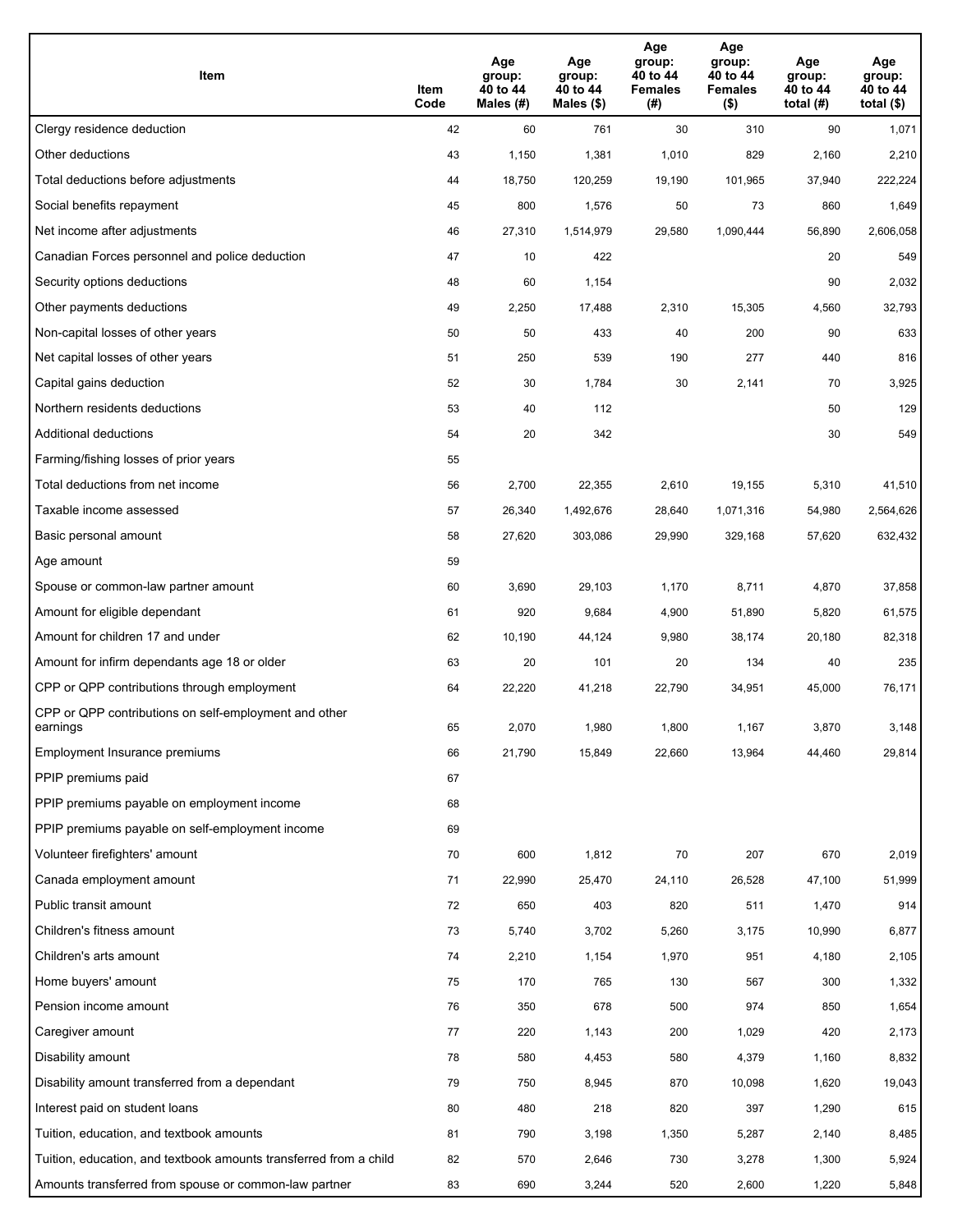| <b>Item</b>                                         | Item<br>Code | Age<br>group:<br>40 to 44<br>Males $(H)$ | Age<br>group:<br>40 to 44<br>Males $(\$)$ | Age<br>group:<br>40 to 44<br><b>Females</b><br>(# ) | Age<br>group:<br>40 to 44<br><b>Females</b><br>$($ \$) | Age<br>group:<br>40 to 44<br>total $(H)$ | Age<br>group:<br>40 to 44<br>total $($)$ |
|-----------------------------------------------------|--------------|------------------------------------------|-------------------------------------------|-----------------------------------------------------|--------------------------------------------------------|------------------------------------------|------------------------------------------|
| Medical expenses                                    | 84           | 3,670                                    | 5,666                                     | 7,370                                               | 10,914                                                 | 11,040                                   | 16,582                                   |
| Total tax credits on personal amounts               | 85           | 27,620                                   | 76,306                                    | 29,990                                              | 82,368                                                 | 57,620                                   | 158,713                                  |
| Allowable charitable donations and government gifts | 86           | 5,620                                    | 4,795                                     | 5,460                                               | 3,125                                                  | 11,070                                   | 7,919                                    |
| Eligible cultural and ecological gifts              | 87           |                                          |                                           |                                                     |                                                        |                                          |                                          |
| Total tax credit on donations and gifts             | 88           | 5,550                                    | 1,291                                     | 5,390                                               | 813                                                    | 10,940                                   | 2,104                                    |
| Total federal non-refundable tax credits            | 89           | 27,620                                   | 77,598                                    | 29,990                                              | 83,181                                                 | 57,620                                   | 160,817                                  |
| Federal dividend tax credit                         | 90           | 2,860                                    | 10,714                                    | 2,630                                               | 9,843                                                  | 5,500                                    | 20,557                                   |
| Overseas employment tax credit                      | 91           | 50                                       | 450                                       |                                                     |                                                        | 50                                       | 450                                      |
| Minimum tax carryover                               | 92           | 70                                       | 165                                       | 30                                                  | 38                                                     | 90                                       | 203                                      |
| Basic federal tax                                   | 93           | 22,490                                   | 192,131                                   | 20.120                                              | 103,370                                                | 42,610                                   | 295,663                                  |
| Federal Foreign Tax Credit                          | 94           | 670                                      | 2,153                                     | 390                                                 | 123                                                    | 1,070                                    | 2,275                                    |
| Federal Political contribution tax credit           | 95           | 120                                      | 18                                        | 50                                                  | $\overline{7}$                                         | 170                                      | 24                                       |
| <b>Investment Tax Credit</b>                        | 96           | 100                                      | 129                                       | 20                                                  | 30                                                     | 120                                      | 158                                      |
| Labour-sponsored funds tax credit                   | 97           |                                          |                                           |                                                     |                                                        | 10                                       | 6                                        |
| Alternative minimum tax payable                     | 98           | 60                                       | 92                                        | 50                                                  | 126                                                    | 110                                      | 217                                      |
| Net federal tax                                     | 99           | 22,470                                   | 190,292                                   | 20,100                                              | 103,216                                                | 42,570                                   | 293,671                                  |
| CPP contributions on self-employment                | 100          | 2,070                                    | 3,960                                     | 1,800                                               | 2,335                                                  | 3,870                                    | 6,295                                    |
| Social Benefits repayment                           | 101          | 800                                      | 1,576                                     | 50                                                  | 73                                                     | 860                                      | 1,649                                    |
| Net Provincial Tax                                  | 102          | 23,220                                   | 152,494                                   | 21,890                                              | 85,464                                                 | 45,110                                   | 238,075                                  |
| Total tax payable                                   | 103          | 23,780                                   | 348,323                                   | 22,620                                              | 191,090                                                | 46,400                                   | 539,692                                  |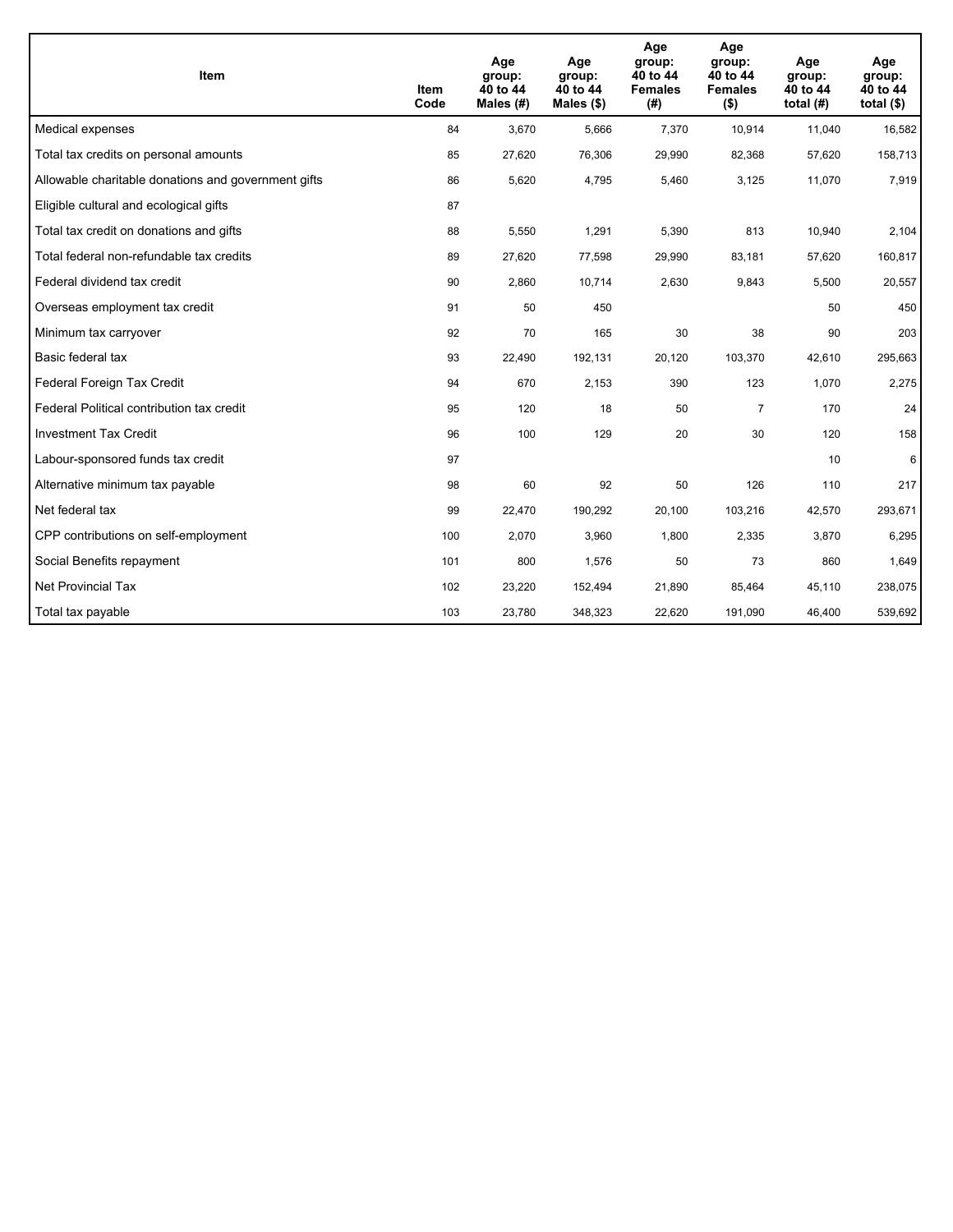| Item                                                                                           | Item<br>Code   | Age<br>group:<br>45 to 49<br>Males (#) | Age<br>group:<br>45 to 49<br>Males $(\$)$ | Age<br>group:<br>45 to 49<br><b>Females</b><br>(#) | Age<br>group:<br>45 to 49<br><b>Females</b><br>$($ \$) | Age<br>group:<br>45 to 49<br>total $(#)$ | Age<br>group:<br>45 to 49<br>total $($ |
|------------------------------------------------------------------------------------------------|----------------|----------------------------------------|-------------------------------------------|----------------------------------------------------|--------------------------------------------------------|------------------------------------------|----------------------------------------|
| Number of taxable returns                                                                      | $\mathbf{1}$   | 26,450                                 |                                           | 25,730                                             |                                                        | 52,180                                   |                                        |
| Number of non-taxable returns                                                                  | $\overline{a}$ | 4,560                                  |                                           | 7,300                                              |                                                        | 11,870                                   |                                        |
| Total number of returns                                                                        | 3              | 31,010                                 |                                           | 33,030                                             |                                                        | 64,050                                   |                                        |
| Employment income                                                                              | 4              | 25.180                                 | 1,476,910                                 | 27,360                                             | 1,052,743                                              | 52,540                                   | 2,530,493                              |
| Commissions (from employment)                                                                  | 5              | 800                                    | 31,007                                    | 620                                                | 9,958                                                  | 1,420                                    | 40,965                                 |
| Other employment income                                                                        | 6              | 2,910                                  | 28,554                                    | 1,930                                              | 13,662                                                 | 4,840                                    | 42,506                                 |
| Old Age Security pension (OASP)                                                                | $\overline{7}$ |                                        |                                           |                                                    |                                                        |                                          |                                        |
| CPP or QPP benefits                                                                            | 8              | 1,190                                  | 10,117                                    | 1,800                                              | 13,285                                                 | 2,990                                    | 23,402                                 |
| Other pensions or superannuation                                                               | 9              | 880                                    | 21,643                                    | 310                                                | 4,763                                                  | 1,180                                    | 26,406                                 |
| Elected split-pension amount                                                                   | 10             | 100                                    | 652                                       | 960                                                | 10,194                                                 | 1,060                                    | 10,845                                 |
| Universal Child Care Benefit (UCCB)                                                            | 11             | 620                                    | 802                                       | 760                                                | 859                                                    | 1,370                                    | 1,663                                  |
| Employment Insurance and other benefits                                                        | 12             | 5,630                                  | 48,285                                    | 4,800                                              | 28,919                                                 | 10,430                                   | 77,203                                 |
| Taxable amount of dividends from taxable Canadian corporations                                 | 13             | 3,930                                  | 100,721                                   | 3,790                                              | 84,752                                                 | 7,730                                    | 185,473                                |
| Interest and other investment income                                                           | 14             | 3,880                                  | 6,061                                     | 4,110                                              | 4,336                                                  | 8,000                                    | 10,432                                 |
| Net partnership income (Limited or non-active partners only)                                   | 15             | 50                                     | 53                                        |                                                    |                                                        | 60                                       | 3                                      |
| Net rental income                                                                              | 16             | 1,180                                  | 2,585                                     | 1,090                                              | 2,123                                                  | 2,270                                    | 4,709                                  |
| Taxable capital gains                                                                          | 17             | 1,540                                  | 12,194                                    | 1,610                                              | 7,887                                                  | 3,150                                    | 20,091                                 |
| Registered retirement savings plan income (RRSP)                                               | 18             | 3,310                                  | 17,975                                    | 3,190                                              | 16,188                                                 | 6,500                                    | 34,163                                 |
| Other income                                                                                   | 19             | 2,830                                  | 19,958                                    | 2,950                                              | 18,349                                                 | 5,780                                    | 38,308                                 |
| Net business income                                                                            | 20             | 2,600                                  | 38,041                                    | 2,330                                              | 22,077                                                 | 4,930                                    | 60,118                                 |
| Net professional income                                                                        | 21             | 280                                    | 17,824                                    | 360                                                | 13,426                                                 | 640                                      | 31,250                                 |
| Net commission income                                                                          | 22             | 250                                    | 6,373                                     | 250                                                | 2,917                                                  | 500                                      | 9,291                                  |
| Net farming income                                                                             | 23             | 250                                    | 941                                       | 110                                                | 175                                                    | 370                                      | 1,141                                  |
| Net fishing income                                                                             | 24             | 690                                    | 16,447                                    | 80                                                 | 1,146                                                  | 770                                      | 17,593                                 |
| Workers' compensation benefits                                                                 | 25             | 1,230                                  | 13,720                                    | 760                                                | 5,901                                                  | 1,980                                    | 19,622                                 |
| Social assistance payments                                                                     | 26             | 1,800                                  | 11,899                                    | 1,840                                              | 12,515                                                 | 3,630                                    | 24,414                                 |
| Net federal supplements                                                                        | 27             |                                        |                                           |                                                    |                                                        |                                          |                                        |
| Total income assessed                                                                          | 28             | 30,780                                 | 1,882,883                                 | 32,670                                             | 1,329,997                                              | 63,460                                   | 3,214,107                              |
| Registered pension plan contributions (RPP)                                                    | 29             | 9,320                                  | 42,367                                    | 11,910                                             | 45,698                                                 | 21,230                                   | 88,065                                 |
| RRSP deduction                                                                                 | 30             | 9,240                                  | 60,453                                    | 7,940                                              | 36,937                                                 | 17,180                                   | 97,390                                 |
| Deduction for elected split-pension amount                                                     | 31             | 530                                    | 5,823                                     | 60                                                 | 316                                                    | 590                                      | 6,139                                  |
| Annual union, professional, or like dues                                                       | 32             | 8,090                                  | 7,139                                     | 10,160                                             | 6,809                                                  | 18,250                                   | 13,948                                 |
| Child care expenses                                                                            | 33             | 1,260                                  | 4,549                                     | 2,120                                              | 5,910                                                  | 3,380                                    | 10,459                                 |
| Business investment loss                                                                       | 34             | 10                                     | 287                                       |                                                    |                                                        | 20                                       | 386                                    |
| Moving expenses                                                                                | 35             | 120                                    | 1,103                                     | 100                                                | 618                                                    | 220                                      | 1,721                                  |
| Support payments made                                                                          | 36             | 320                                    | 2,955                                     |                                                    |                                                        | 320                                      | 3,118                                  |
| Carrying charges and interest expenses                                                         | 37             | 1,680                                  | 3,442                                     | 1,330                                              | 2,459                                                  | 3,010                                    | 5,907                                  |
| Deductions for CPP/QPP contributions on self-employment and other<br>earnings                  | 38             | 2,500                                  | 2,438                                     | 1,910                                              | 1,281                                                  | 4,410                                    | 3,720                                  |
| Deductions for provincial parental insurance plan (PPIP) premiums on<br>self-employment income | 39             |                                        |                                           |                                                    |                                                        |                                          |                                        |
| Exploration and development expenses                                                           | 40             | 40                                     | 317                                       | $10$                                               | 126                                                    | 50                                       | 442                                    |
| Other employment expenses                                                                      | 41             | 2,210                                  | 10,482                                    | 1,210                                              | 3,804                                                  | 3,410                                    | 14,286                                 |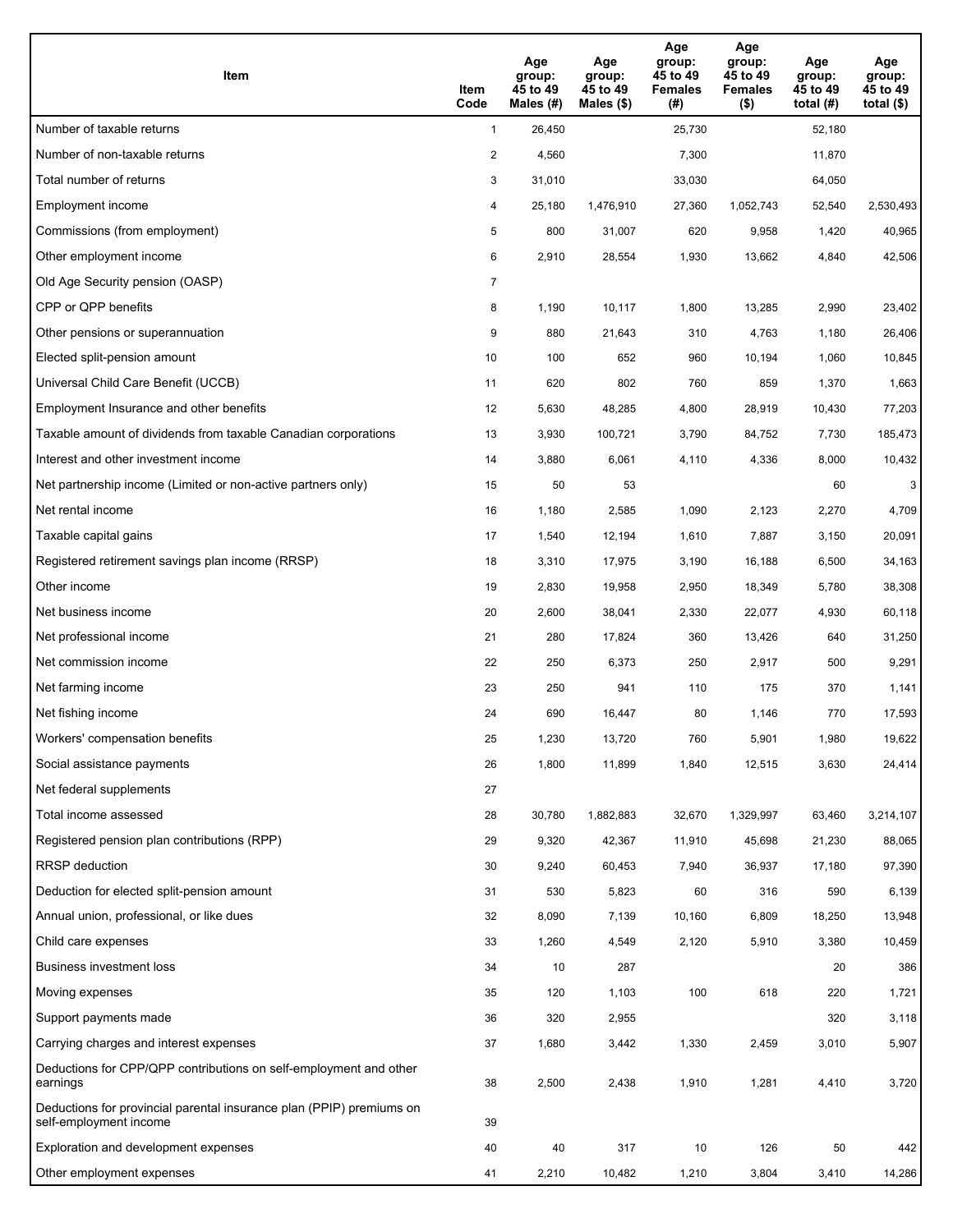| Item                                                              | Item<br>Code | Age<br>group:<br>45 to 49<br>Males (#) | Age<br>group:<br>45 to 49<br>Males (\$) | Age<br>group:<br>45 to 49<br><b>Females</b><br>(# ) | Age<br>group:<br>45 to 49<br><b>Females</b><br>$($ \$) | Age<br>group:<br>45 to 49<br>total $(H)$ | Age<br>group:<br>45 to 49<br>total $($)$ |
|-------------------------------------------------------------------|--------------|----------------------------------------|-----------------------------------------|-----------------------------------------------------|--------------------------------------------------------|------------------------------------------|------------------------------------------|
| Clergy residence deduction                                        | 42           | 80                                     | 1,013                                   | 30                                                  | 318                                                    | 110                                      | 1,331                                    |
| Other deductions                                                  | 43           | 1,280                                  | 1,770                                   | 1,110                                               | 1,210                                                  | 2,380                                    | 2,979                                    |
| Total deductions before adjustments                               | 44           | 21,000                                 | 144,138                                 | 20,330                                              | 105,752                                                | 41,330                                   | 249,897                                  |
| Social benefits repayment                                         | 45           | 930                                    | 1,754                                   | 70                                                  | 99                                                     | 1,000                                    | 1,853                                    |
| Net income after adjustments                                      | 46           | 30,670                                 | 1,738,071                               | 32,520                                              | 1,224,944                                              | 63,200                                   | 2,964,234                                |
| Canadian Forces personnel and police deduction                    | 47           | 20                                     | 640                                     |                                                     |                                                        | 30                                       | 791                                      |
| Security options deductions                                       | 48           | 80                                     | 2,082                                   | 30                                                  | 345                                                    | 110                                      | 2,427                                    |
| Other payments deductions                                         | 49           | 3,000                                  | 25,620                                  | 2,570                                               | 18,417                                                 | 5,570                                    | 44,037                                   |
| Non-capital losses of other years                                 | 50           | 60                                     | 508                                     | 50                                                  | 289                                                    | 110                                      | 797                                      |
| Net capital losses of other years                                 | 51           | 380                                    | 522                                     | 320                                                 | 580                                                    | 700                                      | 1,102                                    |
| Capital gains deduction                                           | 52           | 70                                     | 5,665                                   | 50                                                  | 4,021                                                  | 120                                      | 9,686                                    |
| Northern residents deductions                                     | 53           | 40                                     | 136                                     | 20                                                  | 44                                                     | 60                                       | 179                                      |
| Additional deductions                                             | 54           |                                        |                                         | 20                                                  | 79                                                     | 30                                       | 353                                      |
| Farming/fishing losses of prior years                             | 55           | 10                                     | 76                                      |                                                     |                                                        | 20                                       | 88                                       |
| Total deductions from net income                                  | 56           | 3,630                                  | 35,523                                  | 3,050                                               | 23,937                                                 | 6,690                                    | 59,460                                   |
| Taxable income assessed                                           | 57           | 29,370                                 | 1,702,611                               | 31,380                                              | 1,201,022                                              | 60,760                                   | 2,904,853                                |
| Basic personal amount                                             | 58           | 31,010                                 | 340,602                                 | 33,030                                              | 363,005                                                | 64,050                                   | 703,754                                  |
| Age amount                                                        | 59           |                                        |                                         |                                                     |                                                        |                                          |                                          |
| Spouse or common-law partner amount                               | 60           | 3,900                                  | 30,939                                  | 1,360                                               | 9,798                                                  | 5,260                                    | 40,770                                   |
| Amount for eligible dependant                                     | 61           | 840                                    | 8,693                                   | 3,510                                               | 36,217                                                 | 4,350                                    | 44,910                                   |
| Amount for children 17 and under                                  | 62           | 8,620                                  | 33,575                                  | 6,890                                               | 23,317                                                 | 15,510                                   | 56,916                                   |
| Amount for infirm dependants age 18 or older                      | 63           | 50                                     | 270                                     | 30                                                  | 180                                                    | 80                                       | 450                                      |
| CPP or QPP contributions through employment                       | 64           | 23,950                                 | 44,736                                  | 24,810                                              | 38,030                                                 | 48,760                                   | 82,766                                   |
| CPP or QPP contributions on self-employment and other<br>earnings | 65           | 2,500                                  | 2,438                                   | 1.910                                               | 1,281                                                  | 4,410                                    | 3,720                                    |
| Employment Insurance premiums                                     | 66           | 23,330                                 | 17,080                                  | 24,510                                              | 15,105                                                 | 47,830                                   | 32,186                                   |
| PPIP premiums paid                                                | 67           |                                        |                                         |                                                     |                                                        |                                          |                                          |
| PPIP premiums payable on employment income                        | 68           |                                        |                                         |                                                     |                                                        |                                          |                                          |
| PPIP premiums payable on self-employment income                   | 69           |                                        |                                         |                                                     |                                                        |                                          |                                          |
| Volunteer firefighters' amount                                    | 70           | 590                                    | 1,767                                   | 90                                                  | 255                                                    | 670                                      | 2,022                                    |
| Canada employment amount                                          | 71           | 24,950                                 | 27,661                                  | 26,300                                              | 28,954                                                 | 51,250                                   | 56,619                                   |
| Public transit amount                                             | 72           | 640                                    | 380                                     | 900                                                 | 561                                                    | 1,540                                    | 940                                      |
| Children's fitness amount                                         | 73           | 4,470                                  | 2,856                                   | 3,380                                               | 1,985                                                  | 7,850                                    | 4,840                                    |
| Children's arts amount                                            | 74           | 1,780                                  | 983                                     | 1,290                                               | 670                                                    | 3,060                                    | 1,653                                    |
| Home buyers' amount                                               | 75           | 140                                    | 626                                     | 90                                                  | 361                                                    | 230                                      | 987                                      |
| Pension income amount                                             | 76           | 950                                    | 1,861                                   | 1,220                                               | 2,387                                                  | 2,170                                    | 4,248                                    |
| Caregiver amount                                                  | 77           | 400                                    | 2,153                                   | 330                                                 | 1,625                                                  | 730                                      | 3,778                                    |
| Disability amount                                                 | 78           | 840                                    | 6,412                                   | 820                                                 | 6,261                                                  | 1,660                                    | 12,673                                   |
| Disability amount transferred from a dependant                    | 79           | 890                                    | 9,801                                   | 750                                                 | 7,901                                                  | 1,640                                    | 17,701                                   |
| Interest paid on student loans                                    | 80           | 200                                    | 104                                     | 390                                                 | 199                                                    | 590                                      | 303                                      |
| Tuition, education, and textbook amounts                          | 81           | 630                                    | 2,501                                   | 1,050                                               | 3,945                                                  | 1,690                                    | 6,447                                    |
| Tuition, education, and textbook amounts transferred from a child | 82           | 2,170                                  | 11,288                                  | 1,980                                               | 9,867                                                  | 4,150                                    | 21,156                                   |
| Amounts transferred from spouse or common-law partner             | 83           | 700                                    | 3,505                                   | 630                                                 | 3,447                                                  | 1,330                                    | 6,959                                    |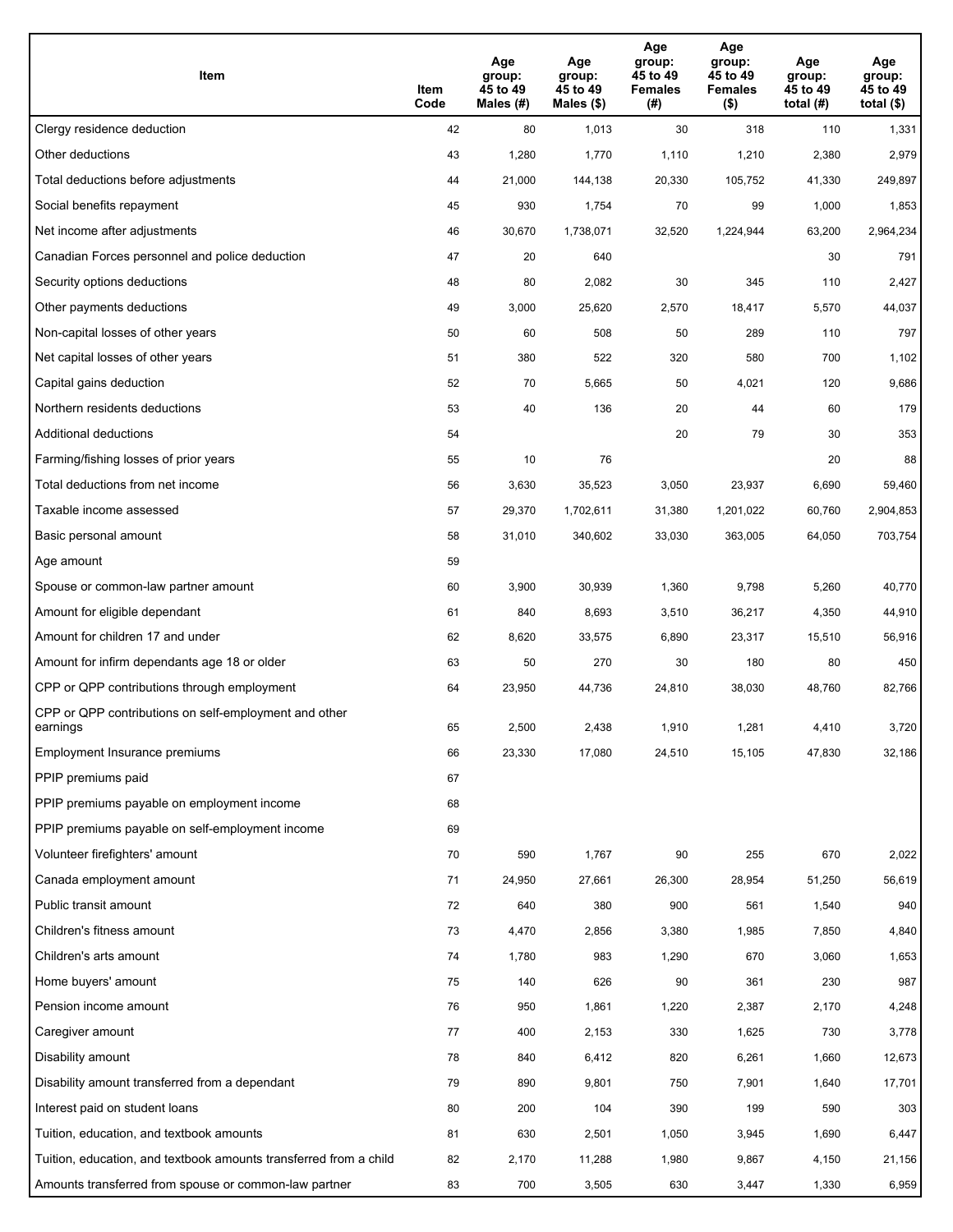| <b>Item</b>                                         | Item<br>Code | Age<br>group:<br>45 to 49<br>Males (#) | Age<br>group:<br>45 to 49<br>Males $(\$)$ | Age<br>group:<br>45 to 49<br><b>Females</b><br>(#) | Age<br>group:<br>45 to 49<br><b>Females</b><br>$($ \$) | Age<br>group:<br>45 to 49<br>total $(H)$ | Age<br>group:<br>45 to 49<br>total $($)$ |
|-----------------------------------------------------|--------------|----------------------------------------|-------------------------------------------|----------------------------------------------------|--------------------------------------------------------|------------------------------------------|------------------------------------------|
| Medical expenses                                    | 84           | 4,590                                  | 7,458                                     | 8,640                                              | 12,913                                                 | 13,230                                   | 20,372                                   |
| Total tax credits on personal amounts               | 85           | 31,010                                 | 83,658                                    | 33,030                                             | 85,248                                                 | 64,050                                   | 168,938                                  |
| Allowable charitable donations and government gifts | 86           | 6,790                                  | 6,149                                     | 6,450                                              | 4,868                                                  | 13,240                                   | 11,017                                   |
| Eligible cultural and ecological gifts              | 87           |                                        |                                           |                                                    |                                                        |                                          |                                          |
| Total tax credit on donations and gifts             | 88           | 6,720                                  | 1,654                                     | 6,380                                              | 1,294                                                  | 13,100                                   | 2,948                                    |
| Total federal non-refundable tax credits            | 89           | 31,010                                 | 85,312                                    | 33,030                                             | 86,542                                                 | 64,050                                   | 171,886                                  |
| Federal dividend tax credit                         | 90           | 3,820                                  | 13,162                                    | 3,500                                              | 11,096                                                 | 7,310                                    | 24,258                                   |
| Overseas employment tax credit                      | 91           | 60                                     | 653                                       |                                                    |                                                        | 70                                       | 681                                      |
| Minimum tax carryover                               | 92           | 90                                     | 211                                       | 50                                                 | 83                                                     | 130                                      | 294                                      |
| Basic federal tax                                   | 93           | 25,040                                 | 224,353                                   | 23,310                                             | 119,978                                                | 48,360                                   | 344,629                                  |
| Federal Foreign Tax Credit                          | 94           | 940                                    | 2,257                                     | 640                                                | 235                                                    | 1,580                                    | 2,515                                    |
| Federal Political contribution tax credit           | 95           | 110                                    | 25                                        | 70                                                 | 10                                                     | 180                                      | 35                                       |
| <b>Investment Tax Credit</b>                        | 96           | 170                                    | 270                                       | 20                                                 | 31                                                     | 180                                      | 301                                      |
| Labour-sponsored funds tax credit                   | 97           |                                        |                                           |                                                    |                                                        |                                          |                                          |
| Alternative minimum tax payable                     | 98           | 90                                     | 268                                       | 60                                                 | 240                                                    | 150                                      | 507                                      |
| Net federal tax                                     | 99           | 25,010                                 | 221,808                                   | 23,300                                             | 119,708                                                | 48,310                                   | 341,791                                  |
| CPP contributions on self-employment                | 100          | 2,500                                  | 4,877                                     | 1,910                                              | 2,562                                                  | 4,410                                    | 7,441                                    |
| Social Benefits repayment                           | 101          | 930                                    | 1,754                                     | 70                                                 | 99                                                     | 1,000                                    | 1,853                                    |
| Net Provincial Tax                                  | 102          | 25,870                                 | 176,469                                   | 25,010                                             | 98,067                                                 | 50,880                                   | 274,752                                  |
| Total tax payable                                   | 103          | 26,450                                 | 404,908                                   | 25,730                                             | 220,439                                                | 52,180                                   | 625,840                                  |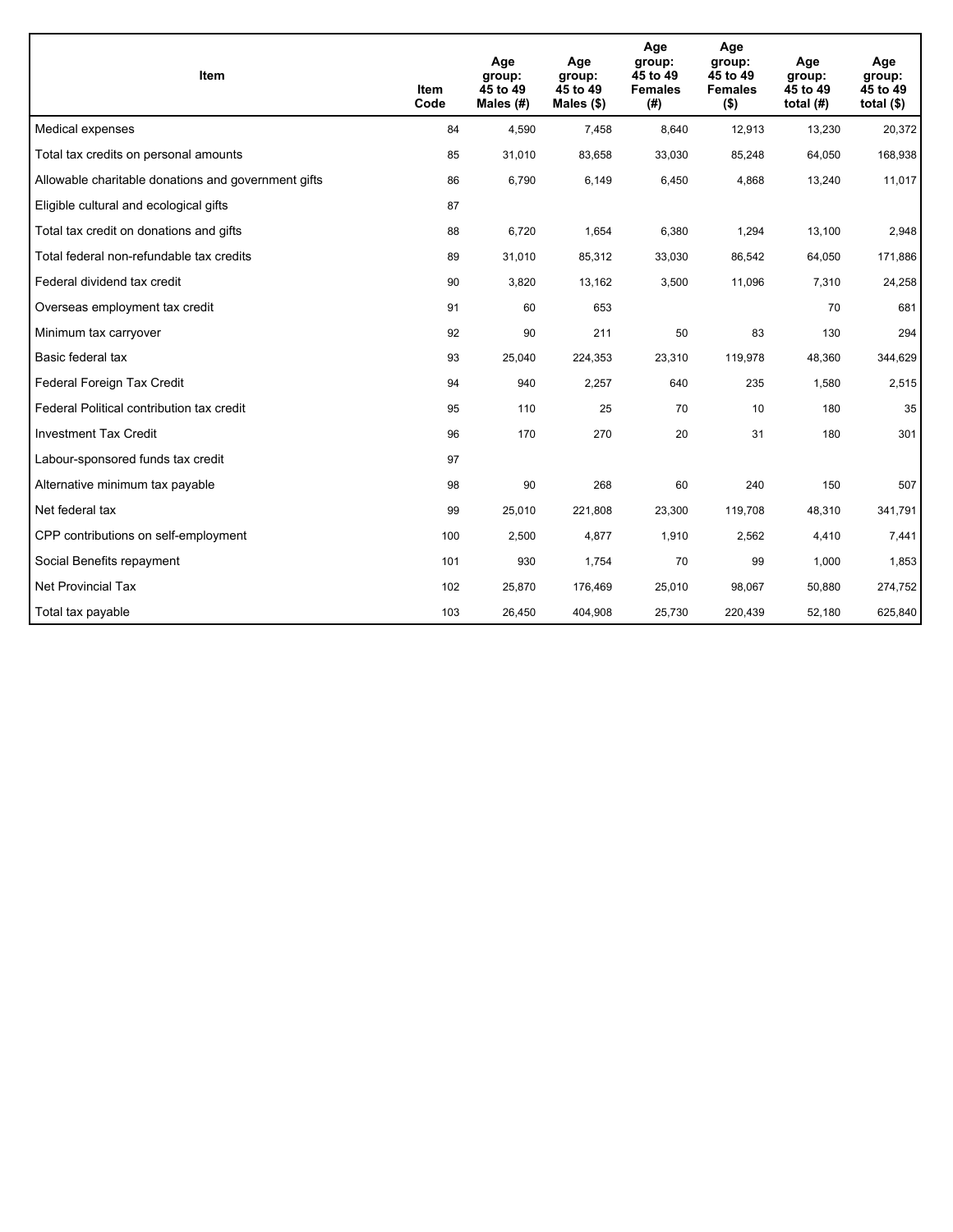| Item                                                                                           | Item<br>Code   | Age<br>group:<br>50 to 54<br>Males (#) | Age<br>group:<br>50 to 54<br>Males (\$) | Age<br>group:<br>50 to 54<br><b>Females</b><br>(#) | Age<br>group:<br>50 to 54<br><b>Females</b><br>$($ \$) | Age<br>group:<br>50 to 54<br>total $(H)$ | Age<br>group:<br>50 to 54<br>total $($ |
|------------------------------------------------------------------------------------------------|----------------|----------------------------------------|-----------------------------------------|----------------------------------------------------|--------------------------------------------------------|------------------------------------------|----------------------------------------|
| Number of taxable returns                                                                      | $\mathbf{1}$   | 30,270                                 |                                         | 29,350                                             |                                                        | 59,620                                   |                                        |
| Number of non-taxable returns                                                                  | $\overline{a}$ | 5,860                                  |                                         | 8,240                                              |                                                        | 14,100                                   |                                        |
| Total number of returns                                                                        | 3              | 36,120                                 |                                         | 37,590                                             |                                                        | 73,720                                   |                                        |
| Employment income                                                                              | 4              | 28,080                                 | 1,647,144                               | 29,890                                             | 1,143,790                                              | 57,970                                   | 2,791,049                              |
| Commissions (from employment)                                                                  | 5              | 770                                    | 36,874                                  | 560                                                | 9,491                                                  | 1,330                                    | 46,365                                 |
| Other employment income                                                                        | 6              | 3,810                                  | 42,256                                  | 2,460                                              | 17,039                                                 | 6,270                                    | 59,470                                 |
| Old Age Security pension (OASP)                                                                | $\overline{7}$ |                                        |                                         |                                                    |                                                        |                                          |                                        |
| CPP or QPP benefits                                                                            | 8              | 2,380                                  | 21,620                                  | 3,430                                              | 26,406                                                 | 5,820                                    | 48,025                                 |
| Other pensions or superannuation                                                               | 9              | 2,070                                  | 53,742                                  | 1,070                                              | 18,169                                                 | 3,140                                    | 71,912                                 |
| Elected split-pension amount                                                                   | 10             | 360                                    | 2,036                                   | 2,340                                              | 26,148                                                 | 2,700                                    | 28,184                                 |
| Universal Child Care Benefit (UCCB)                                                            | 11             | 200                                    | 245                                     | 160                                                | 210                                                    | 360                                      | 455                                    |
| Employment Insurance and other benefits                                                        | 12             | 6,300                                  | 54,349                                  | 5,120                                              | 30,616                                                 | 11,420                                   | 84,965                                 |
| Taxable amount of dividends from taxable Canadian corporations                                 | 13             | 5,390                                  | 111,376                                 | 5,350                                              | 83,491                                                 | 10,740                                   | 194,867                                |
| Interest and other investment income                                                           | 14             | 5,720                                  | 12,210                                  | 6,200                                              | 7,605                                                  | 11,920                                   | 19,814                                 |
| Net partnership income (Limited or non-active partners only)                                   | 15             | 60                                     | 52                                      | 40                                                 | $-5$                                                   | 100                                      | 48                                     |
| Net rental income                                                                              | 16             | 1,520                                  | 3,762                                   | 1,270                                              | 1,865                                                  | 2,790                                    | 5,628                                  |
| Taxable capital gains                                                                          | 17             | 2,280                                  | 14,952                                  | 2,550                                              | 7,936                                                  | 4,820                                    | 22,888                                 |
| Registered retirement savings plan income (RRSP)                                               | 18             | 3,190                                  | 25,138                                  | 3,140                                              | 21,615                                                 | 6,330                                    | 46,754                                 |
| Other income                                                                                   | 19             | 3,800                                  | 31,564                                  | 4,080                                              | 23,614                                                 | 7,880                                    | 55,179                                 |
| Net business income                                                                            | 20             | 3,170                                  | 42,123                                  | 2,450                                              | 21,777                                                 | 5,620                                    | 63,900                                 |
| Net professional income                                                                        | 21             | 360                                    | 20,994                                  | 400                                                | 12,403                                                 | 760                                      | 33,397                                 |
| Net commission income                                                                          | 22             | 210                                    | 5,683                                   | 250                                                | 3,123                                                  | 460                                      | 8,806                                  |
| Net farming income                                                                             | 23             | 390                                    | 989                                     | 150                                                | 953                                                    | 540                                      | 1,942                                  |
| Net fishing income                                                                             | 24             | 700                                    | 18,300                                  | 90                                                 | 1,497                                                  | 790                                      | 19,796                                 |
| Workers' compensation benefits                                                                 | 25             | 1,900                                  | 21,868                                  | 1,060                                              | 9,240                                                  | 2,960                                    | 31,108                                 |
| Social assistance payments                                                                     | 26             | 2,140                                  | 14,234                                  | 2,120                                              | 14,375                                                 | 4,270                                    | 28,609                                 |
| Net federal supplements                                                                        | 27             |                                        |                                         |                                                    |                                                        |                                          |                                        |
| Total income assessed                                                                          | 28             | 35,860                                 | 2,181,596                               | 37,180                                             | 1,487,591                                              | 73,040                                   | 3,669,478                              |
| Registered pension plan contributions (RPP)                                                    | 29             | 10,580                                 | 47,747                                  | 13,730                                             | 53,101                                                 | 24,310                                   | 100,850                                |
| RRSP deduction                                                                                 | 30             | 10,820                                 | 79,082                                  | 9,380                                              | 48,245                                                 | 20,200                                   | 127,327                                |
| Deduction for elected split-pension amount                                                     | 31             | 1,250                                  | 14,086                                  | 250                                                | 1,366                                                  | 1,500                                    | 15,452                                 |
| Annual union, professional, or like dues                                                       | 32             | 9,690                                  | 8,400                                   | 11,700                                             | 7,872                                                  | 21,390                                   | 16,277                                 |
| Child care expenses                                                                            | 33             | 510                                    | 1,466                                   | 620                                                | 1,360                                                  | 1,120                                    | 2,826                                  |
| Business investment loss                                                                       | 34             | 20                                     | 637                                     | 10                                                 | 122                                                    | 30                                       | 759                                    |
| Moving expenses                                                                                | 35             | 110                                    | 927                                     | 100                                                | 661                                                    | 210                                      | 1,588                                  |
| Support payments made                                                                          | 36             | 370                                    | 5,215                                   | 20                                                 | 264                                                    | 390                                      | 5,480                                  |
| Carrying charges and interest expenses                                                         | 37             | 2,480                                  | 6,126                                   | 2,140                                              | 3,789                                                  | 4,620                                    | 9,916                                  |
| Deductions for CPP/QPP contributions on self-employment and other<br>earnings                  | 38             | 2,910                                  | 2,797                                   | 1,980                                              | 1,248                                                  | 4,890                                    | 4,045                                  |
| Deductions for provincial parental insurance plan (PPIP) premiums on<br>self-employment income | 39             |                                        |                                         |                                                    |                                                        |                                          |                                        |
| Exploration and development expenses                                                           | 40             | 60                                     | 730                                     | 20                                                 | 204                                                    | 80                                       | 934                                    |
| Other employment expenses                                                                      | 41             | 2,310                                  | 12,113                                  | 1,250                                              | 3,916                                                  | 3,560                                    | 16,029                                 |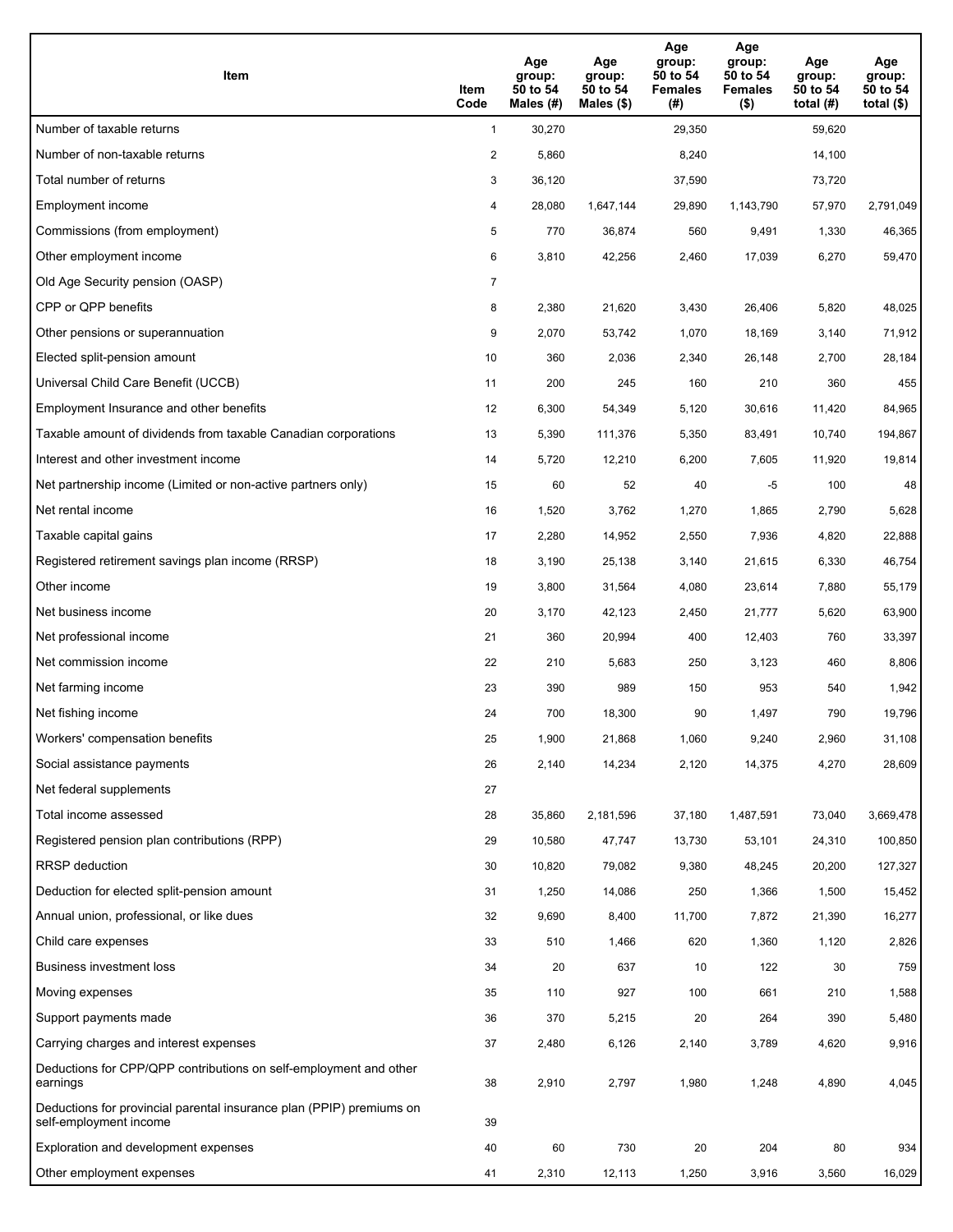| Item                                                              | Item<br>Code | Age<br>group:<br>50 to 54<br>Males (#) | Age<br>group:<br>50 to 54<br>Males (\$) | Age<br>group:<br>50 to 54<br><b>Females</b><br>(# ) | Age<br>group:<br>50 to 54<br><b>Females</b><br>$($ \$) | Age<br>group:<br>50 to 54<br>total $(#)$ | Age<br>group:<br>50 to 54<br>total $($)$ |
|-------------------------------------------------------------------|--------------|----------------------------------------|-----------------------------------------|-----------------------------------------------------|--------------------------------------------------------|------------------------------------------|------------------------------------------|
| Clergy residence deduction                                        | 42           | 100                                    | 1,198                                   | 30                                                  | 362                                                    | 130                                      | 1,560                                    |
| Other deductions                                                  | 43           | 1,460                                  | 2,777                                   | 1,200                                               | 1,437                                                  | 2,660                                    | 4,214                                    |
| Total deductions before adjustments                               | 44           | 24,060                                 | 183,330                                 | 22,660                                              | 123,951                                                | 46,720                                   | 307,286                                  |
| Social benefits repayment                                         | 45           | 980                                    | 1,818                                   | 70                                                  | 120                                                    | 1,050                                    | 1,938                                    |
| Net income after adjustments                                      | 46           | 35,680                                 | 2,001,606                               | 37,040                                              | 1,364,267                                              | 72,720                                   | 3,366,158                                |
| Canadian Forces personnel and police deduction                    | 47           | 10                                     | 418                                     |                                                     |                                                        | 10                                       | 418                                      |
| Security options deductions                                       | 48           | 60                                     | 2,240                                   |                                                     |                                                        | 100                                      | 2,698                                    |
| Other payments deductions                                         | 49           | 4,000                                  | 36,102                                  | 3,170                                               | 23,616                                                 | 7,170                                    | 59,717                                   |
| Non-capital losses of other years                                 | 50           | 60                                     | 397                                     | 40                                                  | 204                                                    | 100                                      | 601                                      |
| Net capital losses of other years                                 | 51           | 580                                    | 1,031                                   | 550                                                 | 835                                                    | 1,130                                    | 1,866                                    |
| Capital gains deduction                                           | 52           | 60                                     | 4,202                                   | 50                                                  | 2,830                                                  | 100                                      | 7,032                                    |
| Northern residents deductions                                     | 53           | 50                                     | 87                                      | 10                                                  | 26                                                     | 60                                       | 113                                      |
| Additional deductions                                             | 54           | 20                                     | 578                                     |                                                     |                                                        | 40                                       | 768                                      |
| Farming/fishing losses of prior years                             | 55           | 30                                     | 342                                     |                                                     |                                                        | 40                                       | 403                                      |
| Total deductions from net income                                  | 56           | 4,830                                  | 45,419                                  | 3,860                                               | 28,220                                                 | 8,690                                    | 73,639                                   |
| Taxable income assessed                                           | 57           | 34,080                                 | 1,956,369                               | 35,590                                              | 1,336,104                                              | 69,670                                   | 3,292,757                                |
| Basic personal amount                                             | 58           | 36,120                                 | 397,451                                 | 37,590                                              | 413,764                                                | 73,720                                   | 811,286                                  |
| Age amount                                                        | 59           |                                        |                                         |                                                     |                                                        |                                          |                                          |
| Spouse or common-law partner amount                               | 60           | 4,530                                  | 35,864                                  | 1,690                                               | 11,647                                                 | 6,230                                    | 47,531                                   |
| Amount for eligible dependant                                     | 61           | 470                                    | 4,767                                   | 1,700                                               | 16,970                                                 | 2,160                                    | 21,737                                   |
| Amount for children 17 and under                                  | 62           | 4,990                                  | 17,240                                  | 3,010                                               | 8,950                                                  | 8,010                                    | 26,195                                   |
| Amount for infirm dependants age 18 or older                      | 63           | 50                                     | 300                                     | 60                                                  | 339                                                    | 110                                      | 638                                      |
| CPP or QPP contributions through employment                       | 64           | 26,510                                 | 49,084                                  | 26,990                                              | 41,115                                                 | 53,500                                   | 90,199                                   |
| CPP or QPP contributions on self-employment and other<br>earnings | 65           | 2,910                                  | 2,797                                   | 1,980                                               | 1,248                                                  | 4,890                                    | 4,045                                    |
| Employment Insurance premiums                                     | 66           | 25,610                                 | 18,546                                  | 26,570                                              | 16,312                                                 | 52,190                                   | 34,859                                   |
| PPIP premiums paid                                                | 67           |                                        |                                         |                                                     |                                                        |                                          |                                          |
| PPIP premiums payable on employment income                        | 68           |                                        |                                         |                                                     |                                                        |                                          |                                          |
| PPIP premiums payable on self-employment income                   | 69           |                                        |                                         |                                                     |                                                        |                                          |                                          |
| Volunteer firefighters' amount                                    | 70           | 590                                    | 1,770                                   | 70                                                  | 210                                                    | 660                                      | 1,980                                    |
| Canada employment amount                                          | 71           | 28,050                                 | 30,984                                  | 28,970                                              | 31,834                                                 | 57,030                                   | 62,820                                   |
| Public transit amount                                             | 72           | 640                                    | 390                                     | 970                                                 | 658                                                    | 1,610                                    | 1,048                                    |
| Children's fitness amount                                         | 73           | 2,250                                  | 1,307                                   | 1,240                                               | 661                                                    | 3,490                                    | 1,969                                    |
| Children's arts amount                                            | 74           | 920                                    | 490                                     | 480                                                 | 241                                                    | 1,400                                    | 731                                      |
| Home buyers' amount                                               | 75           | 90                                     | 371                                     | 80                                                  | 328                                                    | 170                                      | 698                                      |
| Pension income amount                                             | 76           | 2,370                                  | 4,647                                   | 3,250                                               | 6,354                                                  | 5,630                                    | 11,000                                   |
| Caregiver amount                                                  | $77\,$       | 550                                    | 2,967                                   | 440                                                 | 2,155                                                  | 1,000                                    | 5,122                                    |
| Disability amount                                                 | 78           | 1,350                                  | 10,310                                  | 1,330                                               | 10,137                                                 | 2,670                                    | 20,447                                   |
| Disability amount transferred from a dependant                    | 79           | 770                                    | 7,515                                   | 650                                                 | 5,912                                                  | 1,420                                    | 13,427                                   |
| Interest paid on student loans                                    | 80           | 90                                     | 44                                      | 220                                                 | 115                                                    | 310                                      | 159                                      |
| Tuition, education, and textbook amounts                          | 81           | 440                                    | 1,790                                   | 770                                                 | 2,673                                                  | 1,210                                    | 4,463                                    |
| Tuition, education, and textbook amounts transferred from a child | 82           | 3,440                                  | 19,279                                  | 2,440                                               | 12,731                                                 | 5,880                                    | 32,010                                   |
| Amounts transferred from spouse or common-law partner             | 83           | 830                                    | 4,359                                   | 820                                                 | 4,699                                                  | 1,650                                    | 9,065                                    |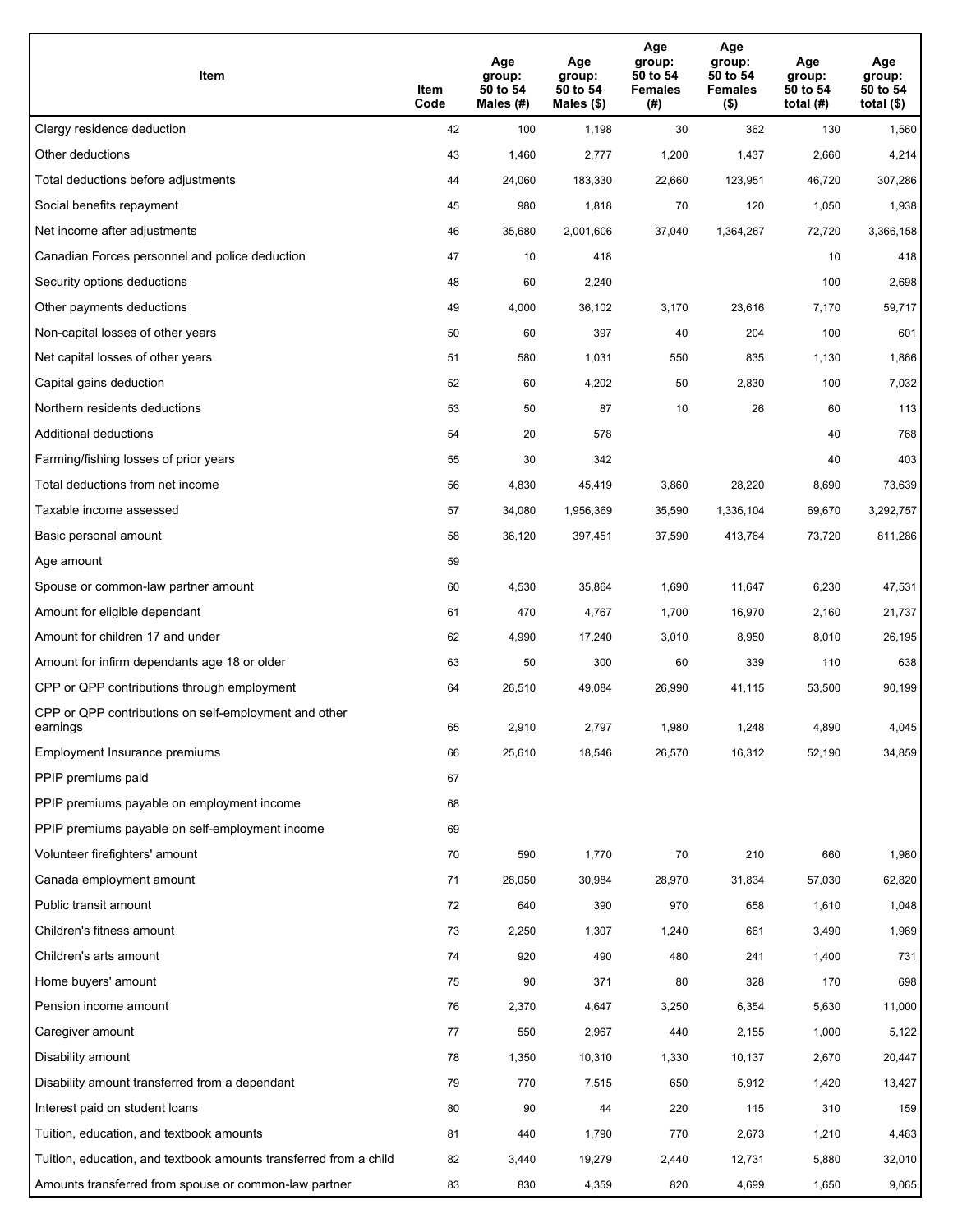| <b>Item</b>                                         | Item<br>Code | Age<br>group:<br>50 to 54<br>Males $(H)$ | Age<br>group:<br>50 to 54<br>Males $(\$)$ | Age<br>group:<br>50 to 54<br><b>Females</b><br>(#) | Age<br>group:<br>50 to 54<br><b>Females</b><br>$($ \$) | Age<br>group:<br>50 to 54<br>total $(H)$ | Age<br>group:<br>50 to 54<br>total $($)$ |
|-----------------------------------------------------|--------------|------------------------------------------|-------------------------------------------|----------------------------------------------------|--------------------------------------------------------|------------------------------------------|------------------------------------------|
| Medical expenses                                    | 84           | 5,730                                    | 9,789                                     | 10,350                                             | 16,005                                                 | 16,080                                   | 25,793                                   |
| Total tax credits on personal amounts               | 85           | 36,120                                   | 93,312                                    | 37,590                                             | 90,760                                                 | 73,720                                   | 184,088                                  |
| Allowable charitable donations and government gifts | 86           | 8,410                                    | 9,973                                     | 8,210                                              | 6,387                                                  | 16,620                                   | 16,360                                   |
| Eligible cultural and ecological gifts              | 87           | 10                                       | 49                                        |                                                    |                                                        |                                          |                                          |
| Total tax credit on donations and gifts             | 88           | 8,340                                    | 2,740                                     | 8,140                                              | 1,705                                                  | 16,480                                   | 4,445                                    |
| Total federal non-refundable tax credits            | 89           | 36,120                                   | 96,052                                    | 37,590                                             | 92,465                                                 | 73,720                                   | 188,533                                  |
| Federal dividend tax credit                         | 90           | 5,170                                    | 14,678                                    | 4,880                                              | 10,950                                                 | 10,050                                   | 25,628                                   |
| Overseas employment tax credit                      | 91           | 50                                       | 510                                       |                                                    |                                                        | 50                                       | 539                                      |
| Minimum tax carryover                               | 92           | 100                                      | 454                                       | 50                                                 | 110                                                    | 150                                      | 564                                      |
| Basic federal tax                                   | 93           | 28,620                                   | 264,170                                   | 26,930                                             | 136,290                                                | 55,550                                   | 400,517                                  |
| Federal Foreign Tax Credit                          | 94           | 1,370                                    | 3,397                                     | 1,010                                              | 186                                                    | 2,390                                    | 3,618                                    |
| Federal Political contribution tax credit           | 95           | 200                                      | 32                                        | 110                                                | 16                                                     | 300                                      | 48                                       |
| <b>Investment Tax Credit</b>                        | 96           | 220                                      | 506                                       | 30                                                 | 50                                                     | 250                                      | 556                                      |
| Labour-sponsored funds tax credit                   | 97           |                                          |                                           |                                                    |                                                        |                                          |                                          |
| Alternative minimum tax payable                     | 98           | 80                                       | 181                                       | 50                                                 | 123                                                    | 130                                      | 304                                      |
| Net federal tax                                     | 99           | 28,570                                   | 260,493                                   | 26,910                                             | 136,044                                                | 55,480                                   | 396,559                                  |
| CPP contributions on self-employment                | 100          | 2,910                                    | 5,595                                     | 1,980                                              | 2,496                                                  | 4,890                                    | 8,091                                    |
| Social Benefits repayment                           | 101          | 980                                      | 1,818                                     | 70                                                 | 120                                                    | 1,050                                    | 1,938                                    |
| Net Provincial Tax                                  | 102          | 29,560                                   | 204,590                                   | 28,630                                             | 109.805                                                | 58,190                                   | 314,433                                  |
| Total tax payable                                   | 103          | 30,270                                   | 472,497                                   | 29,350                                             | 248,466                                                | 59,620                                   | 721,023                                  |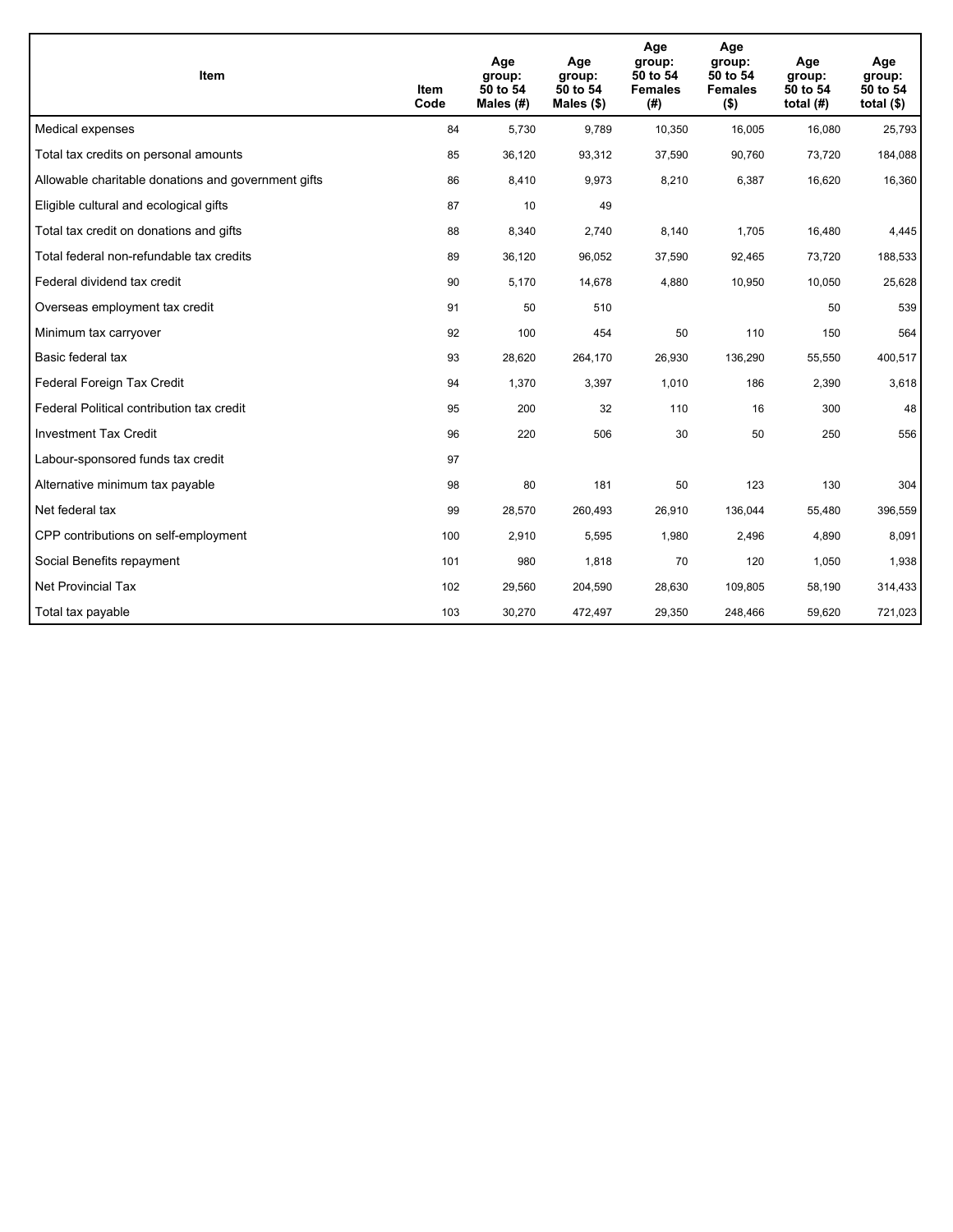| Item                                                                                           | Item<br>Code   | Age<br>group:<br>55 to 59<br>Males (#) | Age<br>group:<br>55 to 59<br>Males $(\$)$ | Age<br>group:<br>55 to 59<br><b>Females</b><br>(#) | Age<br>group:<br>55 to 59<br><b>Females</b><br>$($ \$) | Age<br>group:<br>55 to 59<br>total $(#)$ | Age<br>group:<br>55 to 59<br>total $($ |
|------------------------------------------------------------------------------------------------|----------------|----------------------------------------|-------------------------------------------|----------------------------------------------------|--------------------------------------------------------|------------------------------------------|----------------------------------------|
| Number of taxable returns                                                                      | $\mathbf{1}$   | 28,900                                 |                                           | 27,950                                             |                                                        | 56,860                                   |                                        |
| Number of non-taxable returns                                                                  | $\overline{a}$ | 5,890                                  |                                           | 8,100                                              |                                                        | 14,000                                   |                                        |
| Total number of returns                                                                        | 3              | 34,800                                 |                                           | 36,050                                             |                                                        | 70,850                                   |                                        |
| Employment income                                                                              | 4              | 24,550                                 | 1,352,420                                 | 25,070                                             | 876.132                                                | 49,620                                   | 2,228,552                              |
| Commissions (from employment)                                                                  | 5              | 600                                    | 28,452                                    | 440                                                | 5,959                                                  | 1,040                                    | 34,411                                 |
| Other employment income                                                                        | 6              | 4,330                                  | 32,496                                    | 2,970                                              | 18,861                                                 | 7,290                                    | 51,357                                 |
| Old Age Security pension (OASP)                                                                | 7              |                                        |                                           |                                                    |                                                        |                                          |                                        |
| CPP or QPP benefits                                                                            | 8              | 3,750                                  | 36,815                                    | 5,220                                              | 42,491                                                 | 8,970                                    | 79,306                                 |
| Other pensions or superannuation                                                               | 9              | 5,310                                  | 169,171                                   | 4,720                                              | 112,684                                                | 10,040                                   | 281,855                                |
| Elected split-pension amount                                                                   | 10             | 1,070                                  | 7,770                                     | 4,840                                              | 62,552                                                 | 5,910                                    | 70,322                                 |
| Universal Child Care Benefit (UCCB)                                                            | 11             | 70                                     | 84                                        | 50                                                 | 64                                                     | 120                                      | 148                                    |
| Employment Insurance and other benefits                                                        | 12             | 6,040                                  | 51,652                                    | 4,290                                              | 25,299                                                 | 10,330                                   | 76,951                                 |
| Taxable amount of dividends from taxable Canadian corporations                                 | 13             | 6,290                                  | 115,418                                   | 6,190                                              | 82,236                                                 | 12,480                                   | 197,654                                |
| Interest and other investment income                                                           | 14             | 7,450                                  | 13,101                                    | 8,010                                              | 10,591                                                 | 15,450                                   | 23,704                                 |
| Net partnership income (Limited or non-active partners only)                                   | 15             | 90                                     | $-35$                                     | 40                                                 | $-41$                                                  | 130                                      | $-76$                                  |
| Net rental income                                                                              | 16             | 1,410                                  | 4,795                                     | 1,260                                              | 2,590                                                  | 2,670                                    | 7,385                                  |
| Taxable capital gains                                                                          | 17             | 3,070                                  | 18,826                                    | 3,290                                              | 12,550                                                 | 6,360                                    | 31,425                                 |
| Registered retirement savings plan income (RRSP)                                               | 18             | 3,130                                  | 30,640                                    | 3,660                                              | 34,322                                                 | 6,790                                    | 64,962                                 |
| Other income                                                                                   | 19             | 5,780                                  | 59,477                                    | 6,180                                              | 57,370                                                 | 11,960                                   | 116,847                                |
| Net business income                                                                            | 20             | 2,990                                  | 42,113                                    | 2,240                                              | 17,065                                                 | 5,230                                    | 59,182                                 |
| Net professional income                                                                        | 21             | 420                                    | 22,725                                    | 400                                                | 13,020                                                 | 820                                      | 35,744                                 |
| Net commission income                                                                          | 22             | 280                                    | 6,700                                     | 200                                                | 3,138                                                  | 480                                      | 9,838                                  |
| Net farming income                                                                             | 23             | 450                                    | 1,732                                     | 150                                                | 342                                                    | 600                                      | 2,073                                  |
| Net fishing income                                                                             | 24             | 600                                    | 14,402                                    | 70                                                 | 956                                                    | 670                                      | 15,357                                 |
| Workers' compensation benefits                                                                 | 25             | 2,090                                  | 25,374                                    | 1,020                                              | 10,834                                                 | 3,110                                    | 36,208                                 |
| Social assistance payments                                                                     | 26             | 1,960                                  | 13,217                                    | 1,920                                              | 12,957                                                 | 3,880                                    | 26,174                                 |
| Net federal supplements                                                                        | 27             |                                        |                                           |                                                    |                                                        |                                          |                                        |
| Total income assessed                                                                          | 28             | 34,530                                 | 2,047,463                                 | 35,620                                             | 1,408,961                                              | 70,160                                   | 3,456,488                              |
| Registered pension plan contributions (RPP)                                                    | 29             | 8,870                                  | 37,297                                    | 11,040                                             | 40,477                                                 | 19,910                                   | 77,773                                 |
| RRSP deduction                                                                                 | 30             | 9,970                                  | 86,199                                    | 8,500                                              | 62,701                                                 | 18,470                                   | 148,900                                |
| Deduction for elected split-pension amount                                                     | 31             | 3,230                                  | 41,394                                    | 1,410                                              | 10,573                                                 | 4,640                                    | 51,966                                 |
| Annual union, professional, or like dues                                                       | 32             | 8,930                                  | 7,458                                     | 10,020                                             | 6,426                                                  | 18,950                                   | 13,884                                 |
| Child care expenses                                                                            | 33             | 150                                    | 382                                       | 110                                                | 281                                                    | 260                                      | 663                                    |
| Business investment loss                                                                       | 34             | 20                                     | 378                                       |                                                    |                                                        | 30                                       | 537                                    |
| Moving expenses                                                                                | 35             | 80                                     | 691                                       | 70                                                 | 504                                                    | 150                                      | 1,195                                  |
| Support payments made                                                                          | 36             | 360                                    | 5,105                                     |                                                    |                                                        | 370                                      | 5,170                                  |
| Carrying charges and interest expenses                                                         | 37             | 3,200                                  | 6,099                                     | 2,730                                              | 5,260                                                  | 5,930                                    | 11,359                                 |
| Deductions for CPP/QPP contributions on self-employment and other<br>earnings                  | 38             | 2,880                                  | 2,699                                     | 1,730                                              | 1,124                                                  | 4,610                                    | 3,822                                  |
| Deductions for provincial parental insurance plan (PPIP) premiums on<br>self-employment income | 39             |                                        |                                           |                                                    |                                                        |                                          |                                        |
| Exploration and development expenses                                                           | 40             | 80                                     | 937                                       | 40                                                 | 146                                                    | 120                                      | 1,083                                  |
| Other employment expenses                                                                      | 41             | 1,980                                  | 9,878                                     | 930                                                | 3,712                                                  | 2,910                                    | 13,590                                 |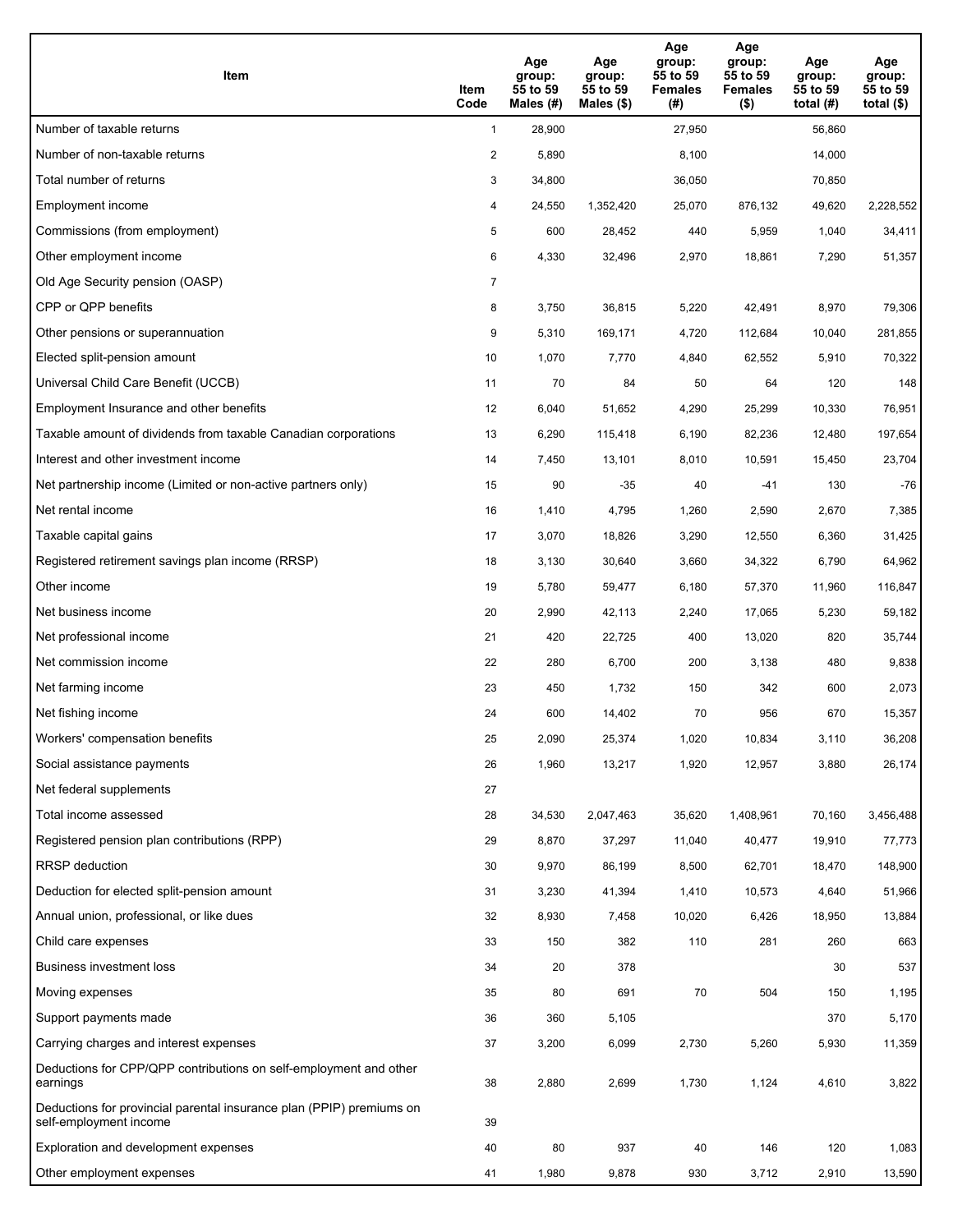| Item                                                              | Item<br>Code | Age<br>group:<br>55 to 59<br>Males (#) | Age<br>group:<br>55 to 59<br>Males (\$) | Age<br>group:<br>55 to 59<br><b>Females</b><br>(# ) | Age<br>group:<br>55 to 59<br><b>Females</b><br>$($ \$) | Age<br>group:<br>55 to 59<br>total $(#)$ | Age<br>group:<br>55 to 59<br>total $($)$ |
|-------------------------------------------------------------------|--------------|----------------------------------------|-----------------------------------------|-----------------------------------------------------|--------------------------------------------------------|------------------------------------------|------------------------------------------|
| Clergy residence deduction                                        | 42           | 100                                    | 1,193                                   | 50                                                  | 467                                                    | 140                                      | 1,660                                    |
| Other deductions                                                  | 43           | 1,370                                  | 2,098                                   | 1,100                                               | 1,567                                                  | 2,460                                    | 3,665                                    |
| Total deductions before adjustments                               | 44           | 22,790                                 | 201,807                                 | 20,320                                              | 133,462                                                | 43,110                                   | 335,269                                  |
| Social benefits repayment                                         | 45           | 1,000                                  | 1,894                                   | 80                                                  | 101                                                    | 1,080                                    | 1,995                                    |
| Net income after adjustments                                      | 46           | 34,380                                 | 1,845,210                               | 35,480                                              | 1,276,642                                              | 69,860                                   | 3,121,915                                |
| Canadian Forces personnel and police deduction                    | 47           |                                        |                                         |                                                     |                                                        |                                          |                                          |
| Security options deductions                                       | 48           | 60                                     | 2,137                                   | 20                                                  | 66                                                     | 80                                       | 2,203                                    |
| Other payments deductions                                         | 49           | 4,010                                  | 38,609                                  | 2,930                                               | 23,793                                                 | 6,940                                    | 62,403                                   |
| Non-capital losses of other years                                 | 50           | 70                                     | 591                                     | 50                                                  | 270                                                    | 120                                      | 861                                      |
| Net capital losses of other years                                 | 51           | 830                                    | 1,812                                   | 740                                                 | 1,050                                                  | 1,570                                    | 2,862                                    |
| Capital gains deduction                                           | 52           | 90                                     | 8,881                                   | 50                                                  | 4,339                                                  | 140                                      | 13,220                                   |
| Northern residents deductions                                     | 53           | 60                                     | 107                                     | 20                                                  | 60                                                     | 80                                       | 167                                      |
| Additional deductions                                             | 54           | 30                                     | 772                                     | 30                                                  | 476                                                    | 60                                       | 1,248                                    |
| Farming/fishing losses of prior years                             | 55           | 20                                     | 116                                     |                                                     |                                                        | 20                                       | 176                                      |
| Total deductions from net income                                  | 56           | 5,120                                  | 53,227                                  | 3,800                                               | 30,138                                                 | 8,910                                    | 83,365                                   |
| Taxable income assessed                                           | 57           | 32,920                                 | 1,792,064                               | 34,210                                              | 1,246,538                                              | 67,130                                   | 3,038,666                                |
| Basic personal amount                                             | 58           | 34,800                                 | 383,131                                 | 36,050                                              | 396,851                                                | 70,850                                   | 780,025                                  |
| Age amount                                                        | 59           |                                        |                                         |                                                     |                                                        |                                          |                                          |
| Spouse or common-law partner amount                               | 60           | 4,830                                  | 36,973                                  | 1,460                                               | 9,132                                                  | 6,290                                    | 46,105                                   |
| Amount for eligible dependant                                     | 61           | 210                                    | 2,062                                   | 500                                                 | 4,887                                                  | 710                                      | 6,949                                    |
| Amount for children 17 and under                                  | 62           | 1,690                                  | 5,239                                   | 650                                                 | 1,820                                                  | 2,330                                    | 7,059                                    |
| Amount for infirm dependants age 18 or older                      | 63           | 80                                     | 489                                     | 70                                                  | 388                                                    | 150                                      | 878                                      |
| CPP or QPP contributions through employment                       | 64           | 22,690                                 | 40,207                                  | 22,010                                              | 31,802                                                 | 44,700                                   | 72,009                                   |
| CPP or QPP contributions on self-employment and other<br>earnings | 65           | 2,880                                  | 2,699                                   | 1.730                                               | 1,124                                                  | 4,610                                    | 3,822                                    |
| Employment Insurance premiums                                     | 66           | 21,860                                 | 15,172                                  | 21,740                                              | 12,670                                                 | 43,600                                   | 27,842                                   |
| PPIP premiums paid                                                | 67           |                                        |                                         |                                                     |                                                        |                                          |                                          |
| PPIP premiums payable on employment income                        | 68           |                                        |                                         |                                                     |                                                        |                                          |                                          |
| PPIP premiums payable on self-employment income                   | 69           |                                        |                                         |                                                     |                                                        |                                          |                                          |
| Volunteer firefighters' amount                                    | 70           | 520                                    | 1,572                                   | 60                                                  | 165                                                    | 580                                      | 1,737                                    |
| Canada employment amount                                          | 71           | 25,010                                 | 27,166                                  | 24,720                                              | 26,711                                                 | 49,730                                   | 53,876                                   |
| Public transit amount                                             | 72           | 520                                    | 337                                     | 720                                                 | 475                                                    | 1,240                                    | 812                                      |
| Children's fitness amount                                         | 73           | 600                                    | 315                                     | 190                                                 | 89                                                     | 790                                      | 404                                      |
| Children's arts amount                                            | 74           | 270                                    | 130                                     | 70                                                  | 31                                                     | 330                                      | 161                                      |
| Home buyers' amount                                               | 75           | 40                                     | 187                                     | 40                                                  | 164                                                    | 80                                       | 351                                      |
| Pension income amount                                             | 76           | 6,200                                  | 12,216                                  | 8,800                                               | 17,249                                                 | 14,990                                   | 29,465                                   |
| Caregiver amount                                                  | $77\,$       | 470                                    | 2,493                                   | 390                                                 | 1,909                                                  | 860                                      | 4,402                                    |
| Disability amount                                                 | 78           | 1,850                                  | 14,134                                  | 1,740                                               | 13,356                                                 | 3,590                                    | 27,490                                   |
| Disability amount transferred from a dependant                    | 79           | 550                                    | 4,611                                   | 460                                                 | 3,721                                                  | 1,000                                    | 8,332                                    |
| Interest paid on student loans                                    | 80           | 50                                     | 30                                      | 110                                                 | 44                                                     | 150                                      | 74                                       |
| Tuition, education, and textbook amounts                          | 81           | 250                                    | 846                                     | 380                                                 | 1,344                                                  | 640                                      | 2,190                                    |
| Tuition, education, and textbook amounts transferred from a child | 82           | 2,250                                  | 12,380                                  | 1,260                                               | 6,602                                                  | 3,510                                    | 18,982                                   |
| Amounts transferred from spouse or common-law partner             | 83           | 1,200                                  | 6,048                                   | 1,200                                               | 6,680                                                  | 2,400                                    | 12,729                                   |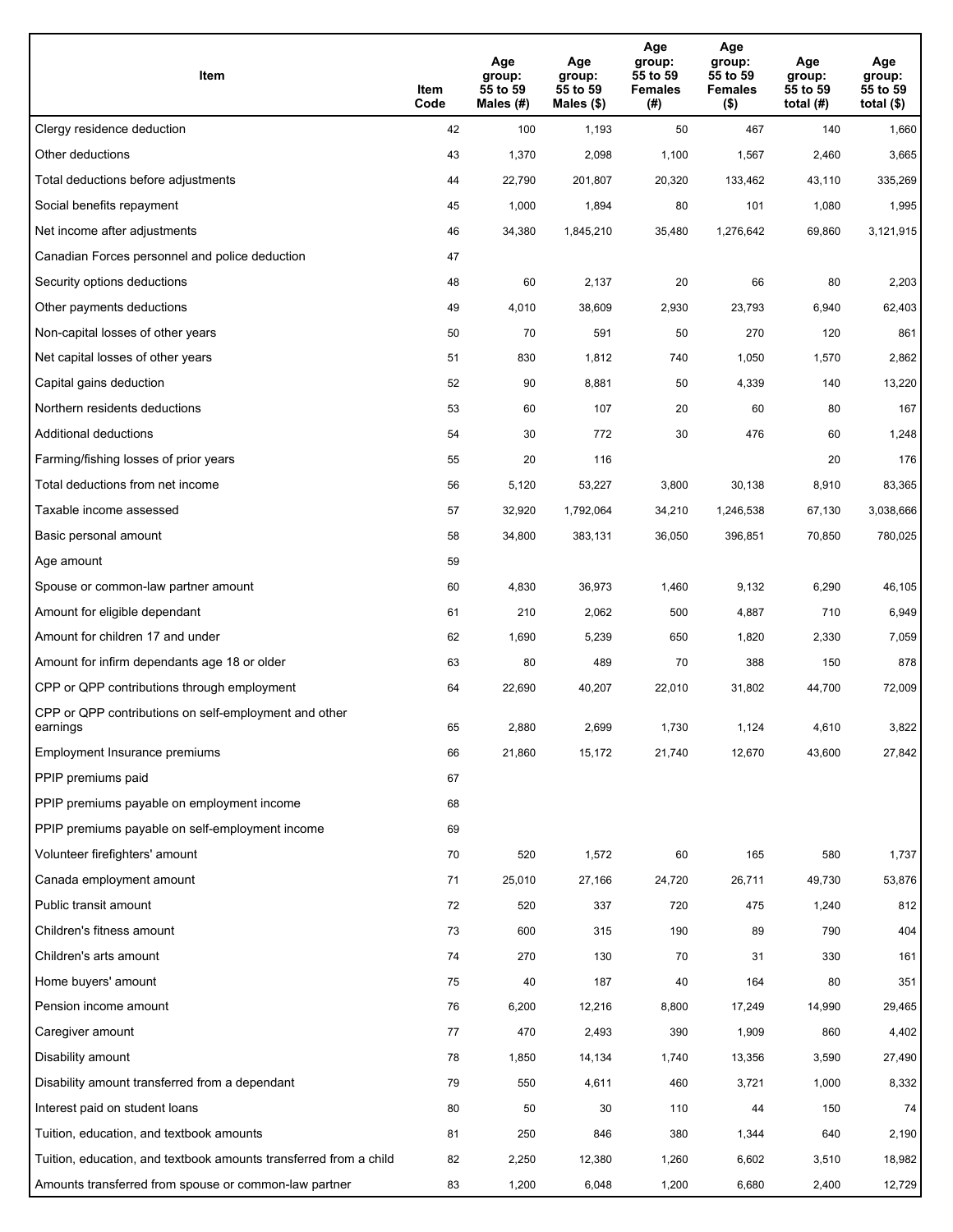| <b>Item</b>                                         | Item<br>Code | Age<br>group:<br>55 to 59<br>Males (#) | Age<br>group:<br>55 to 59<br>Males $(\$)$ | Age<br>group:<br>55 to 59<br><b>Females</b><br>(#) | Age<br>group:<br>55 to 59<br><b>Females</b><br>$($ \$) | Age<br>group:<br>55 to 59<br>total $(H)$ | Age<br>group:<br>55 to 59<br>total $($)$ |
|-----------------------------------------------------|--------------|----------------------------------------|-------------------------------------------|----------------------------------------------------|--------------------------------------------------------|------------------------------------------|------------------------------------------|
| Medical expenses                                    | 84           | 6,550                                  | 11,605                                    | 10,280                                             | 17,638                                                 | 16,840                                   | 29,243                                   |
| Total tax credits on personal amounts               | 85           | 34,800                                 | 87,007                                    | 36,050                                             | 83,228                                                 | 70,850                                   | 170,241                                  |
| Allowable charitable donations and government gifts | 86           | 9,090                                  | 12,076                                    | 8,600                                              | 8,060                                                  | 17,690                                   | 20,135                                   |
| Eligible cultural and ecological gifts              | 87           |                                        |                                           | 10                                                 | 12                                                     |                                          |                                          |
| Total tax credit on donations and gifts             | 88           | 9,010                                  | 3,316                                     | 8,540                                              | 2,164                                                  | 17,550                                   | 5,480                                    |
| Total federal non-refundable tax credits            | 89           | 34,800                                 | 90,323                                    | 36,050                                             | 85,392                                                 | 70,850                                   | 175,722                                  |
| Federal dividend tax credit                         | 90           | 5,950                                  | 15,428                                    | 5,640                                              | 10,870                                                 | 11,590                                   | 26,298                                   |
| Overseas employment tax credit                      | 91           | 50                                     | 437                                       |                                                    |                                                        | 50                                       | 462                                      |
| Minimum tax carryover                               | 92           | 100                                    | 219                                       | 80                                                 | 114                                                    | 180                                      | 333                                      |
| Basic federal tax                                   | 93           | 27,120                                 | 236,783                                   | 25,750                                             | 126,001                                                | 52,870                                   | 362,793                                  |
| Federal Foreign Tax Credit                          | 94           | 1,600                                  | 2,346                                     | 1,400                                              | 362                                                    | 3,000                                    | 2,710                                    |
| Federal Political contribution tax credit           | 95           | 280                                    | 49                                        | 170                                                | 27                                                     | 450                                      | 76                                       |
| <b>Investment Tax Credit</b>                        | 96           | 220                                    | 317                                       | 40                                                 | 55                                                     | 260                                      | 372                                      |
| Labour-sponsored funds tax credit                   | 97           |                                        |                                           |                                                    |                                                        |                                          |                                          |
| Alternative minimum tax payable                     | 98           | 100                                    | 397                                       | 60                                                 | 283                                                    | 160                                      | 679                                      |
| Net federal tax                                     | 99           | 27,090                                 | 234,121                                   | 25,720                                             | 125,634                                                | 52,810                                   | 359,762                                  |
| CPP contributions on self-employment                | 100          | 2,880                                  | 5,398                                     | 1,730                                              | 2,247                                                  | 4,610                                    | 7,645                                    |
| Social Benefits repayment                           | 101          | 1,000                                  | 1,894                                     | 80                                                 | 101                                                    | 1,080                                    | 1,995                                    |
| Net Provincial Tax                                  | 102          | 28,230                                 | 183,553                                   | 27,420                                             | 101.405                                                | 55,650                                   | 284,964                                  |
| Total tax payable                                   | 103          | 28,900                                 | 424,968                                   | 27,950                                             | 229,388                                                | 56,860                                   | 654,369                                  |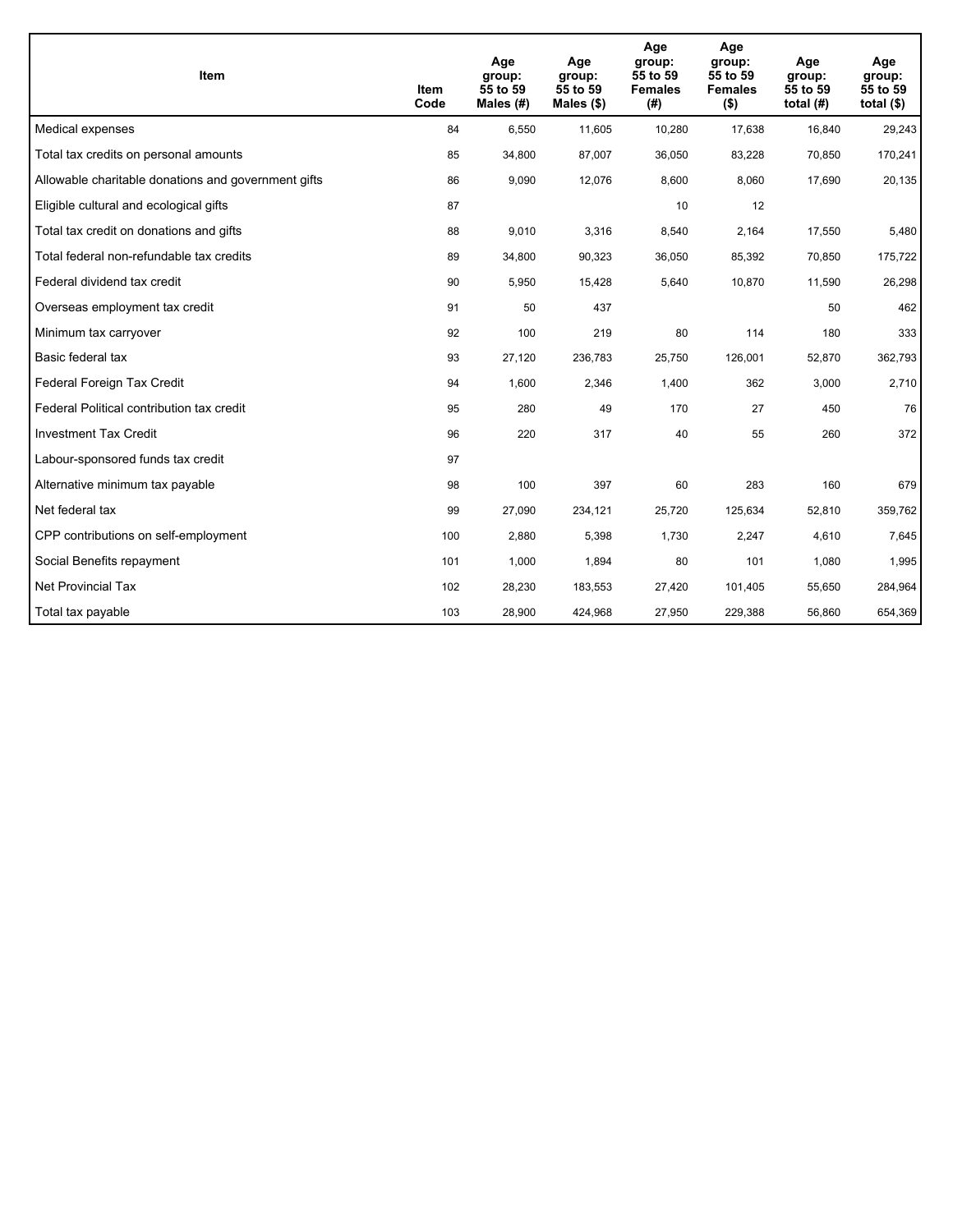| Item                                                                                           | Item<br>Code   | Age<br>group:<br>60 to 64<br>Males (#) | Age<br>group:<br>60 to 64<br>Males $(\$)$ | Age<br>group:<br>60 to 64<br><b>Females</b><br>(#) | Age<br>group:<br>60 to 64<br><b>Females</b><br>$($ \$) | Age<br>group:<br>60 to 64<br>total $(H)$ | Age<br>group:<br>60 to 64<br>total $($)$ |
|------------------------------------------------------------------------------------------------|----------------|----------------------------------------|-------------------------------------------|----------------------------------------------------|--------------------------------------------------------|------------------------------------------|------------------------------------------|
| Number of taxable returns                                                                      | $\mathbf{1}$   | 25,470                                 |                                           | 24,120                                             |                                                        | 49,590                                   |                                          |
| Number of non-taxable returns                                                                  | $\overline{2}$ | 5,680                                  |                                           | 8,490                                              |                                                        | 14,170                                   |                                          |
| Total number of returns                                                                        | 3              | 31,150                                 |                                           | 32,610                                             |                                                        | 63,760                                   |                                          |
| Employment income                                                                              | 4              | 16,260                                 | 737,169                                   | 15,150                                             | 425,053                                                | 31,410                                   | 1,162,222                                |
| Commissions (from employment)                                                                  | 5              | 400                                    | 15,229                                    | 230                                                | 2,482                                                  | 630                                      | 17,711                                   |
| Other employment income                                                                        | 6              | 4,190                                  | 23,533                                    | 2,720                                              | 13,365                                                 | 6,910                                    | 36,898                                   |
| Old Age Security pension (OASP)                                                                | 7              |                                        |                                           |                                                    |                                                        |                                          |                                          |
| CPP or QPP benefits                                                                            | 8              | 23,510                                 | 164,427                                   | 24,740                                             | 137,858                                                | 48,250                                   | 302,285                                  |
| Other pensions or superannuation                                                               | 9              | 10,010                                 | 326,927                                   | 8,800                                              | 206,178                                                | 18,810                                   | 533,104                                  |
| Elected split-pension amount                                                                   | 10             | 1,770                                  | 13,856                                    | 7,220                                              | 94,621                                                 | 8,980                                    | 108,478                                  |
| Universal Child Care Benefit (UCCB)                                                            | 11             | 20                                     | 19                                        | 30                                                 | 38                                                     | 50                                       | 57                                       |
| Employment Insurance and other benefits                                                        | 12             | 4,730                                  | 41,197                                    | 2,870                                              | 17,052                                                 | 7,610                                    | 58,249                                   |
| Taxable amount of dividends from taxable Canadian corporations                                 | 13             | 6,300                                  | 116,544                                   | 6,310                                              | 78,404                                                 | 12,610                                   | 194,948                                  |
| Interest and other investment income                                                           | 14             | 8,090                                  | 14,655                                    | 8,700                                              | 12,290                                                 | 16,790                                   | 26,945                                   |
| Net partnership income (Limited or non-active partners only)                                   | 15             | 110                                    | 1,185                                     |                                                    |                                                        | 160                                      | 1,888                                    |
| Net rental income                                                                              | 16             | 1,250                                  | 4,458                                     | 1,080                                              | 2,622                                                  | 2,330                                    | 7,080                                    |
| Taxable capital gains                                                                          | 17             | 3,250                                  | 24,506                                    | 3,600                                              | 13,580                                                 | 6,850                                    | 38,086                                   |
| Registered retirement savings plan income (RRSP)                                               | 18             | 3,230                                  | 33,765                                    | 3,740                                              | 41,220                                                 | 6,970                                    | 74,985                                   |
| Other income                                                                                   | 19             | 7,080                                  | 63,316                                    | 7,160                                              | 54,369                                                 | 14,240                                   | 117,684                                  |
| Net business income                                                                            | 20             | 2,750                                  | 30,983                                    | 1,830                                              | 12,911                                                 | 4,580                                    | 43,894                                   |
| Net professional income                                                                        | 21             | 430                                    | 24,491                                    | 340                                                | 7,856                                                  | 770                                      | 32,348                                   |
| Net commission income                                                                          | 22             | 240                                    | 5,760                                     | 170                                                | 2,423                                                  | 420                                      | 8,183                                    |
| Net farming income                                                                             | 23             | 430                                    | 2,299                                     | 160                                                | 72                                                     | 590                                      | 2,371                                    |
| Net fishing income                                                                             | 24             | 460                                    | 11,014                                    | 50                                                 | 739                                                    | 510                                      | 11,754                                   |
| Workers' compensation benefits                                                                 | 25             | 1,970                                  | 24,873                                    | 830                                                | 9,805                                                  | 2,800                                    | 34,678                                   |
| Social assistance payments                                                                     | 26             | 1,480                                  | 8,837                                     | 1,440                                              | 9,093                                                  | 2,930                                    | 17,929                                   |
| Net federal supplements                                                                        | 27             | 450                                    | 2,080                                     | 2,960                                              | 14,301                                                 | 3,410                                    | 16,382                                   |
| Total income assessed                                                                          | 28             | 31,040                                 | 1,691,248                                 | 32,450                                             | 1,161,295                                              | 63,490                                   | 2,852,543                                |
| Registered pension plan contributions (RPP)                                                    | 29             | 4,750                                  | 17,937                                    | 5,450                                              | 17,232                                                 | 10,200                                   | 35,169                                   |
| RRSP deduction                                                                                 | 30             | 6,640                                  | 61,567                                    | 5,260                                              | 41,806                                                 | 11,900                                   | 103,373                                  |
| Deduction for elected split-pension amount                                                     | 31             | 5,970                                  | 82,016                                    | 2,130                                              | 16,497                                                 | 8,100                                    | 98,513                                   |
| Annual union, professional, or like dues                                                       | 32             | 5,940                                  | 4,251                                     | 5,720                                              | 3,111                                                  | 11,660                                   | 7,361                                    |
| Child care expenses                                                                            | 33             | 30                                     | 42                                        | 20                                                 | 42                                                     | 50                                       | 85                                       |
| Business investment loss                                                                       | 34             | 20                                     | 376                                       |                                                    |                                                        | 20                                       | 406                                      |
| Moving expenses                                                                                | 35             | 40                                     | 233                                       | 50                                                 | 302                                                    | 90                                       | 535                                      |
| Support payments made                                                                          | 36             | 290                                    | 4,847                                     |                                                    |                                                        | 290                                      | 4,908                                    |
| Carrying charges and interest expenses                                                         | 37             | 3,560                                  | 7,644                                     | 3,030                                              | 5,267                                                  | 6,590                                    | 12,911                                   |
| Deductions for CPP/QPP contributions on self-employment and other<br>earnings                  | 38             | 2,470                                  | 2,145                                     | 1,360                                              | 834                                                    | 3,830                                    | 2,979                                    |
| Deductions for provincial parental insurance plan (PPIP) premiums on<br>self-employment income | 39             |                                        |                                           |                                                    |                                                        |                                          |                                          |
| Exploration and development expenses                                                           | 40             | 100                                    | 1,252                                     | $30\,$                                             | 197                                                    | 130                                      | 1,449                                    |
| Other employment expenses                                                                      | 41             | 1,300                                  | 6,443                                     | 520                                                | 1,731                                                  | 1,820                                    | 8,174                                    |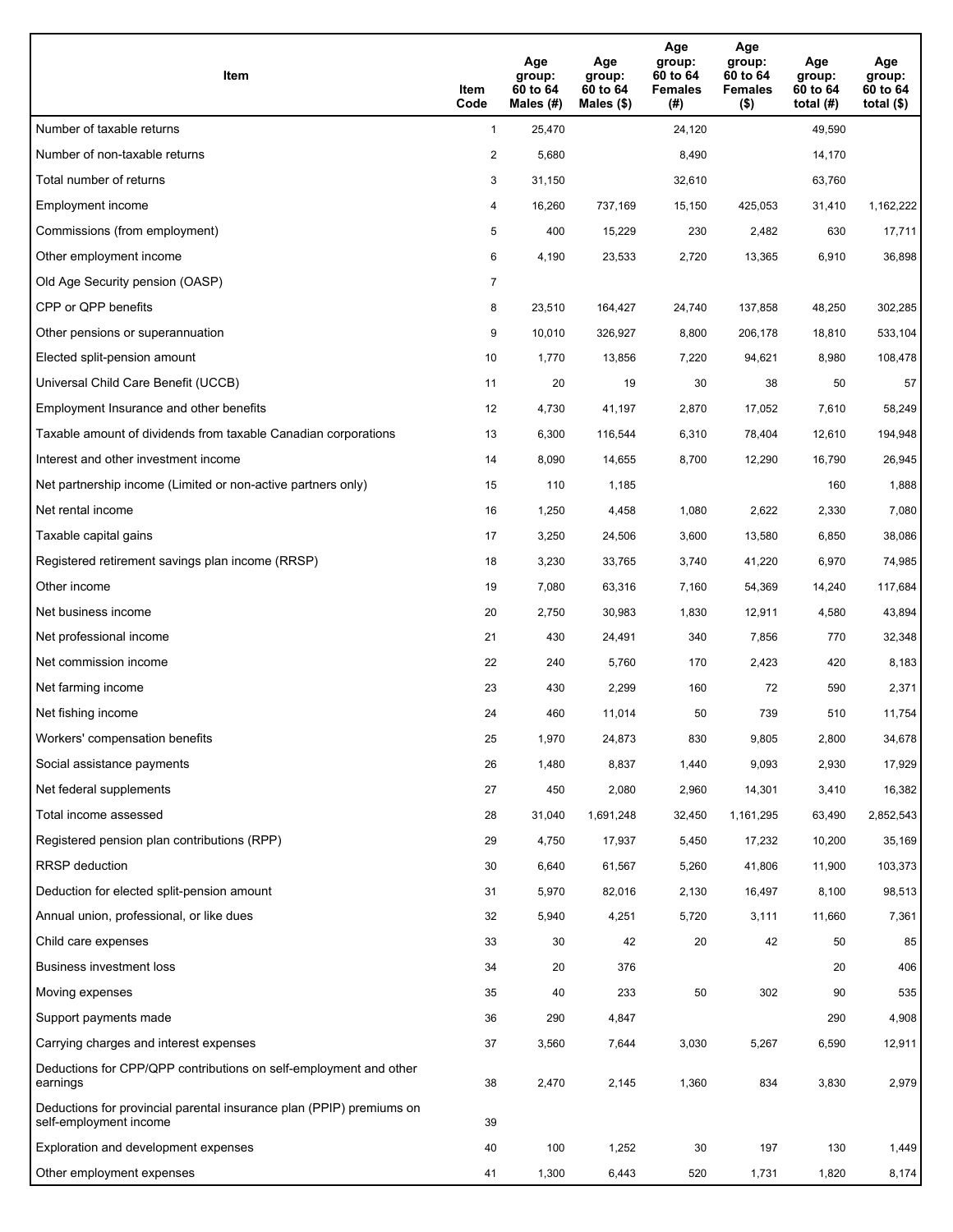| Item                                                              | Item<br>Code | Age<br>group:<br>60 to 64<br>Males (#) | Age<br>group:<br>60 to 64<br>Males (\$) | Age<br>group:<br>60 to 64<br><b>Females</b><br>(# ) | Age<br>group:<br>60 to 64<br><b>Females</b><br>$($ \$) | Age<br>group:<br>60 to 64<br>total $(H)$ | Age<br>group:<br>60 to 64<br>total $($)$ |
|-------------------------------------------------------------------|--------------|----------------------------------------|-----------------------------------------|-----------------------------------------------------|--------------------------------------------------------|------------------------------------------|------------------------------------------|
| Clergy residence deduction                                        | 42           | 100                                    | 1,168                                   | 50                                                  | 515                                                    | 140                                      | 1,683                                    |
| Other deductions                                                  | 43           | 1,550                                  | 1,649                                   | 1,130                                               | 3,012                                                  | 2,680                                    | 4,662                                    |
| Total deductions before adjustments                               | 44           | 19,080                                 | 191,571                                 | 14,390                                              | 90,638                                                 | 33,470                                   | 282,209                                  |
| Social benefits repayment                                         | 45           | 830                                    | 1,777                                   | 70                                                  | 111                                                    | 900                                      | 1,888                                    |
| Net income after adjustments                                      | 46           | 30,940                                 | 1,499,417                               | 32,380                                              | 1,070,905                                              | 63,320                                   | 2,570,322                                |
| Canadian Forces personnel and police deduction                    | 47           |                                        |                                         |                                                     |                                                        |                                          |                                          |
| Security options deductions                                       | 48           | 50                                     | 1,210                                   | 20                                                  | 51                                                     | 70                                       | 1,261                                    |
| Other payments deductions                                         | 49           | 3,830                                  | 35,789                                  | 5,100                                               | 33,217                                                 | 8,930                                    | 69,006                                   |
| Non-capital losses of other years                                 | 50           | 50                                     | 622                                     | 40                                                  | 253                                                    | 90                                       | 876                                      |
| Net capital losses of other years                                 | 51           | 940                                    | 2,310                                   | 860                                                 | 1,568                                                  | 1,800                                    | 3,878                                    |
| Capital gains deduction                                           | 52           | 110                                    | 8,941                                   | 60                                                  | 2,152                                                  | 170                                      | 11,094                                   |
| Northern residents deductions                                     | 53           | 50                                     | 108                                     |                                                     |                                                        | 50                                       | 120                                      |
| Additional deductions                                             | 54           | 80                                     | 866                                     | 120                                                 | 259                                                    | 200                                      | 1,125                                    |
| Farming/fishing losses of prior years                             | 55           | 20                                     | 181                                     |                                                     |                                                        | 20                                       | 237                                      |
| Total deductions from net income                                  | 56           | 5,060                                  | 50,028                                  | 6,120                                               | 37,577                                                 | 11,180                                   | 87,605                                   |
| Taxable income assessed                                           | 57           | 30,390                                 | 1,449,474                               | 31,470                                              | 1,033,457                                              | 61,860                                   | 2,482,931                                |
| Basic personal amount                                             | 58           | 31,150                                 | 343,217                                 | 32,600                                              | 359,114                                                | 63,760                                   | 702,353                                  |
| Age amount                                                        | 59           |                                        |                                         |                                                     |                                                        |                                          |                                          |
| Spouse or common-law partner amount                               | 60           | 4,420                                  | 31,717                                  | 990                                                 | 5,545                                                  | 5,420                                    | 37,273                                   |
| Amount for eligible dependant                                     | 61           | 90                                     | 857                                     | 190                                                 | 1,716                                                  | 270                                      | 2,573                                    |
| Amount for children 17 and under                                  | 62           | 540                                    | 1,676                                   | 150                                                 | 426                                                    | 690                                      | 2,109                                    |
| Amount for infirm dependants age 18 or older                      | 63           | 70                                     | 364                                     | 60                                                  | 284                                                    | 120                                      | 648                                      |
| CPP or QPP contributions through employment                       | 64           | 14,430                                 | 22,599                                  | 12,660                                              | 15,600                                                 | 27,090                                   | 38,200                                   |
| CPP or QPP contributions on self-employment and other<br>earnings | 65           | 2,470                                  | 2,145                                   | 1.360                                               | 834                                                    | 3,830                                    | 2,979                                    |
| Employment Insurance premiums                                     | 66           | 13,810                                 | 8,527                                   | 12,390                                              | 6,260                                                  | 26,200                                   | 14,787                                   |
| PPIP premiums paid                                                | 67           |                                        |                                         |                                                     |                                                        |                                          |                                          |
| PPIP premiums payable on employment income                        | 68           |                                        |                                         |                                                     |                                                        |                                          |                                          |
| PPIP premiums payable on self-employment income                   | 69           |                                        |                                         |                                                     |                                                        |                                          |                                          |
| Volunteer firefighters' amount                                    | 70           | 390                                    | 1,173                                   | 40                                                  | 123                                                    | 430                                      | 1,296                                    |
| Canada employment amount                                          | 71           | 17,790                                 | 18,367                                  | 16,070                                              | 16,400                                                 | 33,850                                   | 34,767                                   |
| Public transit amount                                             | 72           | 290                                    | 178                                     | 470                                                 | 305                                                    | 760                                      | 483                                      |
| Children's fitness amount                                         | 73           | 170                                    | 84                                      | 30                                                  | 12                                                     | 200                                      | 96                                       |
| Children's arts amount                                            | 74           | 70                                     | 34                                      | 10                                                  | 6                                                      | 90                                       | 40                                       |
| Home buyers' amount                                               | 75           | 30                                     | 143                                     | 30                                                  | 95                                                     | 60                                       | 239                                      |
| Pension income amount                                             | 76           | 11,270                                 | 22,107                                  | 13,870                                              | 27,174                                                 | 25,140                                   | 49,281                                   |
| Caregiver amount                                                  | 77           | 380                                    | 1,968                                   | 310                                                 | 1,422                                                  | 690                                      | 3,390                                    |
| Disability amount                                                 | 78           | 2,260                                  | 17,335                                  | 1,860                                               | 14,241                                                 | 4,120                                    | 31,575                                   |
| Disability amount transferred from a dependant                    | 79           | 380                                    | 3,043                                   | 320                                                 | 2,437                                                  | 700                                      | 5,479                                    |
| Interest paid on student loans                                    | 80           | 20                                     | 17                                      | 50                                                  | 14                                                     | 70                                       | 32                                       |
| Tuition, education, and textbook amounts                          | 81           | 110                                    | 294                                     | 150                                                 | 413                                                    | 260                                      | 707                                      |
| Tuition, education, and textbook amounts transferred from a child | 82           | 910                                    | 4,904                                   | 390                                                 | 1,849                                                  | 1,300                                    | 6,753                                    |
| Amounts transferred from spouse or common-law partner             | 83           | 1,720                                  | 8,711                                   | 2,110                                               | 11,296                                                 | 3,830                                    | 20,007                                   |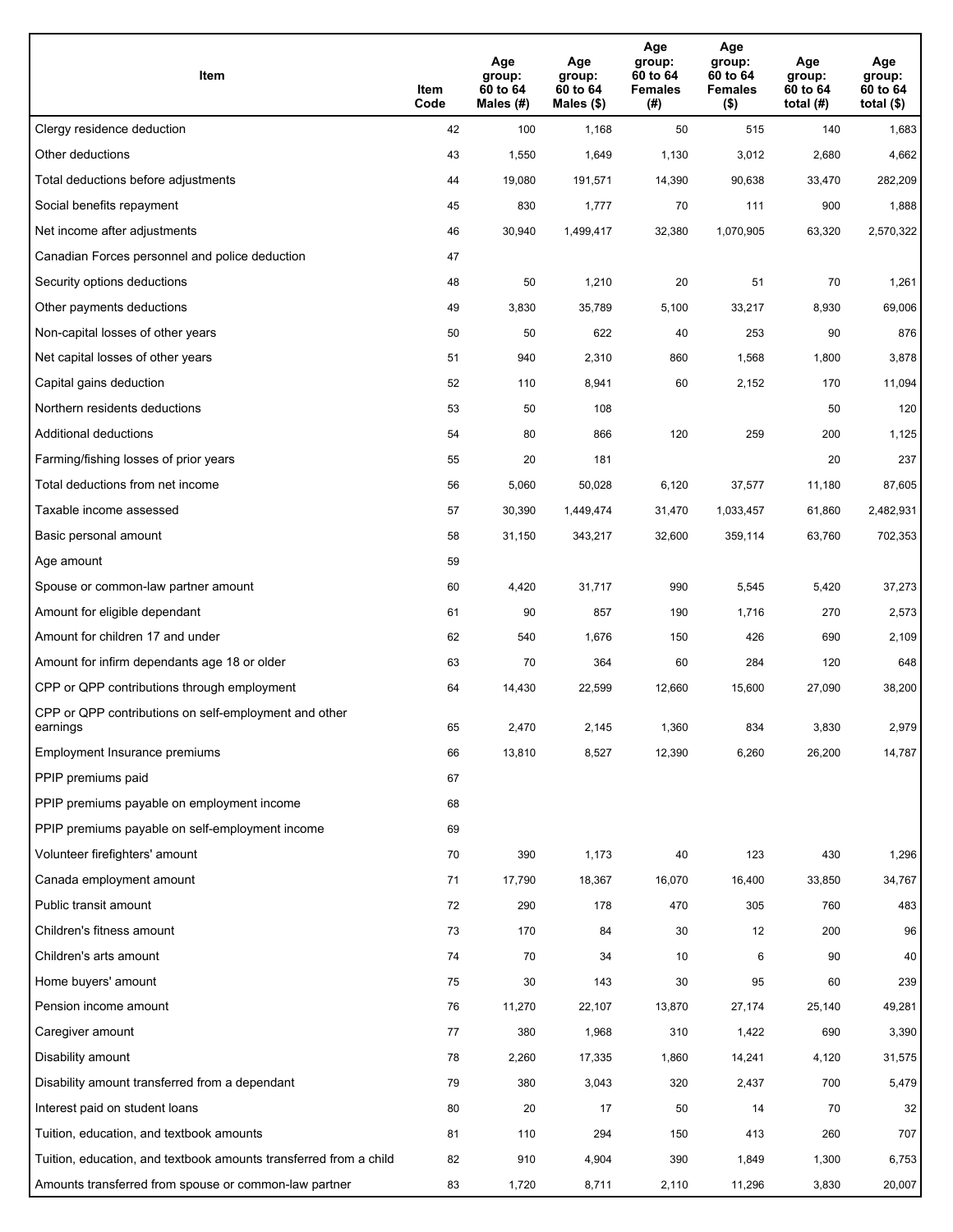| <b>Item</b>                                         | Item<br>Code | Age<br>group:<br>60 to 64<br>Males $(H)$ | Age<br>group:<br>60 to 64<br>Males $(\$)$ | Age<br>group:<br>60 to 64<br><b>Females</b><br>(#) | Age<br>group:<br>60 to 64<br><b>Females</b><br>$($ \$) | Age<br>group:<br>60 to 64<br>total $(H)$ | Age<br>group:<br>60 to 64<br>total $($)$ |
|-----------------------------------------------------|--------------|------------------------------------------|-------------------------------------------|----------------------------------------------------|--------------------------------------------------------|------------------------------------------|------------------------------------------|
| Medical expenses                                    | 84           | 7,280                                    | 14,406                                    | 10,220                                             | 19,692                                                 | 17,490                                   | 34,098                                   |
| Total tax credits on personal amounts               | 85           | 31,150                                   | 75,580                                    | 32,610                                             | 72,789                                                 | 63,760                                   | 148,376                                  |
| Allowable charitable donations and government gifts | 86           | 9,560                                    | 13,858                                    | 8,380                                              | 12,359                                                 | 17,950                                   | 26,217                                   |
| Eligible cultural and ecological gifts              | 87           | 10                                       | 6                                         | 10                                                 | 15                                                     | 20                                       | 21                                       |
| Total tax credit on donations and gifts             | 88           | 9,510                                    | 3,812                                     | 8,340                                              | 3,406                                                  | 17,850                                   | 7,218                                    |
| Total federal non-refundable tax credits            | 89           | 31,150                                   | 79,392                                    | 32,610                                             | 76,196                                                 | 63,760                                   | 155,594                                  |
| Federal dividend tax credit                         | 90           | 5,900                                    | 15,728                                    | 5,690                                              | 10,598                                                 | 11,590                                   | 26,326                                   |
| Overseas employment tax credit                      | 91           | 30                                       | 260                                       |                                                    |                                                        | 30                                       | 282                                      |
| Minimum tax carryover                               | 92           | 110                                      | 305                                       | 50                                                 | 104                                                    | 160                                      | 409                                      |
| Basic federal tax                                   | 93           | 23,780                                   | 176,220                                   | 21,890                                             | 96,986                                                 | 45,670                                   | 273,207                                  |
| Federal Foreign Tax Credit                          | 94           | 1,710                                    | 2,098                                     | 1,660                                              | 580                                                    | 3,370                                    | 2,678                                    |
| Federal Political contribution tax credit           | 95           | 360                                      | 64                                        | 260                                                | 37                                                     | 620                                      | 101                                      |
| <b>Investment Tax Credit</b>                        | 96           | 180                                      | 273                                       | 40                                                 | 24                                                     | 220                                      | 297                                      |
| Labour-sponsored funds tax credit                   | 97           |                                          |                                           |                                                    |                                                        |                                          |                                          |
| Alternative minimum tax payable                     | 98           | 80                                       | 324                                       | 30                                                 | 65                                                     | 110                                      | 388                                      |
| Net federal tax                                     | 99           | 23,730                                   | 173,789                                   | 21,870                                             | 96,348                                                 | 45,600                                   | 270,137                                  |
| CPP contributions on self-employment                | 100          | 2,470                                    | 4,289                                     | 1,360                                              | 1,668                                                  | 3,830                                    | 5,957                                    |
| Social Benefits repayment                           | 101          | 830                                      | 1,777                                     | 70                                                 | 111                                                    | 900                                      | 1,888                                    |
| Net Provincial Tax                                  | 102          | 24,940                                   | 138,064                                   | 23,780                                             | 78,969                                                 | 48,720                                   | 217,033                                  |
| Total tax payable                                   | 103          | 25,470                                   | 317,920                                   | 24,120                                             | 177,098                                                | 49,590                                   | 495,018                                  |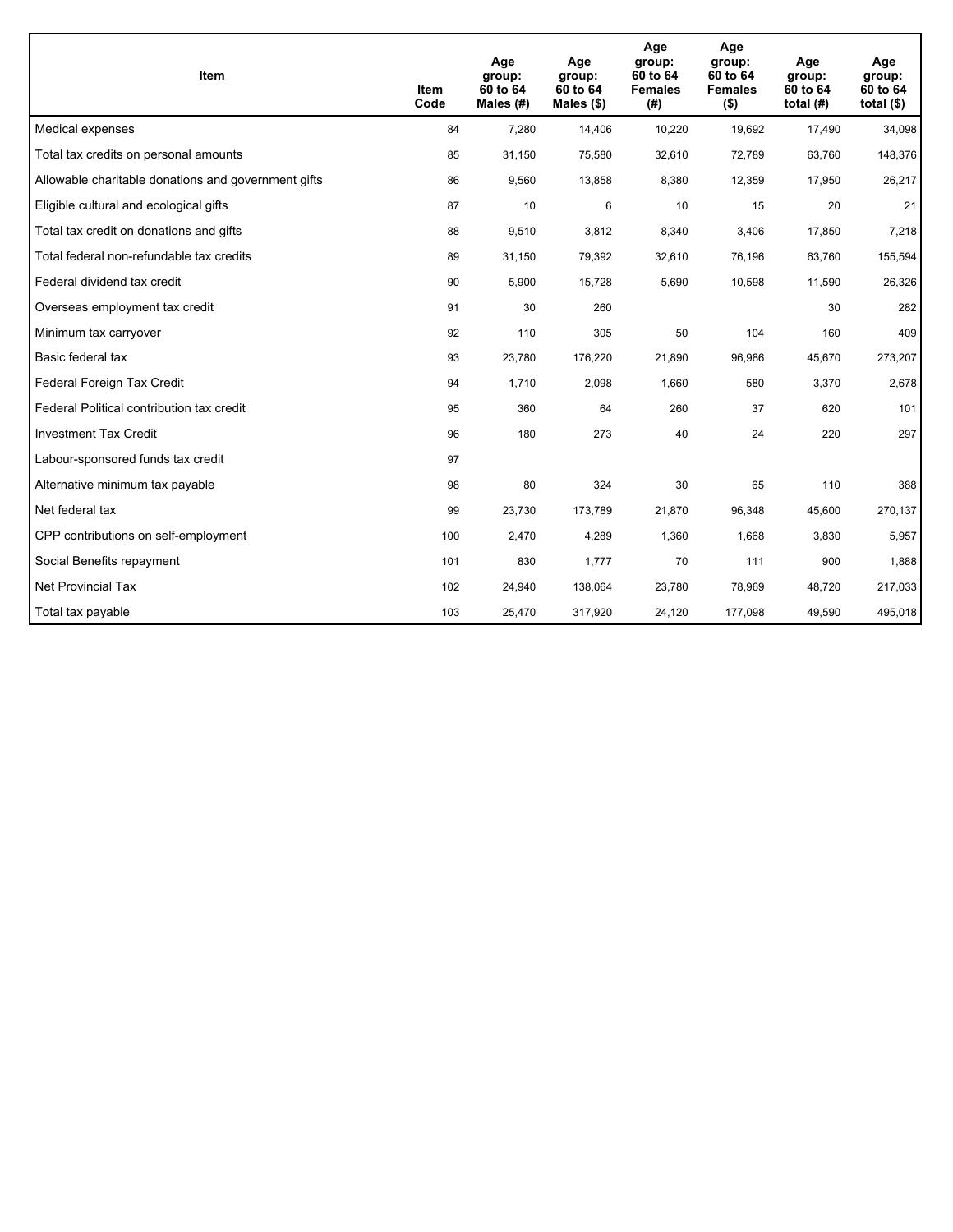| Item                                                                                           | Item<br>Code   | Age<br>group:<br>65 to 69<br>Males (#) | Age<br>group:<br>65 to 69<br>Males $(\$)$ | Age<br>group:<br>65 to 69<br><b>Females</b><br>(#) | Age<br>group:<br>65 to 69<br><b>Females</b><br>$($ \$) | Age<br>group:<br>65 to 69<br>total $(H)$ | Age<br>group:<br>65 to 69<br>total $($)$ |
|------------------------------------------------------------------------------------------------|----------------|----------------------------------------|-------------------------------------------|----------------------------------------------------|--------------------------------------------------------|------------------------------------------|------------------------------------------|
| Number of taxable returns                                                                      | $\mathbf{1}$   | 21,170                                 |                                           | 19,350                                             |                                                        | 40,520                                   |                                          |
| Number of non-taxable returns                                                                  | $\overline{2}$ | 6,630                                  |                                           | 9,890                                              |                                                        | 16,520                                   |                                          |
| Total number of returns                                                                        | 3              | 27,800                                 |                                           | 29,240                                             |                                                        | 57,040                                   |                                          |
| Employment income                                                                              | 4              | 8,280                                  | 291,427                                   | 6,250                                              | 126,887                                                | 14,530                                   | 418,313                                  |
| Commissions (from employment)                                                                  | 5              | 160                                    | 5,306                                     | 100                                                | 1,531                                                  | 260                                      | 6,837                                    |
| Other employment income                                                                        | 6              | 2,800                                  | 8,594                                     | 1,750                                              | 2,830                                                  | 4,550                                    | 11,424                                   |
| Old Age Security pension (OASP)                                                                | 7              | 27,560                                 | 154,274                                   | 29,050                                             | 165,524                                                | 56,610                                   | 319,798                                  |
| CPP or QPP benefits                                                                            | 8              | 26,710                                 | 192,976                                   | 27,640                                             | 154,130                                                | 54,350                                   | 347,107                                  |
| Other pensions or superannuation                                                               | 9              | 15,430                                 | 350,949                                   | 12,940                                             | 197,317                                                | 28,370                                   | 548,274                                  |
| Elected split-pension amount                                                                   | 10             | 2,030                                  | 13,599                                    | 8,160                                              | 92,184                                                 | 10,190                                   | 105,787                                  |
| Universal Child Care Benefit (UCCB)                                                            | 11             |                                        |                                           |                                                    |                                                        | 20                                       | 19                                       |
| Employment Insurance and other benefits                                                        | 12             | 2,560                                  | 23,045                                    | 1,160                                              | 7,124                                                  | 3,730                                    | 30,168                                   |
| Taxable amount of dividends from taxable Canadian corporations                                 | 13             | 6,110                                  | 90,809                                    | 5,980                                              | 56,975                                                 | 12,080                                   | 147,784                                  |
| Interest and other investment income                                                           | 14             | 8,200                                  | 14,375                                    | 8,630                                              | 13,454                                                 | 16,820                                   | 27,829                                   |
| Net partnership income (Limited or non-active partners only)                                   | 15             | 100                                    | 533                                       | 40                                                 | 54                                                     | 150                                      | 587                                      |
| Net rental income                                                                              | 16             | 1,060                                  | 4,132                                     | 770                                                | 1,960                                                  | 1,830                                    | 6,118                                    |
| Taxable capital gains                                                                          | 17             | 3,320                                  | 19,168                                    | 3,670                                              | 14,706                                                 | 6,980                                    | 33,894                                   |
| Registered retirement savings plan income (RRSP)                                               | 18             | 2,850                                  | 30,330                                    | 3,020                                              | 30,246                                                 | 5,870                                    | 60,576                                   |
| Other income                                                                                   | 19             | 4,780                                  | 24,288                                    | 4,490                                              | 13,573                                                 | 9,270                                    | 37,861                                   |
| Net business income                                                                            | 20             | 2,110                                  | 16,694                                    | 1,120                                              | 5,686                                                  | 3,230                                    | 22,380                                   |
| Net professional income                                                                        | 21             | 470                                    | 17,805                                    | 210                                                | 3,074                                                  | 680                                      | 20,879                                   |
| Net commission income                                                                          | 22             | 240                                    | 4,383                                     | 100                                                | 856                                                    | 330                                      | 5,240                                    |
| Net farming income                                                                             | 23             | 380                                    | $-249$                                    | 90                                                 | 15                                                     | 480                                      | $-234$                                   |
| Net fishing income                                                                             | 24             | 300                                    | 7,184                                     | 40                                                 | 731                                                    | 340                                      | 7,914                                    |
| Workers' compensation benefits                                                                 | 25             | 1,370                                  | 11,081                                    | 370                                                | 4,843                                                  | 1,740                                    | 15,923                                   |
| Social assistance payments                                                                     | 26             | 320                                    | 1,150                                     | 350                                                | 1,319                                                  | 670                                      | 2,469                                    |
| Net federal supplements                                                                        | 27             | 7,980                                  | 30,802                                    | 9,800                                              | 39,621                                                 | 17,780                                   | 70,423                                   |
| Total income assessed                                                                          | 28             | 27,790                                 | 1,312,755                                 | 29,230                                             | 937,551                                                | 57,020                                   | 2,250,365                                |
| Registered pension plan contributions (RPP)                                                    | 29             | 1,780                                  | 5,744                                     | 1,600                                              | 4,072                                                  | 3,380                                    | 9,816                                    |
| RRSP deduction                                                                                 | 30             | 3,280                                  | 32,848                                    | 2,130                                              | 20,013                                                 | 5,410                                    | 52,862                                   |
| Deduction for elected split-pension amount                                                     | 31             | 8,570                                  | 99,349                                    | 2,160                                              | 13,742                                                 | 10,720                                   | 113,091                                  |
| Annual union, professional, or like dues                                                       | 32             | 3,040                                  | 1,614                                     | 2,190                                              | 926                                                    | 5,230                                    | 2,540                                    |
| Child care expenses                                                                            | 33             |                                        |                                           |                                                    |                                                        |                                          |                                          |
| Business investment loss                                                                       | 34             | 10                                     | 247                                       |                                                    |                                                        | 20                                       | 406                                      |
| Moving expenses                                                                                | 35             | 30                                     | 162                                       | 10                                                 | 79                                                     | 40                                       | 241                                      |
| Support payments made                                                                          | 36             | 240                                    | 2,850                                     |                                                    |                                                        | 250                                      | 2,906                                    |
| Carrying charges and interest expenses                                                         | 37             | 3,660                                  | 6,272                                     | 2,990                                              | 4,758                                                  | 6,650                                    | 11,030                                   |
| Deductions for CPP/QPP contributions on self-employment and other<br>earnings                  | 38             | 1,000                                  | 664                                       | 410                                                | 197                                                    | 1,410                                    | 861                                      |
| Deductions for provincial parental insurance plan (PPIP) premiums on<br>self-employment income | 39             |                                        |                                           |                                                    |                                                        |                                          |                                          |
| Exploration and development expenses                                                           | 40             | 70                                     | 290                                       | $30\,$                                             | 67                                                     | 100                                      | 357                                      |
| Other employment expenses                                                                      | 41             | 640                                    | 2,953                                     | 210                                                | 650                                                    | 850                                      | 3,604                                    |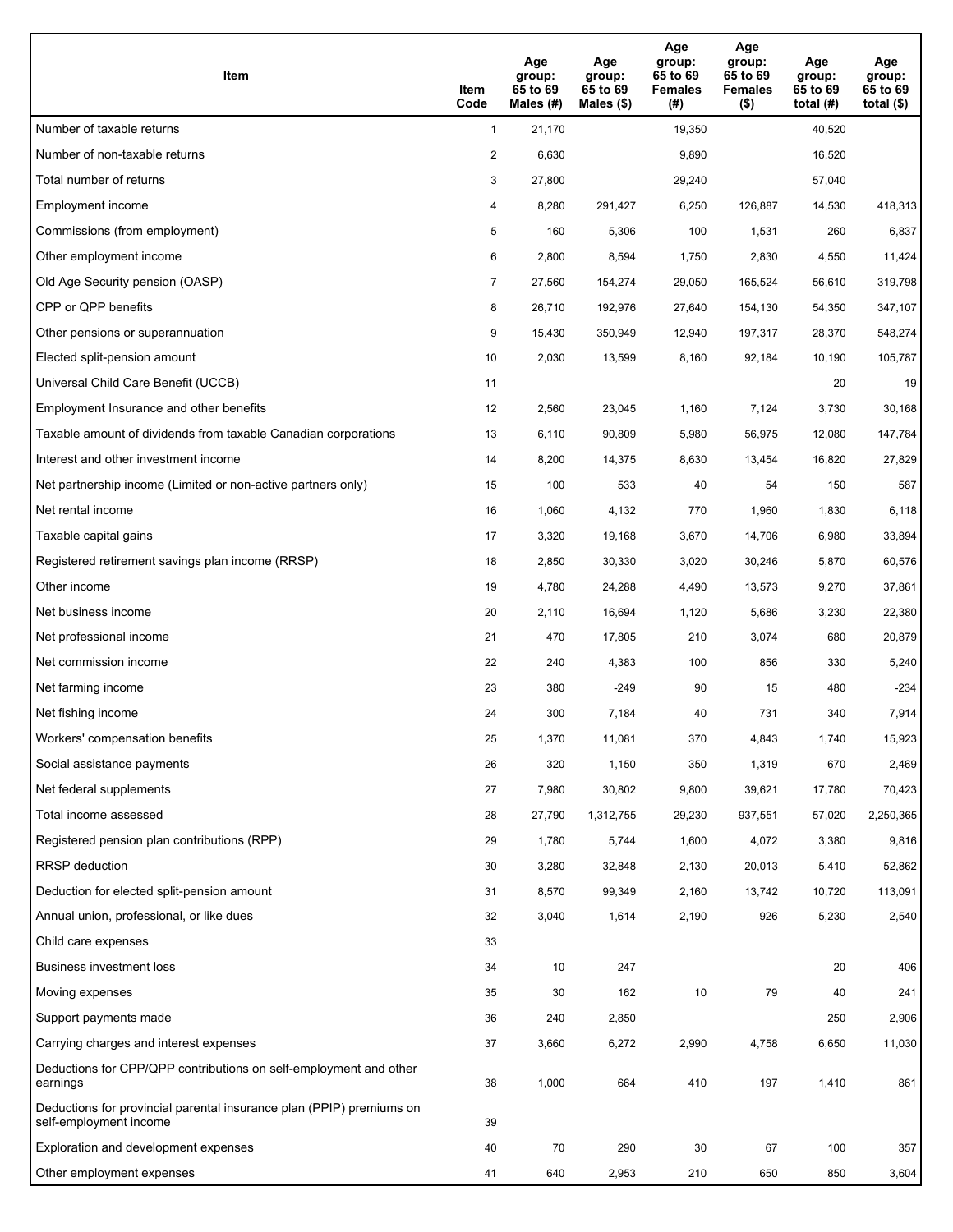| Item                                                              | Item<br>Code | Age<br>group:<br>65 to 69<br>Males (#) | Age<br>group:<br>65 to 69<br>Males (\$) | Age<br>group:<br>65 to 69<br><b>Females</b><br>(#) | Age<br>group:<br>65 to 69<br>Females<br>$($ \$) | Age<br>group:<br>65 to 69<br>total $(H)$ | Age<br>group:<br>65 to 69<br>total $($)$ |
|-------------------------------------------------------------------|--------------|----------------------------------------|-----------------------------------------|----------------------------------------------------|-------------------------------------------------|------------------------------------------|------------------------------------------|
| Clergy residence deduction                                        | 42           | 80                                     | 729                                     | 20                                                 | 162                                             | 100                                      | 892                                      |
| Other deductions                                                  | 43           | 960                                    | 1,823                                   | 780                                                | 1,798                                           | 1,740                                    | 3,620                                    |
| Total deductions before adjustments                               | 44           | 14,920                                 | 155,563                                 | 8,520                                              | 46,714                                          | 23,440                                   | 202,277                                  |
| Social benefits repayment                                         | 45           | 2,380                                  | 8,079                                   | 1,060                                              | 2,967                                           | 3,440                                    | 11,046                                   |
| Net income after adjustments                                      | 46           | 27,740                                 | 1,150,194                               | 29,210                                             | 888,327                                         | 56,950                                   | 2,038,580                                |
| Canadian Forces personnel and police deduction                    | 47           |                                        |                                         |                                                    |                                                 |                                          |                                          |
| Security options deductions                                       | 48           | 10                                     | 531                                     | 10                                                 | 26                                              | 30                                       | 556                                      |
| Other payments deductions                                         | 49           | 8,940                                  | 43,016                                  | 10,160                                             | 45,769                                          | 19,100                                   | 88,785                                   |
| Non-capital losses of other years                                 | 50           | 30                                     | 330                                     | 20                                                 | 188                                             | 50                                       | 518                                      |
| Net capital losses of other years                                 | 51           | 970                                    | 2,333                                   | 980                                                | 1,957                                           | 1,950                                    | 4,290                                    |
| Capital gains deduction                                           | 52           | 90                                     | 6,401                                   | 50                                                 | 3,451                                           | 130                                      | 9,852                                    |
| Northern residents deductions                                     | 53           | 10                                     | 23                                      |                                                    |                                                 | 10                                       | 23                                       |
| Additional deductions                                             | 54           | 370                                    | 854                                     | 450                                                | 658                                             | 820                                      | 1,513                                    |
| Farming/fishing losses of prior years                             | 55           | 20                                     | 211                                     |                                                    |                                                 | 20                                       | 216                                      |
| Total deductions from net income                                  | 56           | 10,230                                 | 53,699                                  | 11,410                                             | 52,053                                          | 21,650                                   | 105,753                                  |
| Taxable income assessed                                           | 57           | 27,720                                 | 1,096,612                               | 29,190                                             | 836,315                                         | 56,910                                   | 1,932,985                                |
| Basic personal amount                                             | 58           | 27,800                                 | 306,213                                 | 29,240                                             | 322,182                                         | 57,040                                   | 628,435                                  |
| Age amount                                                        | 59           | 25,890                                 | 153,308                                 | 28,460                                             | 178,317                                         | 54,350                                   | 331,650                                  |
| Spouse or common-law partner amount                               | 60           | 3,560                                  | 18,168                                  | 470                                                | 2,344                                           | 4,030                                    | 20,535                                   |
| Amount for eligible dependant                                     | 61           | 40                                     | 406                                     | 110                                                | 934                                             | 150                                      | 1,340                                    |
| Amount for children 17 and under                                  | 62           | 200                                    | 602                                     | 60                                                 | 188                                             | 260                                      | 790                                      |
| Amount for infirm dependants age 18 or older                      | 63           | 50                                     | 317                                     | 40                                                 | 214                                             | 90                                       | 531                                      |
| CPP or QPP contributions through employment                       | 64           | 4,650                                  | 5,521                                   | 3,260                                              | 3,072                                           | 7,910                                    | 8,593                                    |
| CPP or QPP contributions on self-employment and other<br>earnings | 65           | 1,000                                  | 664                                     | 410                                                | 197                                             | 1,410                                    | 861                                      |
| Employment Insurance premiums                                     | 66           | 6,570                                  | 3,327                                   | 4,520                                              | 1,838                                           | 11,090                                   | 5,166                                    |
| PPIP premiums paid                                                | 67           |                                        |                                         |                                                    |                                                 |                                          |                                          |
| PPIP premiums payable on employment income                        | 68           |                                        |                                         |                                                    |                                                 |                                          |                                          |
| PPIP premiums payable on self-employment income                   | 69           |                                        |                                         |                                                    |                                                 |                                          |                                          |
| Volunteer firefighters' amount                                    | 70           | 260                                    | 792                                     | 20                                                 | 51                                              | 280                                      | 843                                      |
| Canada employment amount                                          | 71           | 9,940                                  | 9,314                                   | 7,400                                              | 6,585                                           | 17,340                                   | 15,899                                   |
| Public transit amount                                             | 72           | 150                                    | 78                                      | 180                                                | 89                                              | 330                                      | 167                                      |
| Children's fitness amount                                         | 73           | 60                                     | 28                                      | 20                                                 | $\overline{7}$                                  | 80                                       | 35                                       |
| Children's arts amount                                            | 74           | 20                                     | 13                                      |                                                    |                                                 | 30                                       | 15                                       |
| Home buyers' amount                                               | 75           |                                        |                                         |                                                    |                                                 | 20                                       | 90                                       |
| Pension income amount                                             | 76           | 16,540                                 | 31,874                                  | 17,940                                             | 34,474                                          | 34,480                                   | 66,350                                   |
| Caregiver amount                                                  | 77           | 270                                    | 1,422                                   | 210                                                | 1,010                                           | 480                                      | 2,432                                    |
| Disability amount                                                 | 78           | 2,080                                  | 15,911                                  | 1,530                                              | 11,735                                          | 3,610                                    | 27,647                                   |
| Disability amount transferred from a dependant                    | 79           | 280                                    | 2,209                                   | 200                                                | 1,538                                           | 480                                      | 3,747                                    |
| Interest paid on student loans                                    | 80           |                                        |                                         |                                                    |                                                 | 10                                       | 11                                       |
| Tuition, education, and textbook amounts                          | 81           | 40                                     | 82                                      | 60                                                 | 105                                             | 100                                      | 186                                      |
| Tuition, education, and textbook amounts transferred from a child | 82           | 270                                    | 1,361                                   | 70                                                 | 328                                             | 340                                      | 1,688                                    |
| Amounts transferred from spouse or common-law partner             | 83           | 3,830                                  | 21,076                                  | 2,280                                              | 11,415                                          | 6,110                                    | 32,492                                   |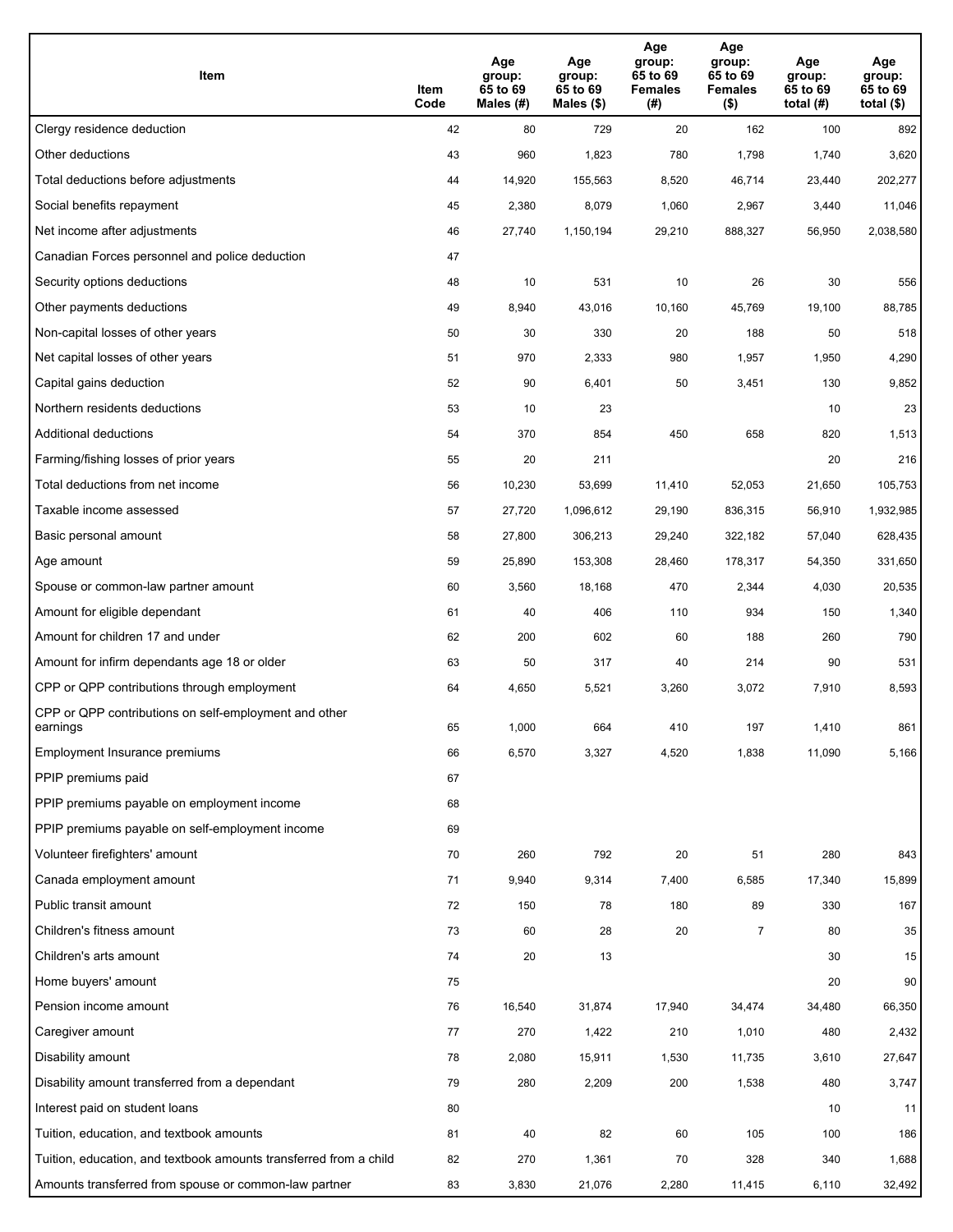| <b>Item</b>                                         | Item<br>Code | Age<br>group:<br>65 to 69<br>Males $(H)$ | Age<br>group:<br>65 to 69<br>Males $(\$)$ | Age<br>group:<br>65 to 69<br><b>Females</b><br>(#) | Age<br>group:<br>65 to 69<br><b>Females</b><br>$($ \$) | Age<br>group:<br>65 to 69<br>total $(H)$ | Age<br>group:<br>65 to 69<br>total $($)$ |
|-----------------------------------------------------|--------------|------------------------------------------|-------------------------------------------|----------------------------------------------------|--------------------------------------------------------|------------------------------------------|------------------------------------------|
| Medical expenses                                    | 84           | 8,350                                    | 18,222                                    | 10,120                                             | 20,848                                                 | 18,470                                   | 39,070                                   |
| Total tax credits on personal amounts               | 85           | 27,800                                   | 88,645                                    | 29,240                                             | 89,628                                                 | 57,040                                   | 178,286                                  |
| Allowable charitable donations and government gifts | 86           | 8,820                                    | 12,788                                    | 6,950                                              | 9,564                                                  | 15,760                                   | 22,352                                   |
| Eligible cultural and ecological gifts              | 87           | 10                                       | $\overline{7}$                            |                                                    |                                                        | 20                                       | 24                                       |
| Total tax credit on donations and gifts             | 88           | 8,780                                    | 3,511                                     | 6,920                                              | 2,620                                                  | 15,690                                   | 6,131                                    |
| Total federal non-refundable tax credits            | 89           | 27,800                                   | 92,156                                    | 29,240                                             | 92,248                                                 | 57,040                                   | 184,417                                  |
| Federal dividend tax credit                         | 90           | 5,260                                    | 12,390                                    | 4,880                                              | 7,671                                                  | 10,140                                   | 20,060                                   |
| Overseas employment tax credit                      | 91           |                                          |                                           |                                                    |                                                        |                                          |                                          |
| Minimum tax carryover                               | 92           | 90                                       | 230                                       | 40                                                 | 88                                                     | 130                                      | 319                                      |
| Basic federal tax                                   | 93           | 17,330                                   | 99,467                                    | 14,960                                             | 52,858                                                 | 32,290                                   | 152,326                                  |
| Federal Foreign Tax Credit                          | 94           | 1,640                                    | 1,008                                     | 1,610                                              | 374                                                    | 3,250                                    | 1,382                                    |
| Federal Political contribution tax credit           | 95           | 410                                      | 67                                        | 240                                                | 35                                                     | 650                                      | 102                                      |
| <b>Investment Tax Credit</b>                        | 96           | 120                                      | 149                                       | 20                                                 | 9                                                      | 140                                      | 158                                      |
| Labour-sponsored funds tax credit                   | 97           |                                          |                                           |                                                    |                                                        |                                          |                                          |
| Alternative minimum tax payable                     | 98           | 30                                       | 184                                       | 20                                                 | 152                                                    | 60                                       | 336                                      |
| Net federal tax                                     | 99           | 17,280                                   | 98,244                                    | 14,940                                             | 52,441                                                 | 32,220                                   | 150,686                                  |
| CPP contributions on self-employment                | 100          | 1,000                                    | 1,328                                     | 410                                                | 394                                                    | 1,410                                    | 1,722                                    |
| Social Benefits repayment                           | 101          | 2,380                                    | 8,079                                     | 1,060                                              | 2,967                                                  | 3,440                                    | 11,046                                   |
| Net Provincial Tax                                  | 102          | 21,030                                   | 86,390                                    | 19,280                                             | 50.119                                                 | 40,310                                   | 136,510                                  |
| Total tax payable                                   | 103          | 21,170                                   | 194,042                                   | 19,350                                             | 105,922                                                | 40,520                                   | 299,965                                  |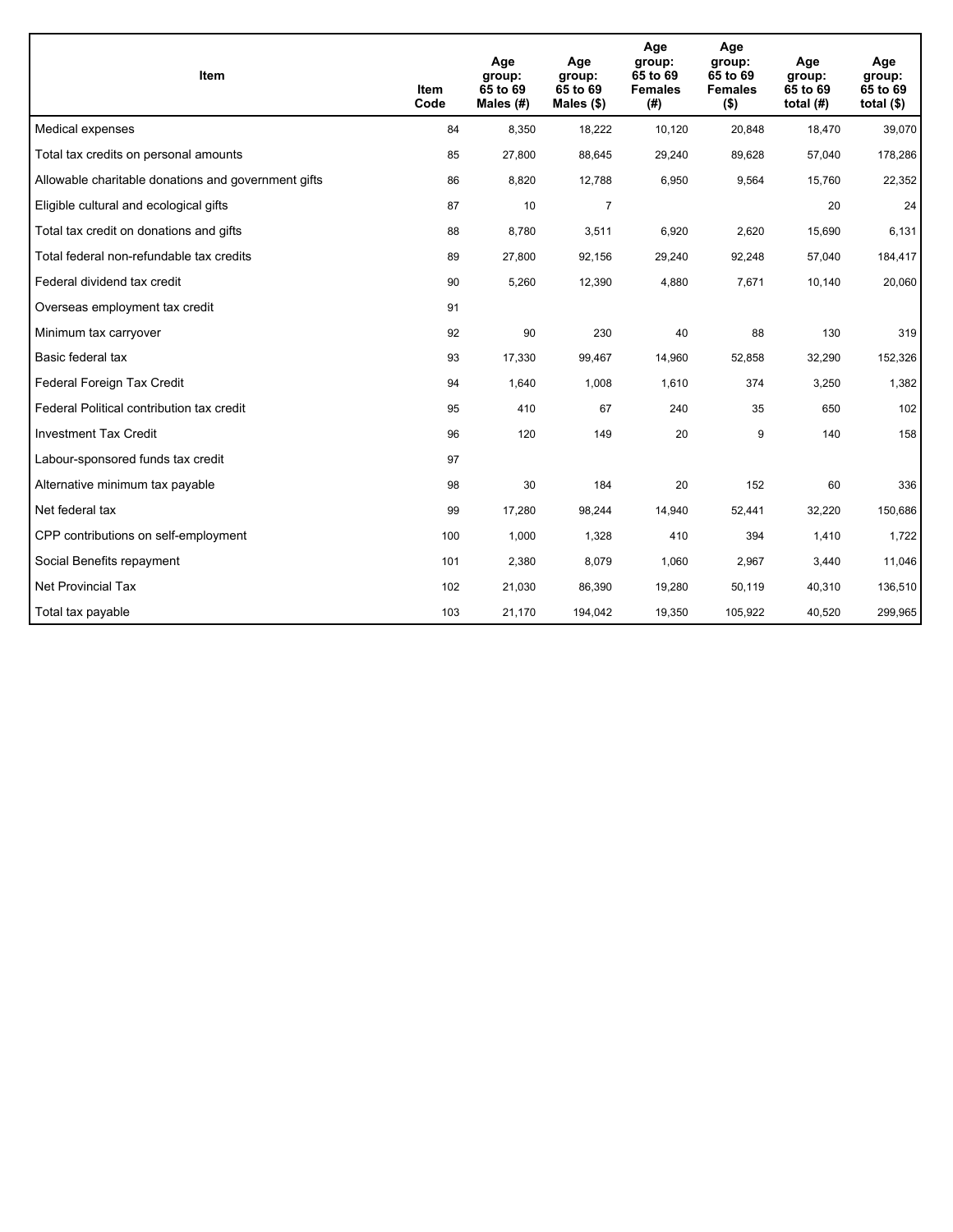| Item                                                                                           | Item<br>Code   | Age<br>group:<br>70 to 74<br>Males (#) | Age<br>group:<br>70 to 74<br>Males (\$) | Age<br>group:<br>70 to 74<br><b>Females</b><br>(# ) | Age<br>group:<br>70 to 74<br><b>Females</b><br>$($ \$) | Age<br>group:<br>70 to 74<br>total $(H)$ | Age<br>group:<br>70 to 74<br>total $($ |
|------------------------------------------------------------------------------------------------|----------------|----------------------------------------|-----------------------------------------|-----------------------------------------------------|--------------------------------------------------------|------------------------------------------|----------------------------------------|
| Number of taxable returns                                                                      | $\mathbf{1}$   | 13,850                                 |                                         | 13,100                                              |                                                        | 26,950                                   |                                        |
| Number of non-taxable returns                                                                  | $\overline{2}$ | 5,290                                  |                                         | 7,780                                               |                                                        | 13,070                                   |                                        |
| Total number of returns                                                                        | 3              | 19,140                                 |                                         | 20,880                                              |                                                        | 40,020                                   |                                        |
| Employment income                                                                              | 4              | 2,620                                  | 75,614                                  | 1,780                                               | 25,502                                                 | 4,400                                    | 101,116                                |
| Commissions (from employment)                                                                  | 5              | 70                                     | 2,074                                   |                                                     |                                                        | 90                                       | 2,156                                  |
| Other employment income                                                                        | 6              | 1,400                                  | 2,034                                   | 1,150                                               | 743                                                    | 2,550                                    | 2,777                                  |
| Old Age Security pension (OASP)                                                                | $\overline{7}$ | 19,100                                 | 122,302                                 | 20,840                                              | 134,438                                                | 39,950                                   | 256,741                                |
| CPP or QPP benefits                                                                            | 8              | 18,810                                 | 140,635                                 | 19,640                                              | 114,426                                                | 38,440                                   | 255,061                                |
| Other pensions or superannuation                                                               | 9              | 12,920                                 | 293,634                                 | 11,310                                              | 169,688                                                | 24,230                                   | 463,322                                |
| Elected split-pension amount                                                                   | 10             | 1,330                                  | 8,473                                   | 5,910                                               | 68,722                                                 | 7,250                                    | 77,195                                 |
| Universal Child Care Benefit (UCCB)                                                            | 11             |                                        |                                         |                                                     |                                                        |                                          |                                        |
| Employment Insurance and other benefits                                                        | 12             | 670                                    | 6,125                                   | 200                                                 | 1,152                                                  | 880                                      | 7,277                                  |
| Taxable amount of dividends from taxable Canadian corporations                                 | 13             | 4,300                                  | 63,494                                  | 4,380                                               | 34,495                                                 | 8,690                                    | 97,990                                 |
| Interest and other investment income                                                           | 14             | 6,190                                  | 11,274                                  | 6,920                                               | 10,828                                                 | 13,110                                   | 22,102                                 |
| Net partnership income (Limited or non-active partners only)                                   | 15             | 80                                     | 822                                     | 40                                                  | 313                                                    | 130                                      | 1,135                                  |
| Net rental income                                                                              | 16             | 630                                    | 6,049                                   | 470                                                 | 1,351                                                  | 1,100                                    | 7,400                                  |
| Taxable capital gains                                                                          | 17             | 2,420                                  | 15,129                                  | 2,690                                               | 9,498                                                  | 5,110                                    | 24,627                                 |
| Registered retirement savings plan income (RRSP)                                               | 18             | 1,170                                  | 11,990                                  | 1,100                                               | 8,376                                                  | 2,270                                    | 20,366                                 |
| Other income                                                                                   | 19             | 3,110                                  | 13,117                                  | 3,300                                               | 7,545                                                  | 6,410                                    | 20,663                                 |
| Net business income                                                                            | 20             | 1,010                                  | 2,229                                   | 460                                                 | 2,300                                                  | 1,470                                    | 4,529                                  |
| Net professional income                                                                        | 21             | 240                                    | 9,483                                   | 80                                                  | 1,495                                                  | 320                                      | 10,978                                 |
| Net commission income                                                                          | 22             | 130                                    | 2,153                                   | 40                                                  | 408                                                    | 170                                      | 2,561                                  |
| Net farming income                                                                             | 23             | 300                                    | 216                                     | 100                                                 | -47                                                    | 400                                      | 169                                    |
| Net fishing income                                                                             | 24             | 150                                    | 2,747                                   | 10                                                  | 202                                                    | 160                                      | 2,949                                  |
| Workers' compensation benefits                                                                 | 25             | 990                                    | 5,153                                   | 220                                                 | 3,591                                                  | 1,210                                    | 8,744                                  |
| Social assistance payments                                                                     | 26             | 100                                    | 345                                     | 90                                                  | 318                                                    | 190                                      | 664                                    |
| Net federal supplements                                                                        | 27             | 6,810                                  | 24,998                                  | 8,670                                               | 35,535                                                 | 15,480                                   | 60,533                                 |
| Total income assessed                                                                          | 28             | 19,140                                 | 820,160                                 | 20,870                                              | 632,176                                                | 40,010                                   | 1,452,336                              |
| Registered pension plan contributions (RPP)                                                    | 29             | 380                                    | 737                                     | 230                                                 | 417                                                    | 610                                      | 1,154                                  |
| <b>RRSP</b> deduction                                                                          | 30             | 680                                    | 7,995                                   | 370                                                 | 5,697                                                  | 1,050                                    | 13,692                                 |
| Deduction for elected split-pension amount                                                     | 31             | 7,010                                  | 80,468                                  | 1,350                                               | 8,161                                                  | 8,360                                    | 88,629                                 |
| Annual union, professional, or like dues                                                       | 32             | 1,240                                  | 332                                     | 670                                                 | 172                                                    | 1,910                                    | 504                                    |
| Child care expenses                                                                            | 33             |                                        |                                         |                                                     |                                                        |                                          |                                        |
| Business investment loss                                                                       | 34             |                                        |                                         |                                                     |                                                        |                                          |                                        |
| Moving expenses                                                                                | 35             |                                        |                                         |                                                     |                                                        |                                          |                                        |
| Support payments made                                                                          | 36             | 130                                    | 1,429                                   |                                                     |                                                        | 130                                      | 1,429                                  |
| Carrying charges and interest expenses                                                         | 37             | 2,820                                  | 5,745                                   | 2,350                                               | 3,877                                                  | 5,170                                    | 9,622                                  |
| Deductions for CPP/QPP contributions on self-employment and other<br>earnings                  | 38             | 90                                     | 39                                      | 30                                                  | 8                                                      | 120                                      | 47                                     |
| Deductions for provincial parental insurance plan (PPIP) premiums on<br>self-employment income | 39             |                                        |                                         |                                                     |                                                        |                                          |                                        |
| Exploration and development expenses                                                           | 40             | 70                                     | 367                                     | 30                                                  | 187                                                    | 100                                      | 554                                    |
| Other employment expenses                                                                      | 41             | 200                                    | 1,025                                   | 50                                                  | 263                                                    | 250                                      | 1,288                                  |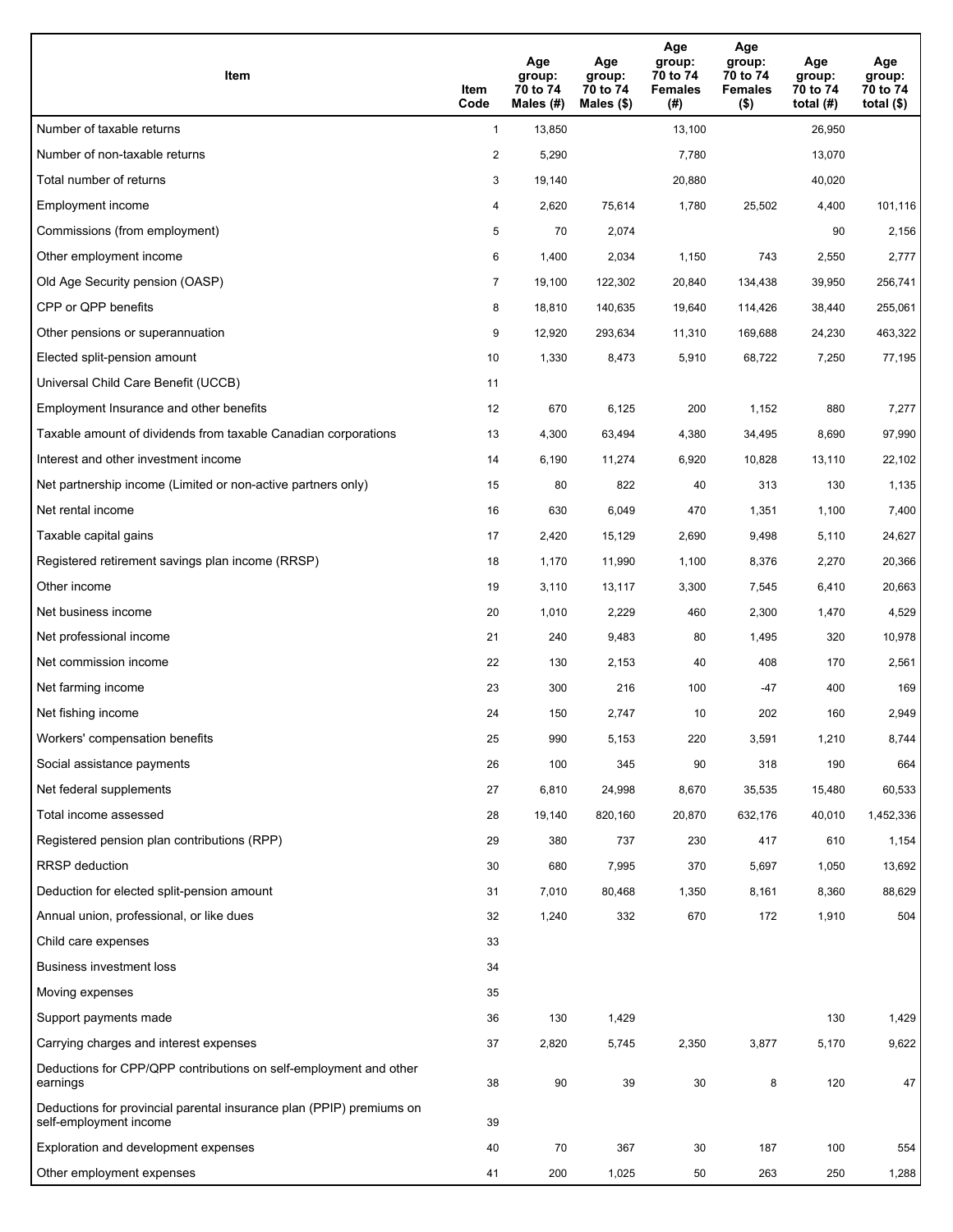| Item                                                              | Item<br>Code | Age<br>group:<br>70 to 74<br>Males (#) | Age<br>group:<br>70 to 74<br>Males (\$) | Age<br>group:<br>70 to 74<br><b>Females</b><br>(# ) | Age<br>group:<br>70 to 74<br>Females<br>$($ \$) | Age<br>group:<br>70 to 74<br>total $(H)$ | Age<br>group:<br>70 to 74<br>total $($)$ |
|-------------------------------------------------------------------|--------------|----------------------------------------|-----------------------------------------|-----------------------------------------------------|-------------------------------------------------|------------------------------------------|------------------------------------------|
| Clergy residence deduction                                        | 42           | 30                                     | 229                                     |                                                     |                                                 | 40                                       | 267                                      |
| Other deductions                                                  | 43           | 490                                    | 1,500                                   | 390                                                 | 6,016                                           | 880                                      | 7,515                                    |
| Total deductions before adjustments                               | 44           | 9,340                                  | 99,952                                  | 4,380                                               | 24,907                                          | 13,720                                   | 124,859                                  |
| Social benefits repayment                                         | 45           | 1,120                                  | 4,243                                   | 740                                                 | 2,454                                           | 1,860                                    | 6,697                                    |
| Net income after adjustments                                      | 46           | 19,130                                 | 719,481                                 | 20,870                                              | 604,921                                         | 40,000                                   | 1,324,402                                |
| Canadian Forces personnel and police deduction                    | 47           |                                        |                                         |                                                     |                                                 |                                          |                                          |
| Security options deductions                                       | 48           |                                        |                                         |                                                     |                                                 |                                          |                                          |
| Other payments deductions                                         | 49           | 7,400                                  | 30,495                                  | 8,840                                               | 39,437                                          | 16,240                                   | 69,933                                   |
| Non-capital losses of other years                                 | 50           | 10                                     | 217                                     |                                                     |                                                 | 20                                       | 260                                      |
| Net capital losses of other years                                 | 51           | 730                                    | 2,232                                   | 670                                                 | 1,224                                           | 1,410                                    | 3,455                                    |
| Capital gains deduction                                           | 52           | 50                                     | 3,043                                   | 30                                                  | 1,252                                           | 80                                       | 4,295                                    |
| Northern residents deductions                                     | 53           |                                        |                                         |                                                     |                                                 |                                          |                                          |
| Additional deductions                                             | 54           | 430                                    | 872                                     | 490                                                 | 1,142                                           | 920                                      | 2,013                                    |
| Farming/fishing losses of prior years                             | 55           | 10                                     | 109                                     |                                                     |                                                 | 10                                       | 122                                      |
| Total deductions from net income                                  | 56           | 8,430                                  | 37,500                                  | 9,800                                               | 43,115                                          | 18,230                                   | 80,615                                   |
| Taxable income assessed                                           | 57           | 19,110                                 | 682,048                                 | 20,850                                              | 561,838                                         | 39,960                                   | 1,243,886                                |
| Basic personal amount                                             | 58           | 19,140                                 | 210,938                                 | 20,880                                              | 230,066                                         | 40,020                                   | 441,005                                  |
| Age amount                                                        | 59           | 18,310                                 | 113,220                                 | 20,370                                              | 129,708                                         | 38,680                                   | 242,928                                  |
| Spouse or common-law partner amount                               | 60           | 1,940                                  | 6,525                                   | 240                                                 | 1,140                                           | 2,190                                    | 7,665                                    |
| Amount for eligible dependant                                     | 61           |                                        |                                         | 90                                                  | 694                                             | 110                                      | 907                                      |
| Amount for children 17 and under                                  | 62           | 50                                     | 162                                     | 30                                                  | 79                                              | 80                                       | 241                                      |
| Amount for infirm dependants age 18 or older                      | 63           | 40                                     | 270                                     | 30                                                  | 169                                             | 80                                       | 439                                      |
| CPP or QPP contributions through employment                       | 64           |                                        |                                         | 130                                                 | 64                                              |                                          |                                          |
| CPP or QPP contributions on self-employment and other<br>earnings | 65           | 90                                     | 39                                      | 30                                                  | 8                                               | 120                                      | 47                                       |
| Employment Insurance premiums                                     | 66           | 1,850                                  | 730                                     | 930                                                 | 300                                             | 2,780                                    | 1,030                                    |
| PPIP premiums paid                                                | 67           |                                        |                                         |                                                     |                                                 |                                          |                                          |
| PPIP premiums payable on employment income                        | 68           |                                        |                                         |                                                     |                                                 |                                          |                                          |
| PPIP premiums payable on self-employment income                   | 69           |                                        |                                         |                                                     |                                                 |                                          |                                          |
| Volunteer firefighters' amount                                    | 70           | 150                                    | 444                                     |                                                     |                                                 | 150                                      | 459                                      |
| Canada employment amount                                          | 71           | 3,740                                  | 2,977                                   | 2,720                                               | 1,736                                           | 6,460                                    | 4,713                                    |
| Public transit amount                                             | 72           | 70                                     | 35                                      | 70                                                  | 36                                              | 140                                      | 71                                       |
| Children's fitness amount                                         | 73           | 20                                     | 8                                       |                                                     |                                                 | 20                                       | 10                                       |
| Children's arts amount                                            | 74           |                                        |                                         |                                                     |                                                 |                                          |                                          |
| Home buyers' amount                                               | 75           |                                        |                                         |                                                     |                                                 |                                          |                                          |
| Pension income amount                                             | 76           | 13,500                                 | 26,005                                  | 14,300                                              | 27,195                                          | 27,800                                   | 53,200                                   |
| Caregiver amount                                                  | 77           | 130                                    | 706                                     | 110                                                 | 514                                             | 250                                      | 1,220                                    |
| Disability amount                                                 | 78           | 1,600                                  | 12,248                                  | 1,140                                               | 8,744                                           | 2,740                                    | 20,993                                   |
| Disability amount transferred from a dependant                    | 79           | 140                                    | 1,076                                   | 140                                                 | 1,026                                           | 280                                      | 2,102                                    |
| Interest paid on student loans                                    | 80           |                                        |                                         |                                                     |                                                 |                                          |                                          |
| Tuition, education, and textbook amounts                          | 81           |                                        |                                         | 20                                                  | 38                                              | 50                                       | 100                                      |
| Tuition, education, and textbook amounts transferred from a child | 82           | 60                                     | 287                                     | 30                                                  | 117                                             | 90                                       | 405                                      |
| Amounts transferred from spouse or common-law partner             | 83           | 4,180                                  | 24,941                                  | 1,690                                               | 7,978                                           | 5,870                                    | 32,919                                   |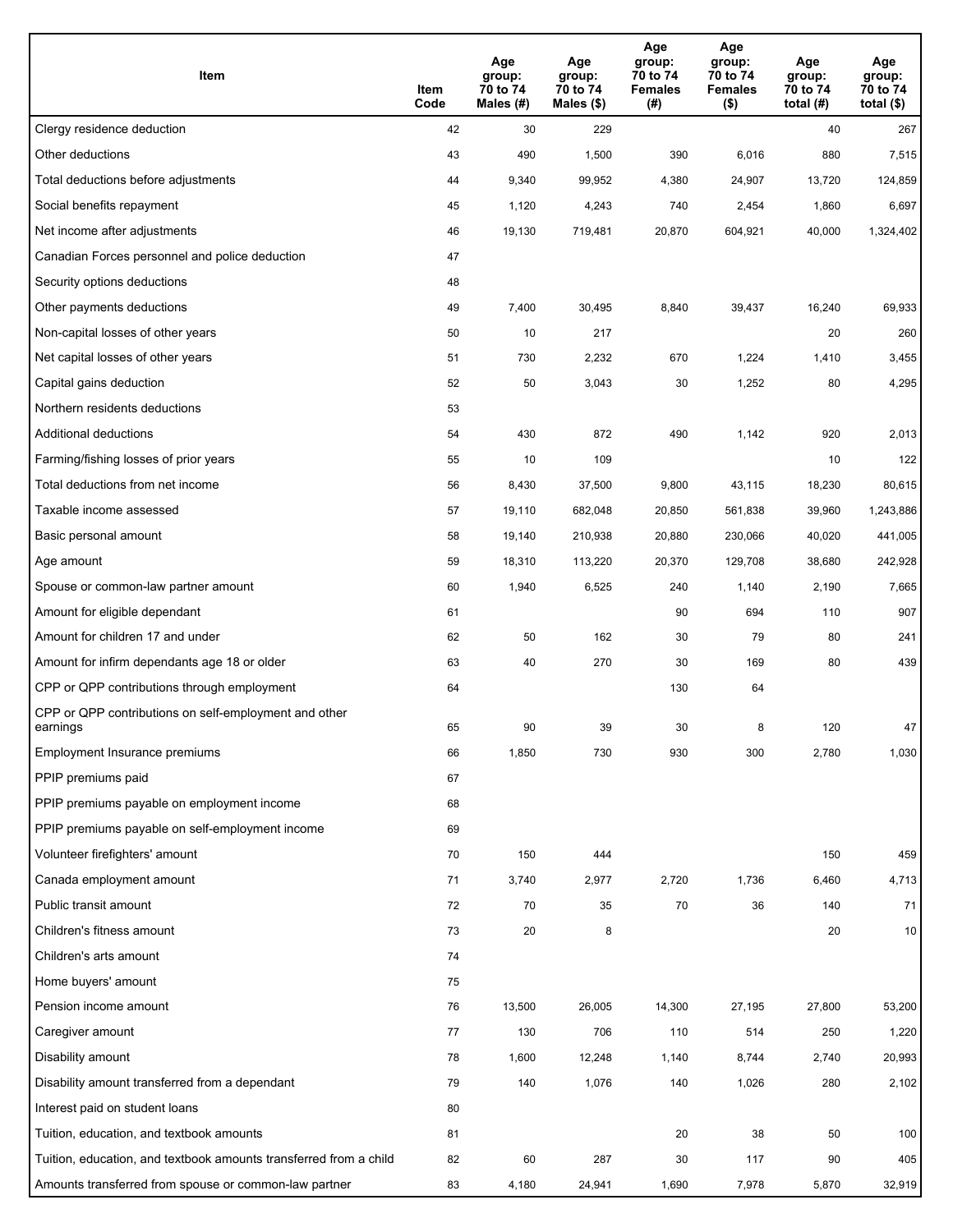| <b>Item</b>                                         | Item<br>Code | Age<br>group:<br>70 to 74<br>Males (#) | Age<br>group:<br>70 to 74<br>Males $(\$)$ | Age<br>group:<br>70 to 74<br><b>Females</b><br>(#) | Age<br>group:<br>70 to 74<br><b>Females</b><br>$($ \$) | Age<br>group:<br>70 to 74<br>total $(H)$ | Age<br>group:<br>70 to 74<br>total $($)$ |
|-----------------------------------------------------|--------------|----------------------------------------|-------------------------------------------|----------------------------------------------------|--------------------------------------------------------|------------------------------------------|------------------------------------------|
| Medical expenses                                    | 84           | 6,360                                  | 15,555                                    | 7,260                                              | 15,876                                                 | 13,620                                   | 31,431                                   |
| Total tax credits on personal amounts               | 85           | 19,140                                 | 62,492                                    | 20,880                                             | 63,827                                                 | 40,020                                   | 126,319                                  |
| Allowable charitable donations and government gifts | 86           | 6,590                                  | 12,607                                    | 5,370                                              | 7,841                                                  | 11,970                                   | 20,447                                   |
| Eligible cultural and ecological gifts              | 87           |                                        |                                           |                                                    |                                                        | 10                                       | 10                                       |
| Total tax credit on donations and gifts             | 88           | 6,570                                  | 3,502                                     | 5,360                                              | 2,147                                                  | 11,930                                   | 5,648                                    |
| Total federal non-refundable tax credits            | 89           | 19,140                                 | 65,994                                    | 20,880                                             | 65,974                                                 | 40,020                                   | 131,967                                  |
| Federal dividend tax credit                         | 90           | 3,630                                  | 8,778                                     | 3,600                                              | 4,775                                                  | 7,230                                    | 13,553                                   |
| Overseas employment tax credit                      | 91           |                                        |                                           |                                                    |                                                        |                                          |                                          |
| Minimum tax carryover                               | 92           | 50                                     | 163                                       | 20                                                 | 62                                                     | 70                                       | 225                                      |
| Basic federal tax                                   | 93           | 10,250                                 | 54,606                                    | 9,690                                              | 32,361                                                 | 19,940                                   | 86,967                                   |
| Federal Foreign Tax Credit                          | 94           | 1,200                                  | 556                                       | 1,280                                              | 314                                                    | 2,480                                    | 871                                      |
| Federal Political contribution tax credit           | 95           | 360                                    | 58                                        | 210                                                | 31                                                     | 570                                      | 88                                       |
| <b>Investment Tax Credit</b>                        | 96           | 80                                     | 89                                        | 30                                                 | 9                                                      | 110                                      | 98                                       |
| Labour-sponsored funds tax credit                   | 97           |                                        |                                           |                                                    |                                                        |                                          |                                          |
| Alternative minimum tax payable                     | 98           | 20                                     | 107                                       |                                                    |                                                        | 30                                       | 142                                      |
| Net federal tax                                     | 99           | 10,220                                 | 53,923                                    | 9,680                                              | 32,079                                                 | 19,900                                   | 86,002                                   |
| CPP contributions on self-employment                | 100          | 90                                     | 77                                        | 30                                                 | 16                                                     | 120                                      | 93                                       |
| Social Benefits repayment                           | 101          | 1,120                                  | 4,243                                     | 740                                                | 2,454                                                  | 1,860                                    | 6,697                                    |
| Net Provincial Tax                                  | 102          | 13,820                                 | 48,196                                    | 13,080                                             | 30,886                                                 | 26,890                                   | 79,082                                   |
| Total tax payable                                   | 103          | 13,850                                 | 106,440                                   | 13,100                                             | 65,435                                                 | 26,950                                   | 171,874                                  |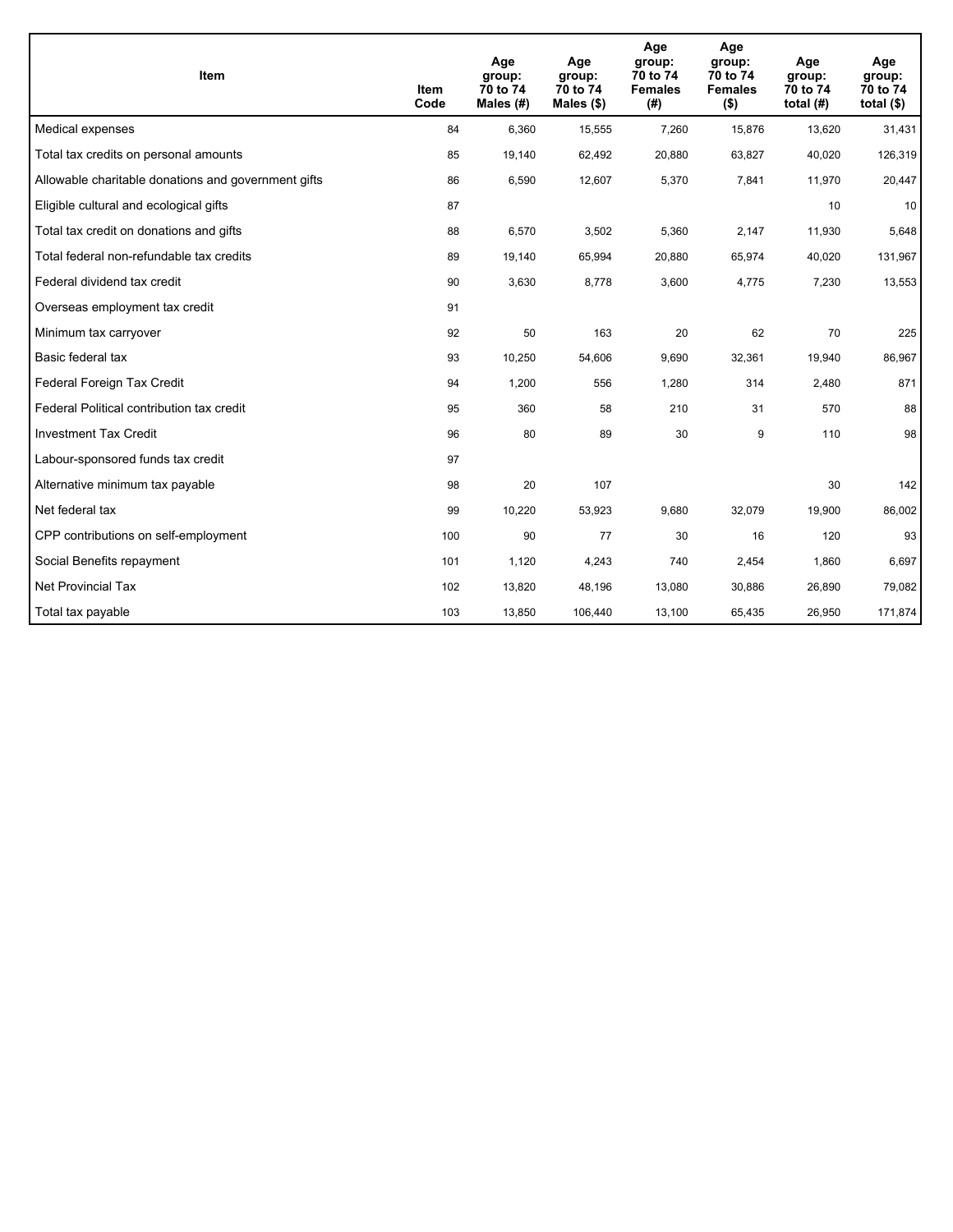| Item                                                                                           | Item<br>Code   | Age<br>group:<br>75 and<br>over<br>Males $(H)$ | Age<br>group:<br>75 and<br>over<br>Males $(\$)$ | Age<br>group:<br><b>75 and</b><br>over<br><b>Females</b><br>(#) | Age<br>group:<br>75 and<br>over<br><b>Females</b><br>$($ \$) | Age<br>group:<br>75 and<br>over total<br>(#) | Age<br>group:<br>75 and<br>over total<br>$($ \$) |
|------------------------------------------------------------------------------------------------|----------------|------------------------------------------------|-------------------------------------------------|-----------------------------------------------------------------|--------------------------------------------------------------|----------------------------------------------|--------------------------------------------------|
| Number of taxable returns                                                                      | $\mathbf{1}$   | 20,440                                         |                                                 | 23,710                                                          |                                                              | 44,150                                       |                                                  |
| Number of non-taxable returns                                                                  | $\overline{2}$ | 9,930                                          |                                                 | 20,120                                                          |                                                              | 30,050                                       |                                                  |
| Total number of returns                                                                        | 3              | 30,360                                         |                                                 | 43,830                                                          |                                                              | 74,200                                       |                                                  |
| Employment income                                                                              | 4              | 1,120                                          | 28,122                                          | 700                                                             | 7,019                                                        | 1,830                                        | 35,141                                           |
| Commissions (from employment)                                                                  | 5              | 20                                             | 935                                             |                                                                 |                                                              | 20                                           | 940                                              |
| Other employment income                                                                        | 6              | 1,990                                          | 1,261                                           | 1,380                                                           | 471                                                          | 3,370                                        | 1,732                                            |
| Old Age Security pension (OASP)                                                                | $\overline{7}$ | 30,250                                         | 190,129                                         | 43,720                                                          | 277,403                                                      | 73,980                                       | 467,532                                          |
| CPP or QPP benefits                                                                            | 8              | 29,820                                         | 233,692                                         | 40,080                                                          | 258,046                                                      | 69,900                                       | 491,738                                          |
| Other pensions or superannuation                                                               | 9              | 21,860                                         | 476,606                                         | 25,150                                                          | 350,897                                                      | 47,020                                       | 827,674                                          |
| Elected split-pension amount                                                                   | 10             | 1,710                                          | 10,290                                          | 6,650                                                           | 76,284                                                       | 8,350                                        | 86,581                                           |
| Universal Child Care Benefit (UCCB)                                                            | 11             |                                                |                                                 |                                                                 |                                                              |                                              |                                                  |
| Employment Insurance and other benefits                                                        | 12             | 270                                            | 2,419                                           | 50                                                              | 228                                                          | 320                                          | 2,647                                            |
| Taxable amount of dividends from taxable Canadian corporations                                 | 13             | 7,330                                          | 103,076                                         | 9,140                                                           | 108,203                                                      | 16,470                                       | 211,281                                          |
| Interest and other investment income                                                           | 14             | 12,840                                         | 24,755                                          | 18,410                                                          | 37,188                                                       | 31,260                                       | 61,961                                           |
| Net partnership income (Limited or non-active partners only)                                   | 15             | 110                                            | 493                                             | 70                                                              | 89                                                           | 180                                          | 582                                              |
| Net rental income                                                                              | 16             | 780                                            | 6,742                                           | 650                                                             | 3,014                                                        | 1,430                                        | 9,756                                            |
| Taxable capital gains                                                                          | 17             | 4,280                                          | 46,463                                          | 5,930                                                           | 45,502                                                       | 10,220                                       | 91,964                                           |
| Registered retirement savings plan income (RRSP)                                               | 18             | 1,370                                          | 7,330                                           | 1,740                                                           | 8,040                                                        | 3,120                                        | 15,369                                           |
| Other income                                                                                   | 19             | 5,380                                          | 25,316                                          | 6,980                                                           | 30,328                                                       | 12,360                                       | 55,644                                           |
| Net business income                                                                            | 20             | 660                                            | 2,416                                           | 270                                                             | 882                                                          | 940                                          | 3,298                                            |
| Net professional income                                                                        | 21             | 150                                            | 3,973                                           | 40                                                              | 476                                                          | 190                                          | 4,449                                            |
| Net commission income                                                                          | 22             | 90                                             | 476                                             | 20                                                              | 103                                                          | 110                                          | 579                                              |
| Net farming income                                                                             | 23             | 330                                            | -433                                            | 100                                                             | 176                                                          | 430                                          | $-257$                                           |
| Net fishing income                                                                             | 24             | 120                                            | 1,442                                           |                                                                 |                                                              | 130                                          | 1,473                                            |
| Workers' compensation benefits                                                                 | 25             | 1,740                                          | 9,031                                           | 480                                                             | 9,938                                                        | 2,220                                        | 18,969                                           |
| Social assistance payments                                                                     | 26             | 220                                            | 796                                             | 110                                                             | 354                                                          | 330                                          | 1,150                                            |
| Net federal supplements                                                                        | 27             | 11,570                                         | 38,870                                          | 22,760                                                          | 101,048                                                      | 34,330                                       | 139,917                                          |
| Total income assessed                                                                          | 28             | 30,360                                         | 1,214,212                                       | 43,830                                                          | 1,317,125                                                    | 74,200                                       | 2,531,533                                        |
| Registered pension plan contributions (RPP)                                                    | 29             | 270                                            | 294                                             | 110                                                             | 119                                                          | 380                                          | 412                                              |
| <b>RRSP</b> deduction                                                                          | 30             | 150                                            | 1,944                                           | 80                                                              | 2,301                                                        | 230                                          | 4,245                                            |
| Deduction for elected split-pension amount                                                     | 31             | 9,800                                          | 110,254                                         | 1,050                                                           | 6,264                                                        | 10,850                                       | 116,525                                          |
| Annual union, professional, or like dues                                                       | 32             | 1,340                                          | 173                                             | 700                                                             | 52                                                           | 2,040                                        | 225                                              |
| Child care expenses                                                                            | 33             |                                                |                                                 |                                                                 |                                                              |                                              |                                                  |
| <b>Business investment loss</b>                                                                | 34             |                                                |                                                 |                                                                 |                                                              |                                              |                                                  |
| Moving expenses                                                                                | 35             |                                                |                                                 |                                                                 |                                                              |                                              |                                                  |
| Support payments made                                                                          | 36             | 180                                            | 1,742                                           |                                                                 |                                                              | 180                                          | 1,742                                            |
| Carrying charges and interest expenses                                                         | 37             | 5,100                                          | 8,040                                           | 5,680                                                           | 9,252                                                        | 10,780                                       | 17,293                                           |
| Deductions for CPP/QPP contributions on self-employment and other<br>earnings                  | 38             |                                                |                                                 |                                                                 |                                                              |                                              |                                                  |
| Deductions for provincial parental insurance plan (PPIP) premiums on<br>self-employment income | 39             |                                                |                                                 |                                                                 |                                                              |                                              |                                                  |
| Exploration and development expenses                                                           | 40             | 110                                            | 993                                             | 60                                                              | 273                                                          | 160                                          | 1,267                                            |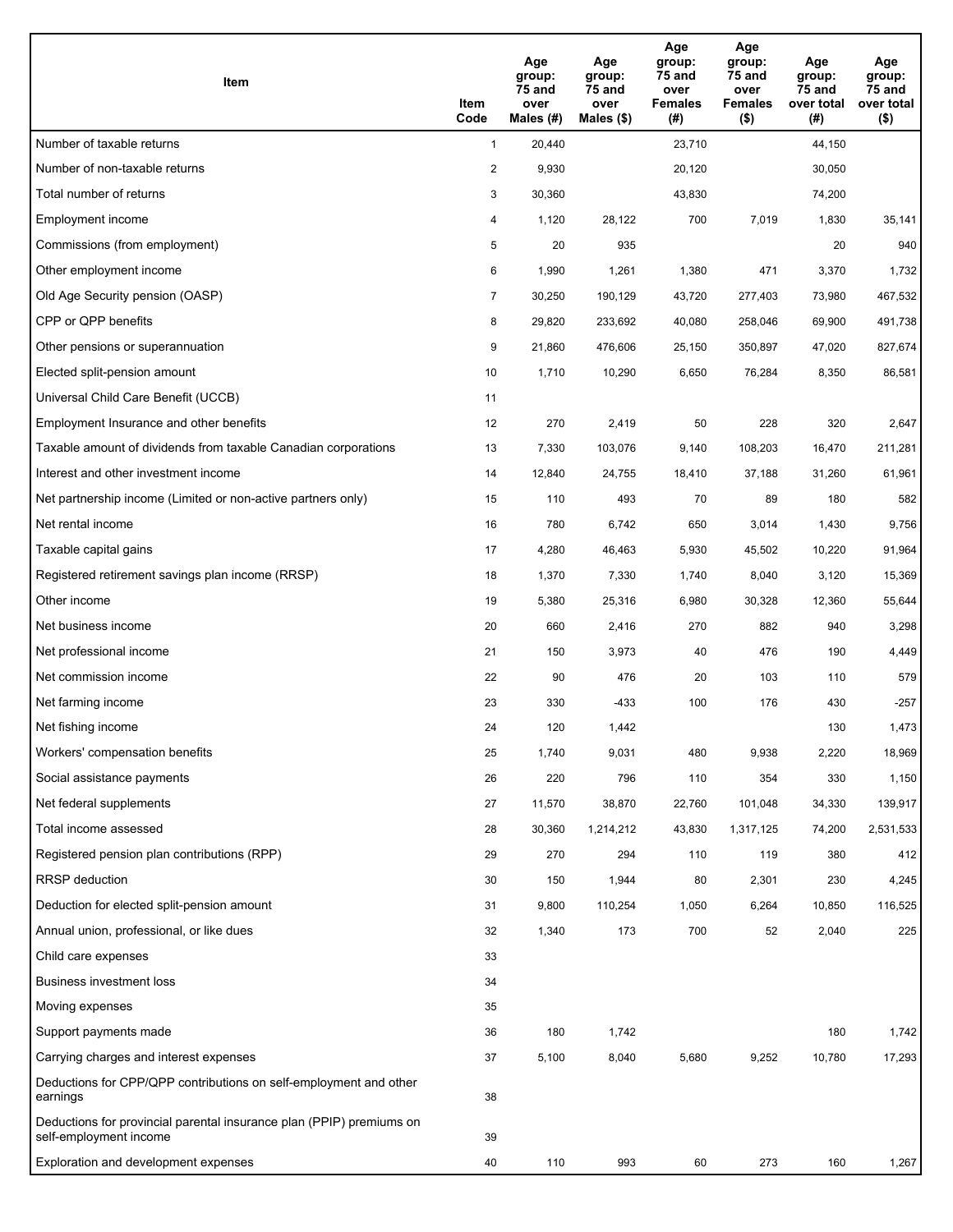| Item                                                              | Item<br>Code | Age<br>group:<br>75 and<br>over Males<br>(#) | Age<br>group:<br>75 and<br>over Males<br>$($ \$) | Age<br>group:<br>75 and<br>over<br><b>Females</b><br>(#) | Age<br>group:<br>75 and<br>over<br><b>Females</b><br>$($ \$) | Age<br>group:<br>75 and<br>over total<br>(#) | Age<br>group:<br>75 and<br>over total<br>$($ \$) |
|-------------------------------------------------------------------|--------------|----------------------------------------------|--------------------------------------------------|----------------------------------------------------------|--------------------------------------------------------------|----------------------------------------------|--------------------------------------------------|
| Other employment expenses                                         | 41           | 80                                           | 301                                              | 20                                                       | 28                                                           | 100                                          | 328                                              |
| Clergy residence deduction                                        | 42           |                                              |                                                  |                                                          |                                                              |                                              |                                                  |
| Other deductions                                                  | 43           | 680                                          | 5,197                                            | 850                                                      | 9,695                                                        | 1,530                                        | 14,892                                           |
| Total deductions before adjustments                               | 44           | 13,170                                       | 129,307                                          | 7,450                                                    | 28,062                                                       | 20,620                                       | 157,377                                          |
| Social benefits repayment                                         | 45           | 1,550                                        | 5,581                                            | 1,730                                                    | 6,222                                                        | 3,280                                        | 11,802                                           |
| Net income after adjustments                                      | 46           | 30,350                                       | 1,079,475                                        | 43,820                                                   | 1,282,858                                                    | 74,180                                       | 2,362,522                                        |
| Canadian Forces personnel and police deduction                    | 47           |                                              |                                                  |                                                          |                                                              |                                              |                                                  |
| Security options deductions                                       | 48           |                                              |                                                  |                                                          |                                                              |                                              |                                                  |
| Other payments deductions                                         | 49           | 12,720                                       | 48,694                                           | 23,120                                                   | 111,315                                                      | 35,840                                       | 160,009                                          |
| Non-capital losses of other years                                 | 50           |                                              |                                                  |                                                          |                                                              |                                              |                                                  |
| Net capital losses of other years                                 | 51           | 1,150                                        | 8,205                                            | 1,360                                                    | 3,861                                                        | 2,500                                        | 12,066                                           |
| Capital gains deduction                                           | 52           | 70                                           | 4,098                                            | 50                                                       | 1,583                                                        | 120                                          | 5,681                                            |
| Northern residents deductions                                     | 53           |                                              |                                                  |                                                          |                                                              |                                              |                                                  |
| Additional deductions                                             | 54           | 710                                          | 2,114                                            | 1,270                                                    | 6,568                                                        | 1,980                                        | 8,691                                            |
| Farming/fishing losses of prior years                             | 55           | 10                                           | 141                                              |                                                          |                                                              | 10                                           | 141                                              |
| Total deductions from net income                                  | 56           | 14,280                                       | 63,879                                           | 25,080                                                   | 123,327                                                      | 39,360                                       | 187,215                                          |
| Taxable income assessed                                           | 57           | 30,330                                       | 1,015,769                                        | 43,650                                                   | 1,159,637                                                    | 73,980                                       | 2,175,585                                        |
| Basic personal amount                                             | 58           | 30,360                                       | 334,825                                          | 43,830                                                   | 483,306                                                      | 74,200                                       | 818,208                                          |
| Age amount                                                        | 59           | 29,190                                       | 183,853                                          | 42,560                                                   | 274,800                                                      | 71,750                                       | 458,697                                          |
| Spouse or common-law partner amount                               | 60           | 3,040                                        | 8,088                                            | 370                                                      | 1,930                                                        | 3,410                                        | 10,018                                           |
| Amount for eligible dependant                                     | 61           | 30                                           | 247                                              | 120                                                      | 896                                                          | 150                                          | 1,143                                            |
| Amount for children 17 and under                                  | 62           | 20                                           | 58                                               | 10                                                       | 42                                                           | 40                                           | 100                                              |
| Amount for infirm dependants age 18 or older                      | 63           | 60                                           | 346                                              | 60                                                       | 347                                                          | 120                                          | 693                                              |
| CPP or QPP contributions through employment                       | 64           |                                              |                                                  |                                                          |                                                              |                                              |                                                  |
| CPP or QPP contributions on self-employment and other<br>earnings | 65           |                                              |                                                  |                                                          |                                                              |                                              |                                                  |
| Employment Insurance premiums                                     | 66           | 630                                          | 211                                              | 200                                                      | 54                                                           | 830                                          | 266                                              |
| PPIP premiums paid                                                | 67           |                                              |                                                  |                                                          |                                                              |                                              |                                                  |
| PPIP premiums payable on employment income                        | 68           |                                              |                                                  |                                                          |                                                              |                                              |                                                  |
| PPIP premiums payable on self-employment income                   | 69           |                                              |                                                  |                                                          |                                                              |                                              |                                                  |
| Volunteer firefighters' amount                                    | 70           | 90                                           | 279                                              |                                                          |                                                              | 100                                          | 294                                              |
| Canada employment amount                                          | 71           | 2,950                                        | 1,540                                            | 1,970                                                    | 726                                                          | 4,920                                        | 2,266                                            |
| Public transit amount                                             | 72           | 70                                           | 34                                               | 100                                                      | 49                                                           | 180                                          | 83                                               |
| Children's fitness amount                                         | 73           |                                              |                                                  |                                                          |                                                              |                                              |                                                  |
| Children's arts amount                                            | 74           |                                              |                                                  |                                                          |                                                              |                                              |                                                  |
| Home buyers' amount                                               | 75           |                                              |                                                  |                                                          |                                                              |                                              |                                                  |
| Pension income amount                                             | 76           | 22,610                                       | 42,942                                           | 28,330                                                   | 53,269                                                       | 50,940                                       | 96,223                                           |
| Caregiver amount                                                  | 77           | 170                                          | 944                                              | 140                                                      | 680                                                          | 300                                          | 1,624                                            |
| Disability amount                                                 | 78           | 3,980                                        | 30,489                                           | 4,720                                                    | 36,107                                                       | 8,700                                        | 66,595                                           |
| Disability amount transferred from a dependant                    | 79           | 180                                          | 1,389                                            | 190                                                      | 1,409                                                        | 370                                          | 2,798                                            |
| Interest paid on student loans                                    | 80           |                                              |                                                  |                                                          |                                                              |                                              |                                                  |
| Tuition, education, and textbook amounts                          | 81           |                                              |                                                  | 10                                                       | $\overline{7}$                                               | 20                                           | 25                                               |